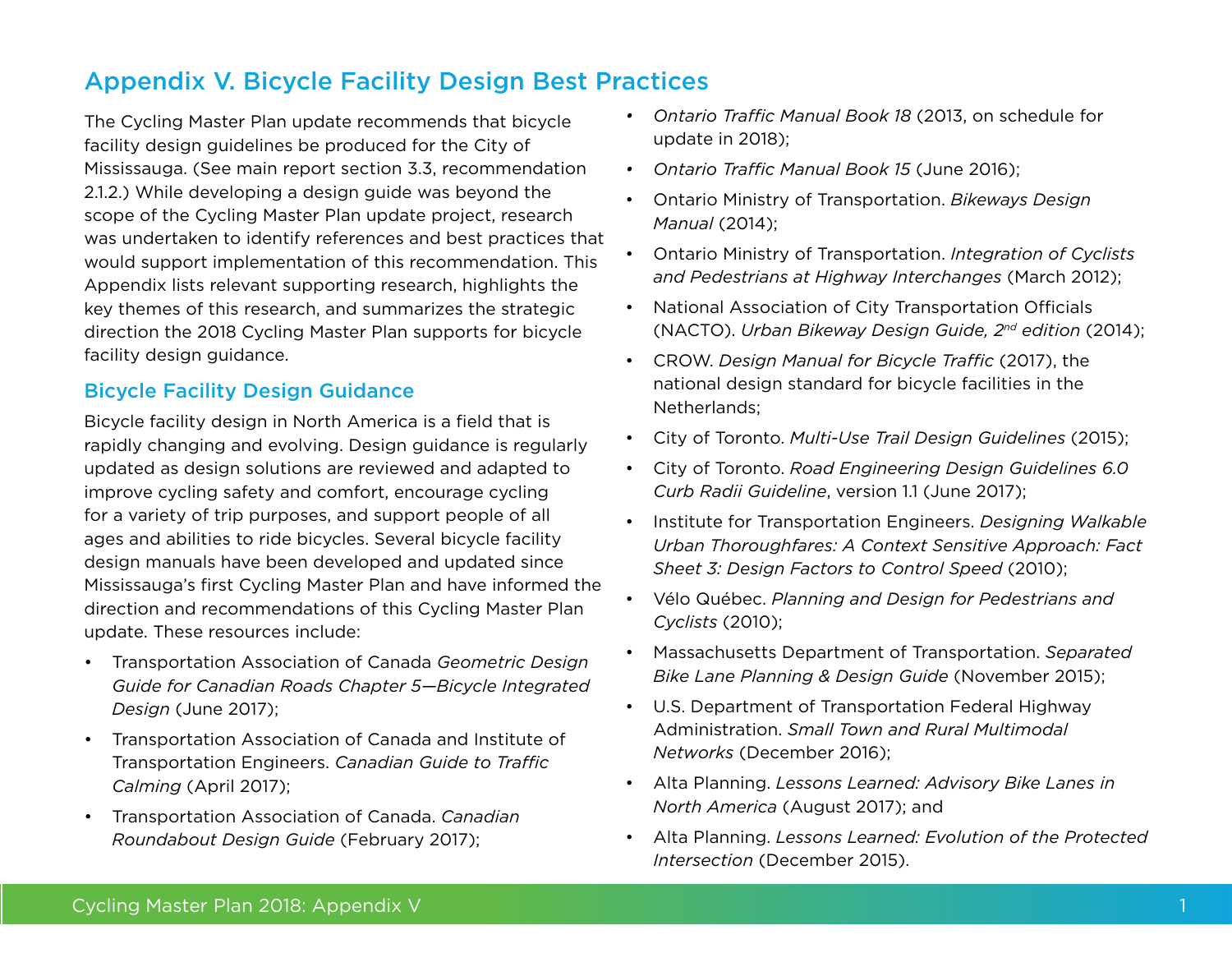There is also a growing body of academic research and evaluation looking at the effect of different bicycle facility design treatments and other factors on bicycle safety and comfort.

## Intersection Design

Safe and comfortable intersection design reduces delays for all travel modes while also reducing conflicts and the risk of injury in the event of a collision. Intersections are where conflicts are most likely to occur. For this reason, intersection designs must include provisions for cyclists and should be intuitive to all road users.

## Intersection Design Variables

Several different variables have an impact on designing intersections to improve bicycle safety and must be taken into consideration when developing appropriate design solutions. These variables include:

- • Bicycle Facility Type and Operation
	- *• Type of bicycle facility* impacts cyclists' level of comfort. Greater spatial separation between cyclists and motor vehicles increases level of comfort and appeals to a broader population; however, further separation from the roadway has an impact on the geometric design of intersections to safely accommodate bicycles.
	- *• One-way bicycle facilities* operate in a similar way to motor vehicle traffic making typical intersection operations relatively straightforward.
- *• Two-way bicycle facilities* (boulevard multi-use trails, two-way separated bike lanes or two-way raised cycle tracks) introduce unexpected movements at intersections against the flow of traffic. This contra – flow operation must be accounted for where two-way bicycle facilities cross through, terminate or transition to one-way facilities at intersections.
- **Traffic Volumes.** Current and future expected volumes of bicycles, pedestrians and motor vehicles impact the appropriate width of bicycle facilities, sidewalks, and the number of traffic lanes required.
- **Design Speed.** Approach speeds of all road users must be considered when determining sight distances and making geometric design decisions at intersections. Bicycles typically operate at speeds much higher than pedestrians (bicycles typically travel between 15 km/h and 30 km/h and up to 50km/h on a downhill)<sup>1</sup> and therefore cannot be treated the same as pedestrians. Motor vehicle turning movements pose a key safety risk for cyclists. Turning vehicle speeds are limited by the geometry of an intersection.
- **Delay**. Reducing delay for all modes improves convenience, minimizes frustration and may improve user behaviour and compliance.
- • Current and Future Land Use including block size, and type of development influences the frequency of driveways and volume of cyclists.
- Roadway Width limits the space available to accommodate all travel modes and can be further limited by dedicated turn lanes at intersections.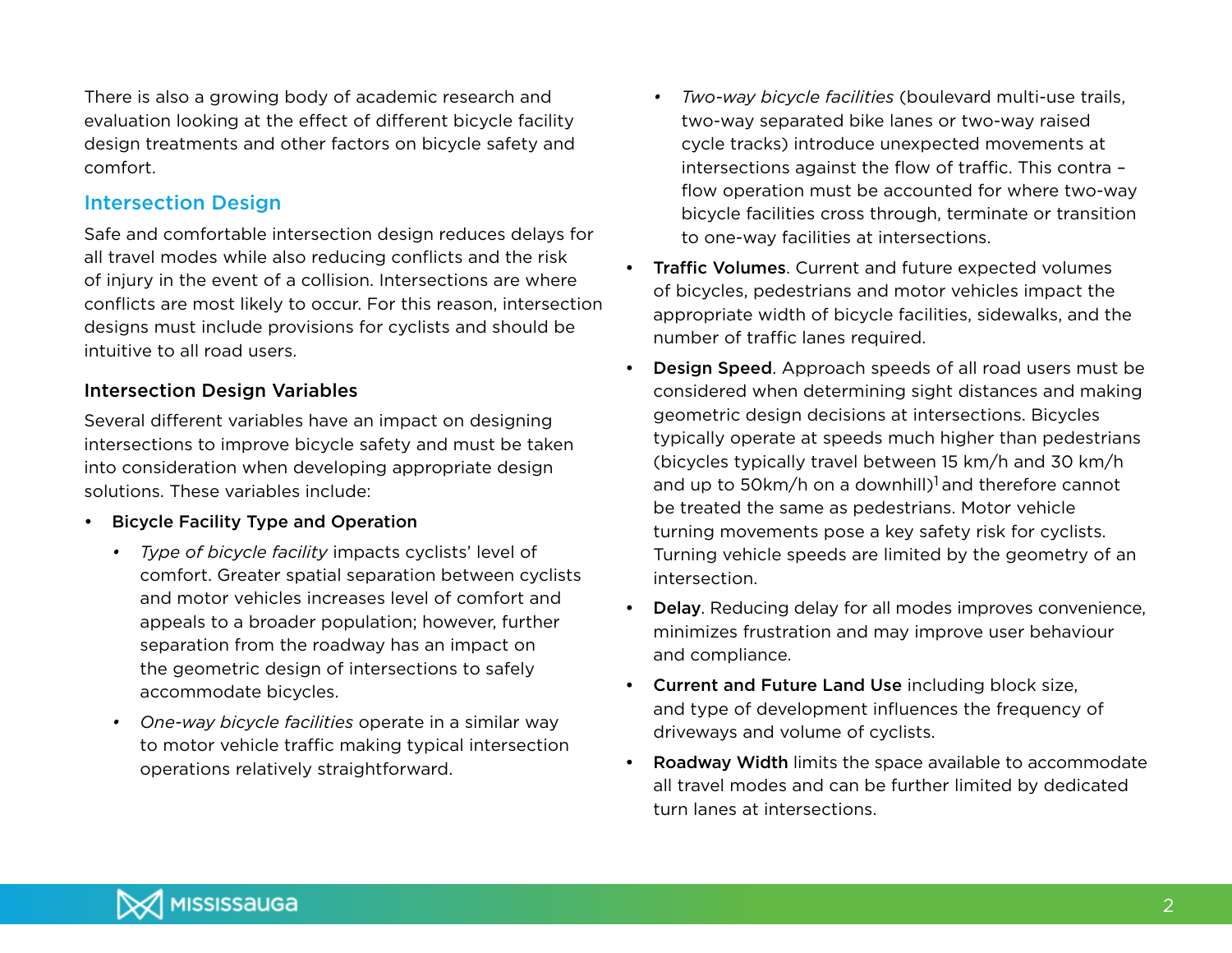- On-Street Parking can reduce sight distances at intersections and driveways which may require parking restrictions on the approach to intersections particularly where there are cycling facilities present. Parkingprotected bicycle lanes use on-street parking to increase the degree of separation between cyclists and motor vehicle traffic. These facilities improve cyclist and motorist levels of comfort, but increase the frequency of pedestrians crossing the separated bike lane to access parked cars.
- Roadway Geometry and Topography such as offset intersections, curves or hills can obscure sight lines and make the path of travel unclear for all users.

## Design Solutions for Intersections

Intersections are important locations for design solutions. Intersection improvements must be considered in the context of each project. Options for improvements include design elements that have already been used in Mississauga and new design elements and principles such as:

- • Unsignalized and signalized crossrides;
- • Green pavement markings;
- • Pavement markings through intersections;
- Protected mid-block crossings;
- • Protected crossings at roundabouts;
- • Fully protected intersections;
- Recessed crossings;
- Reduced corner radii to slow down turning traffic;
- • Removal of channelized right turn lanes;
- Reduced radii on highway ramps to slow down turning traffic at highway interchanges;
- • Two stage left turn bike boxes; and
- Pavement markings and geometry at driveways to slow traffic and improve visibility of cycling facilities, particularly multi-use trails.

Understanding how these design elements can be used and what they will accomplish is important for making the right design decisions. Following the example of the *Massachusetts Department of Transportation Separated Bike Lane Planning & Design Guide*, 2 potential intersection design solutions can be categorized under the four key design principles for safe intersection design:

- 1. Provide adequate sight distance;
- 2. Minimize exposure to conflict;
- 3. Reduce speeds at conflict points; and
- 4. Clearly communicate who has priority.

## Provide Adequate Sight Distance

In order to avoid conflict it is necessary to provide adequate sight distance for motor vehicles, bicycles and pedestrians as they approach intersections and driveways. The distance required will depend on the approach speeds of different users. Typically bicycle design speeds of 20-30 km/h are used with 40-50 km/h advised in certain circumstances. $3$  Standard sight distances for street design are generally applicable to on-street cycling facilities. Areas where additional consideration may be needed include:

• Mid-Block Multi-Use Trail Crossing. Adequate sight distance is needed along the roadway so that motorists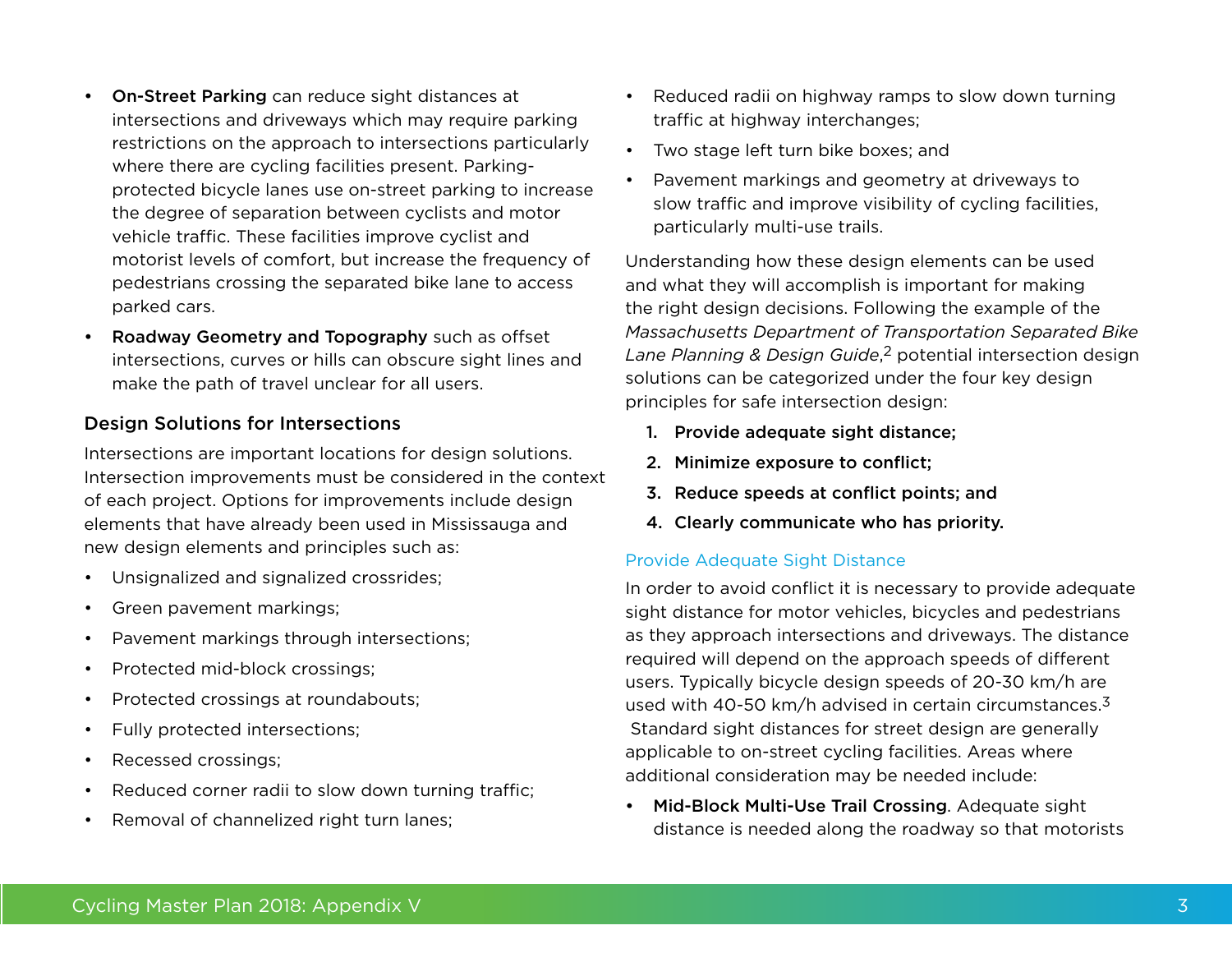have enough time to react and cyclists can choose when to safely cross. TAC has developed a formula to calculate minimum sight distance based on roadway width and design speed.4

Parking Protected Bike Lanes. When a separated bike lane is located between on-street parking and the curb (see Figure V-1), it may be necessary to restrict parking further from an intersection or driveway to be sure appropriate sight distances are provided. For example, Massachusetts has developed specific guidance for the approach clear space needed based on motor vehicle turning speeds.<sup>5</sup>



Figure V-1: This parking protected bike lane has restricted parking execution of the execution of the execution of the execution of the execution of the execution of the execution of the execution of the execution of the e near to the intersection and includes pavement markings through intersections to indicated the correct positioning and priority for cyclists. (Image credit: Fred Sandoval)

## Minimize Exposure to Conflict

The majority of bicycle collisions in Mississauga are related to motor vehicle turning movements at intersections. Minimizing cyclists' exposure to conflict helps to reduce the risk of collisions and injuries. Different types of geometric designs at intersections are associated with different levels of exposure to potential conflict for cyclists. Figure V-2 shows an example of five intersection types and the different level of exposure they create for cyclists.

The following list highlights the different exposure level each facility type presents to cyclists and motorists at intersections. Solutions that improve the visibility of bicycle facilities, indicate who has priority, and decrease the speed of approaching vehicles (as detailed in following sections) are critical to improving safety at these intersections.

• Conventional Bike Lanes and Shared Routes—Exposure to conflicts: HIGH

The majority of on-road bicycle facilities in Mississauga fall within this category and introduce cyclists to high potential for conflict at intersections. The potential for conflict increases as vehicular volumes increase.

Conventional Bike Lanes and Shared Lanes with Channelized Right Turns—Exposure to conflicts: HIGH

Channelized right turn lanes create a high risk of conflict to cyclists because of the weaving movements required by motor vehicles to cross the path of cyclists and enter the channelized right turn roadway. For safety reasons, channelized right turn lanes are not recommended along

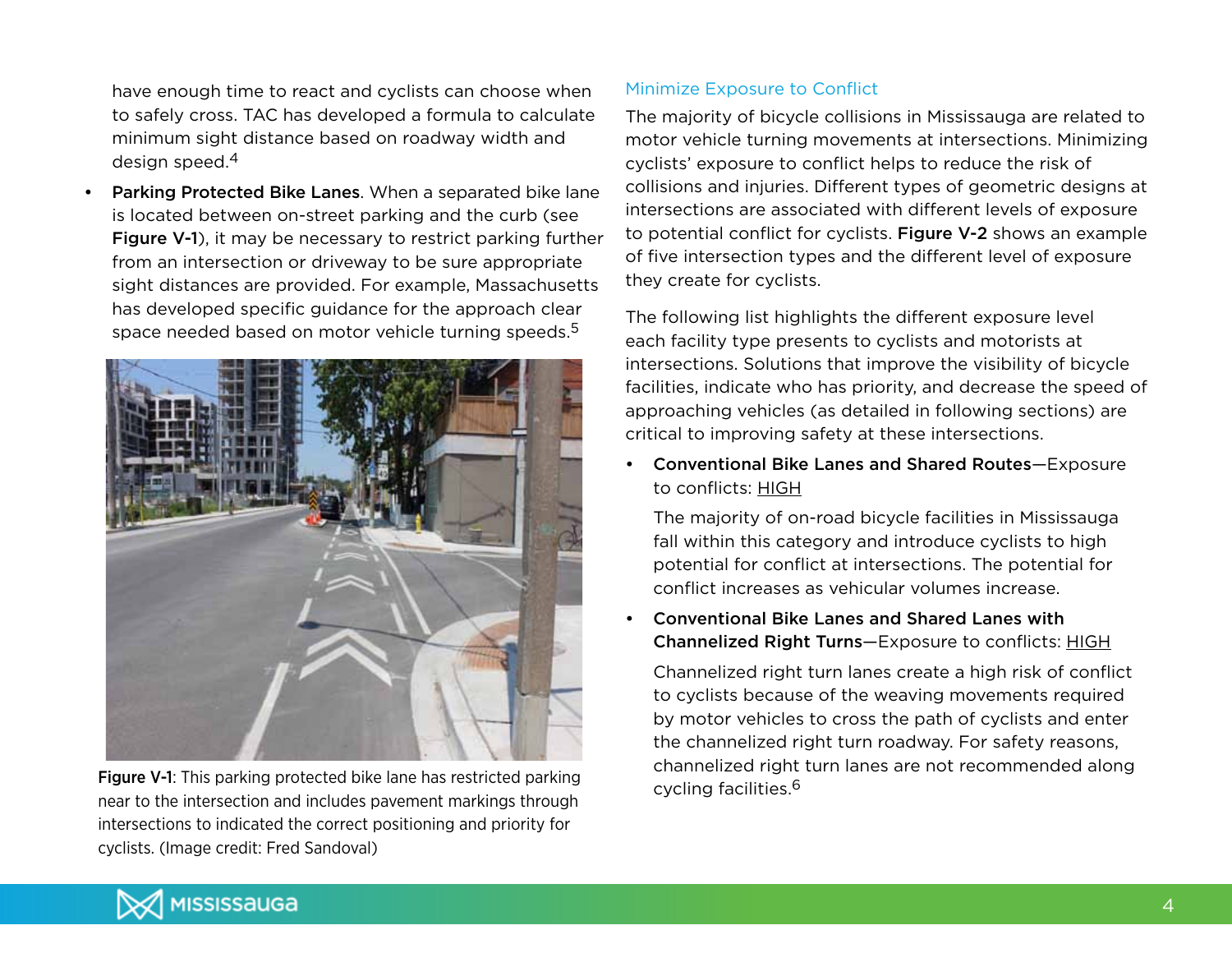







**ROUNDABOUTS** 







Highway Interchanges-Exposure to conflicts: MEDIUM to HIGH

**MIXING ZONES** 

Depending on the configuration of highway interchanges and the design of merging and diverging ramps, these intersections can create high exposure to conflicts. High speed ramps with acceleration lanes or parallel lanes extend the conflict area for on-road bicycle facilities at potentially high traffic speeds. This has a significant impact on level of comfort and risk for cyclists.

Separated Bike Facilities with Mixing Zones at Intersections—Exposure to conflicts: MEDIUM to HIGH

Mixing zones are locations where motorists and cyclists mix at the approach to an intersection creating a shared lane condition. When oneway protected cycling facilities transition to a mixing zone the comfort and safety provided by a separated bicycle facility is lost where it is most needed. Because there is a high to medium level of exposure in shared use facilities, mixing zones



### Figure V-3:

A mixing zone is where a separated bicycle lane transitions to a conventional bike lane. (Image credit: *NACTO Bikeway Design Guide*, 2012)



Figure V-4: Bicycle lane at a multi-lane roundabout with bicycle bypass [Image credit: *OTM Book 18* (*TAC Bikeway Traffic Control Guidelines for Canada*, 2012, Figure 35, p. 89)]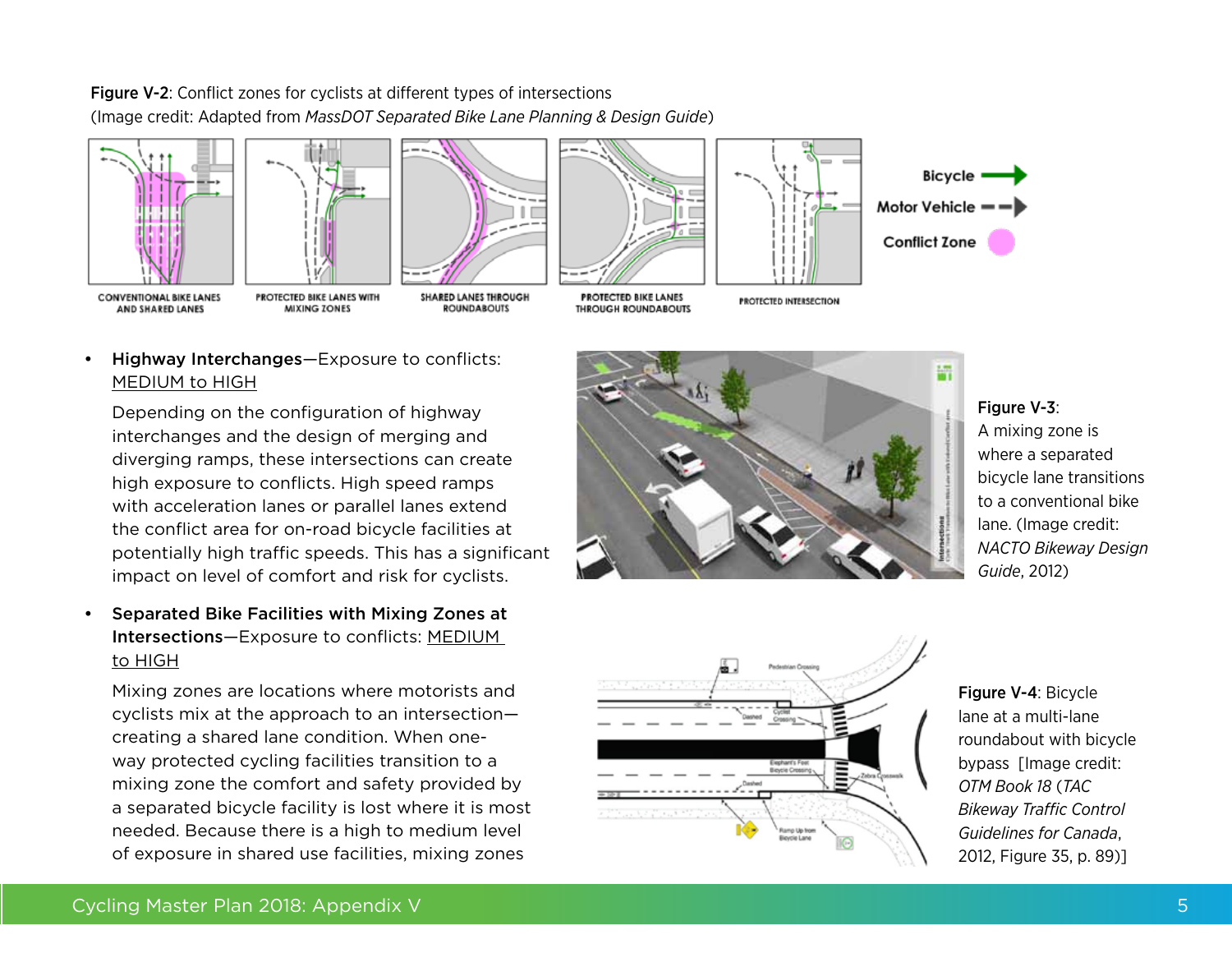should be used only where traffic volumes and speeds are low.7 In locations where traffic speeds and volumes are higher, protected intersections provide a safer, more comfortable environment for cycling.

• Separated Bike Facilities at Roundabouts—Exposure to conflicts: MEDIUM to LOW

New roundabouts being designed in Mississauga include some located on proposed cycling routes. This intersection type has the potential to reduce potential conflicts and improve comfort for cyclists if a dedicated bicycle crossing (e.g. crossride) is provided. Canadian, Ontario (see Figure V-4) and US design guidance shows this type of treatment at roundabouts.8,9,10 Ontario guidance, however, also indicates that pedestrian crossovers are the appropriate treatment for controlled pedestrian crossings at roundabouts.<sup>11</sup> As discussed in section 3, bicycles are prohibited from riding through pedestrian crossovers according to the Ontario Highway Traffic Act.



Figure V-5: Protected bike lane (or separated cycle track) at a roundabout with dedicated bicycle crossings Bicycle Bypass (Image credit: Alta Planning)

Boulevard Multi-use Trails with Crossrides at Signalized Intersections—Exposure to conflicts: MEDIUM to LOW

Implementing crossrides at multi-use trail crossings to replace the current dismount and walk condition at the majority of signalized intersections has the potential to reduce conflict and improve cyclist safety and comfort. These retrofits must take into account the geometry of the intersection as well as the addition of pavement markings and signals.

The design of intersection approaches is critical to creating a legible environment where pedestrians, cyclists and motorists understand the correct positioning and right-of-way for each mode, and where motorists will anticipate contraflow bicycle traffic at intersections.

- • The placement of traffic signal poles, bollards and other elements must not block a motorist's view of approaching cyclists or vice versa, or block the view of approaching or waiting pedestrians. These obstacles also create potential collision hazards for trail users.
- A consistent asphalt or other differentiated trail surface should be carried through to the intersection with appropriate pavement markings to indicate the correct path for cyclists and pedestrians (see Figures V-8 and V-9).

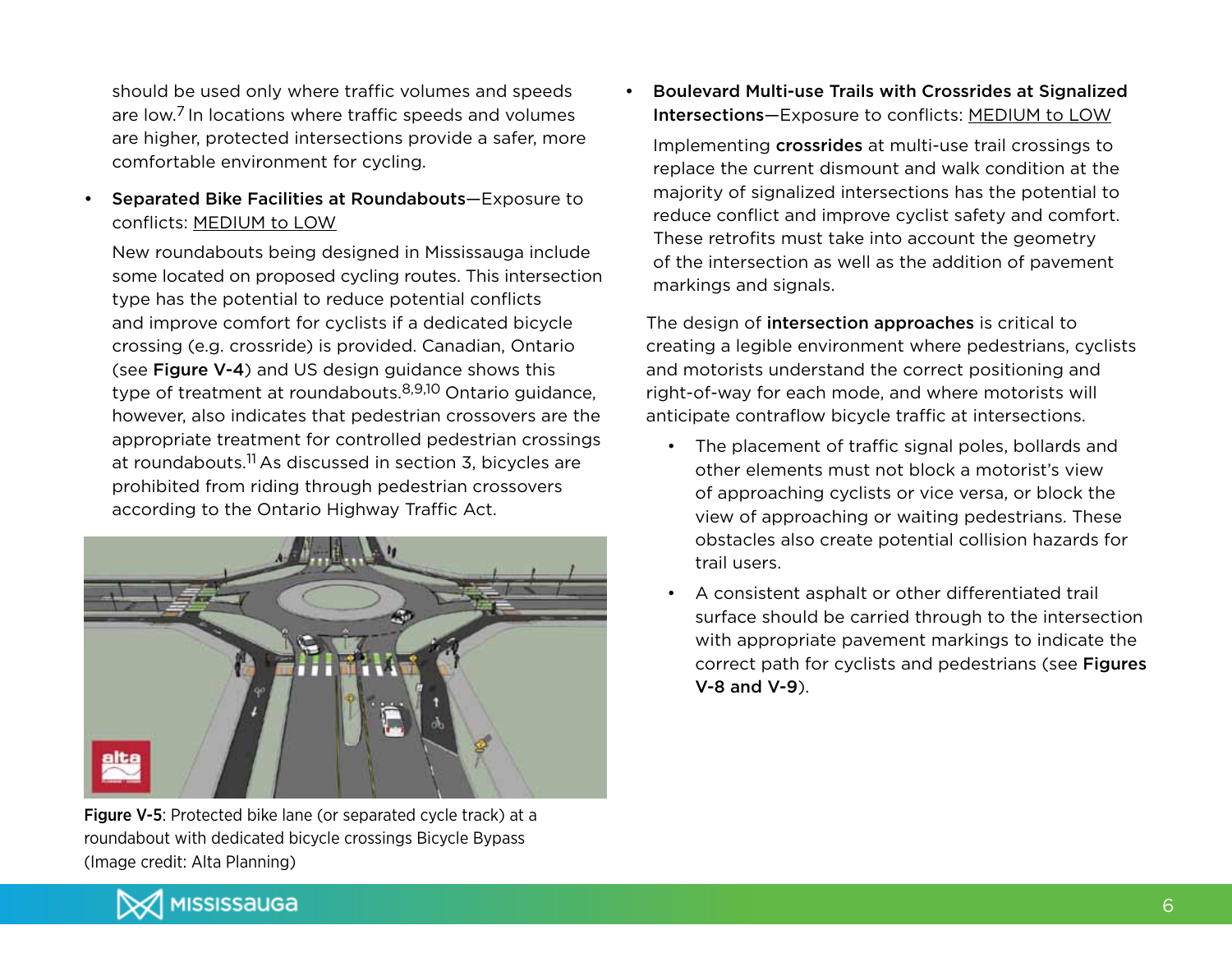Figure V-6: The image on the left shows a legible and clear multi-use trail crossing that separates pedestrians from cyclists. The intersection shown in the right hand image has not been designed to accommodate cyclists. The change in trail surface from asphalt to concrete and the placement of obstacles within the trail clearway do not communicate the correct positioning for cyclists or pedestrians, nor signal the possibility of bicycle activity to motorists.





Recessed crossings set back from the intersection are a key element of protected intersections that can reduce the risk of conflicts at multi-use trail crossings by creating more space for motorists to yield to cyclists and pedestrians. As shown in Figures V-7 and V-8, recessed crossings position motorists so that the trail is more within their field of view at the crossing, and provide a waiting area so that cars are not forced to block the pathway while waiting to enter the intersection. Reduced curb radii at these locations slow traffic turning speeds.



Figure V-7: Recessed crossing, also known as a "bend out," on a boulevard multi-use trail (Image credit: *MassDOT Separated Bike Lane Planning & Design Guide*)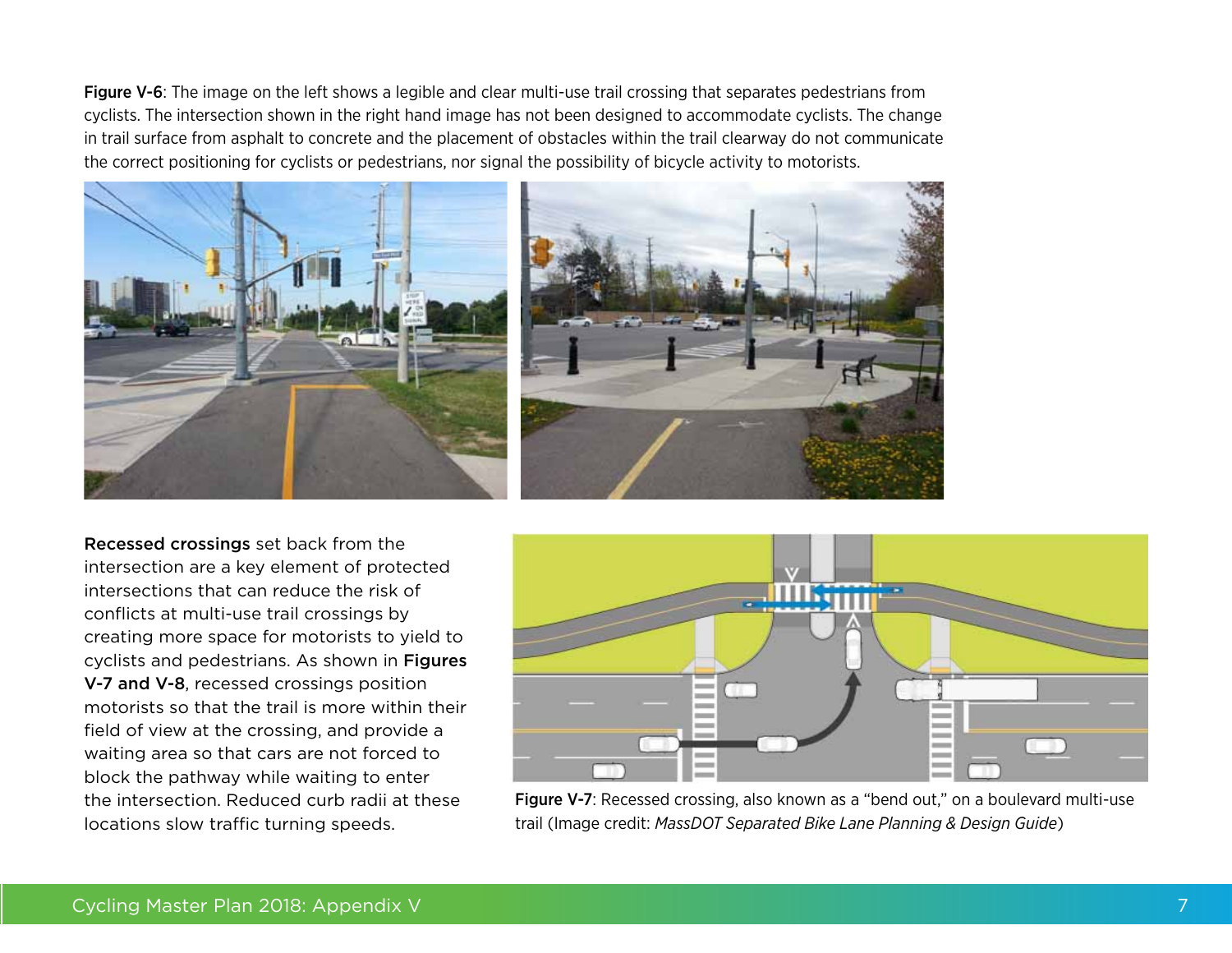Protected Intersections-Exposure to conflicts: LOW

According to Alta Planning's white paper on protected intersections, as of December 2015, there were six of these designs implemented in the US and Canada.<sup>12</sup> Separated bike lanes, boulevard multi-use trails, conventional bike lanes, shared roadways, or bicycle boulevards can be connected to a protected intersection design by transitioning the bikeway into short separated bike lane segments on the approaches to the intersection. Protected intersections can be designed at signalized and at stop-controlled intersections. Canadian design guidance for protected intersections has recently been made available.<sup>13</sup>



Figure V-8: Example of a recessed crossing along the waterfront trail in Toronto. The trail crossing at this busy driveway has been raised to slow motor vehicles crossing the trail.



Figure V-9: A protected 'T' intersection in Vancouver. A consistent asphalt trail surface that is carried through to the intersection with appropriate pavement markings improves legibility and indicates the correct path for cyclists and pedestrians so that the bike lane is not confused for a walkway.

There is a higher potential for conflict and higher risk of collision and injury on streets with higher operating speeds, high traffic volumes, multiple lanes, and high volumes of turning vehicles. Many roadways in Mississauga with existing or planned bicycle facilities have these characteristics. For protected bicycle facilities such as boulevard multi-use trails, raised cycle tracks or separated bike lanes, design solutions in addition to protected intersection geometry are needed to mitigate conflict. These measures include:

- Protected bicycle signal phasing to separate bicycle through movements from turning vehicle movements;
- high visibility green paint in addition to pavement markings indicating cyclists' path through the intersection;
- raised crossing; and/or
- • recessed crossing, or "bend-out."

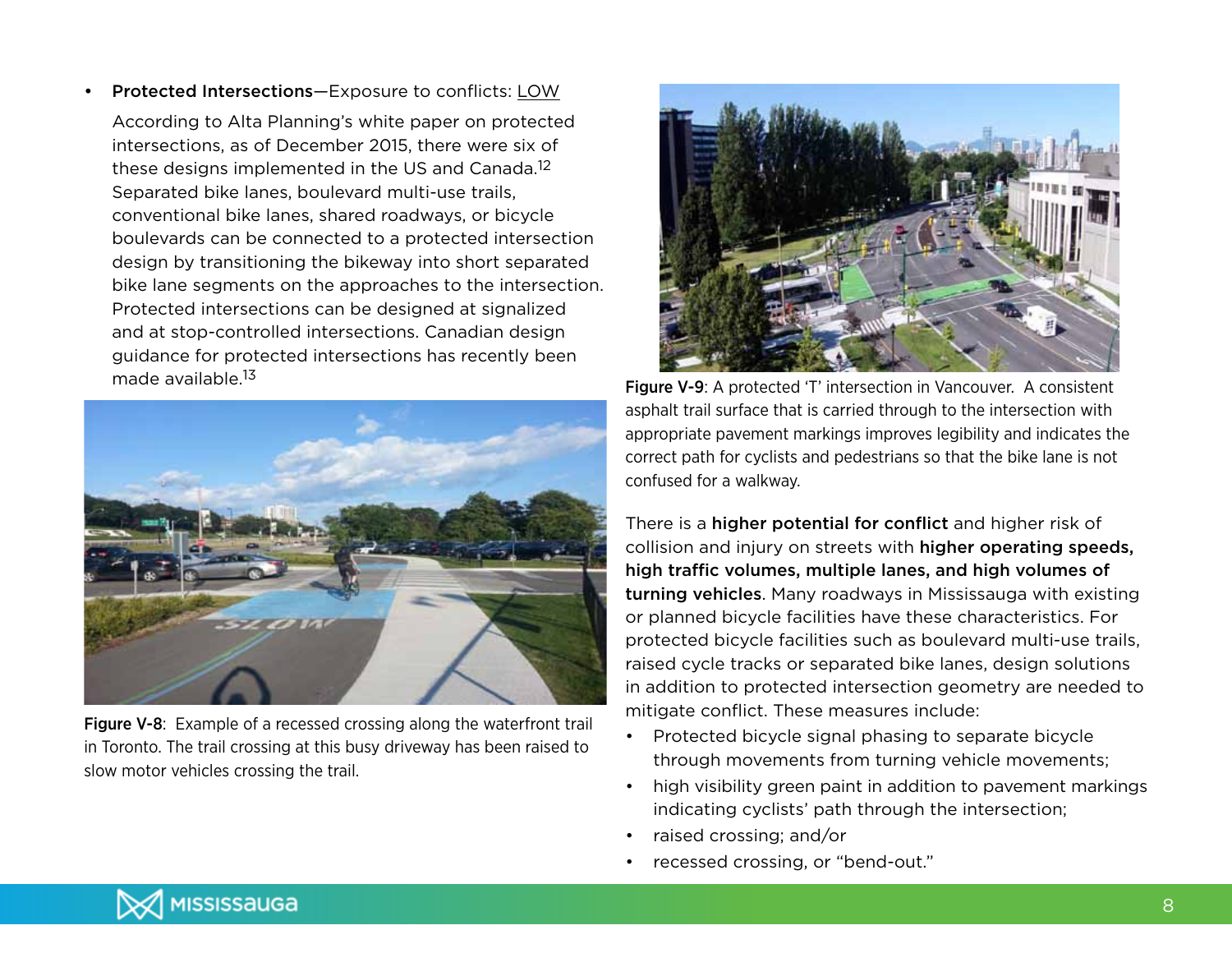## Clearly Communicate Who Has Priority

Many elements of intersection design—including geometric design, bicycle signals, signage and pavement markings—work together to communicate the correct positioning of cyclists and motorists, and who has priority at an intersection.

- Signage: Signage indicating the requirement of turning vehicles to yield to cyclists, used in combination with pavement markings, has been shown to improve driver behaviour and reduce risk of collisions.14,15
- Through Intersection Pavement Markings: Markings through an intersection such as dashed lines, chevrons, sharrows and coloured pavement or a crossride (elephant's feet) indicate the intended path of cyclists in an intersection, driveway or other conflict zone and highlight the potential for conflict in this area.<sup>16,17</sup> It is important to be consistent with the treatment used across the cycling network to ensure legibility of intersection markings. Figure V-10 shows an example of sharrows used through an intersection.



Figure V-10: Through intersection pavement markings and trail crossing and bicycle priority signage (Source: *OTM Book 18*)

Figure V-11: Signage and through intersection pavement markings at this driveway access to Dixie Road clearly indicate the trail crossing. Symbols or arrows to indicate bi-directional cycling would improve this treatment by indicating to drivers that cyclists may be approaching from either direction.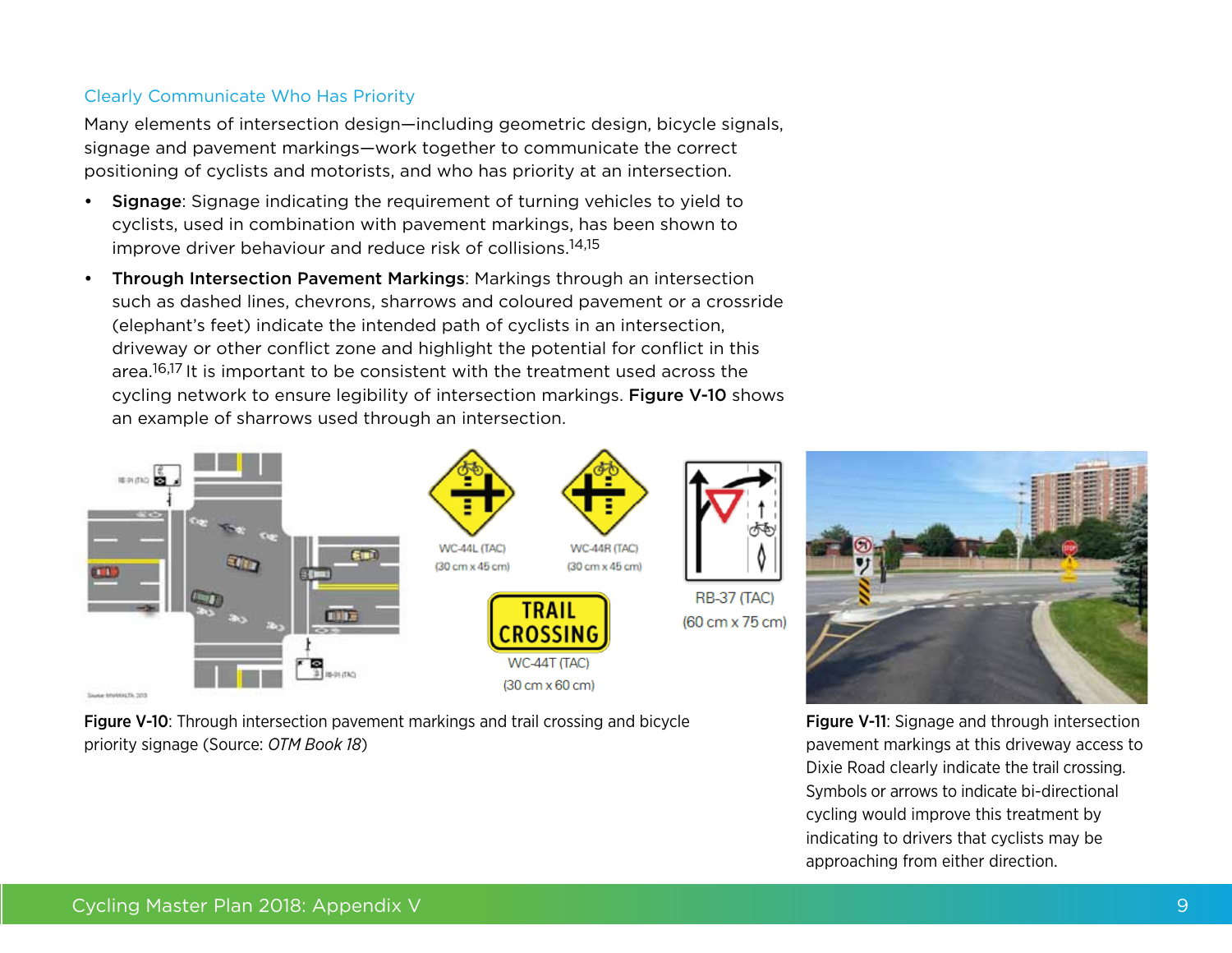- Green pavement markings are recommended in locations like mixing zones where motor vehicle paths may encroach on unprotected bicycle facilities (e.g. sharp curves in the roadway) or at other locations where motor vehicle paths may conflict with through cyclists.<sup>18</sup> Coloured pavement markings and signage have been shown to increase motorists yielding to cyclists and increase cyclists following the correct path where bicycle routes must cross channelized right turn lanes.19 Coloured pavement is also recommended in Ontario Ministry of Transportation guidance for integrating bicycle facilities at low speed diverging ramps at highway interchanges.20,21
- Two Stage Turn Queue Bike Boxes: These pavement markings provide guidance for cyclists to make two stage left turns particularly on multiple lane roadways where a "vehicular" left turn is uncomfortable and exposes cyclists to significant risk of conflict with motor vehicles. Bike boxes are also important to provide legible transitions between different types of cycling facilities, particularly two-way boulevard facilities to one-way facilities. Depending on the configuration, a right-turn-on-red restriction may be required for cross street vehicles.<sup>22</sup>



Figure V-12: Two-stage turn queue boxes are placed in a protected area such as in front of an on-street parking lane or between a bicycle lane and the pedestrian crossing. (Image credit: *NACTO Urban Bikeway Design Guide*)

## Examples:

- Mid-Block Multi-Use Trail Crossings: Treatment options include signage for trail users and motorists, a contrast in surface texture, centre refuge islands, and/or pavement markings such as zebra crossings and crossrides.23 Curb cuts or ramps are needed to allow access between trails and the roadway for cyclists or pedestrians with mobility devices such as wheelchairs or scooters. Several midblock multi-use trail crossings in Mississauga are currently not controlled, do not have warning signage, lack curb cuts or ramps and are not AODA compliant.
- **Highway Interchanges: Ministry of Transportation** design guidance as well as TAC and *OTM Book 18* design guidance provide direction on through intersection pavement markings, coloured (green) pavement and warning signage to increase visibility of cyclists at highway interchanges.

## Reduce Speeds at Conflict Points

Many roadways are designed with generous dimensions that are suitable for speeds higher than the posted speed limit. This allows and encourages motorists to travel at speeds higher than desired thereby compromising the safety of other road users. Reducing motor vehicle speeds along roadways and at intersections gives motorists more time to react and yield to cyclists and pedestrians and reduces the risk of severe injuries and fatalities in the event of a collision—a risk that is much higher for vulnerable road users like cyclists and pedestrians.

"Design speed" and "design vehicle" are tools used by engineers to determine the geometry of a road, which influences traffic speeds. Design speed can be higher or lower than the maximum safe speed. A "design vehicle" influences the lane width on roadways and curb radii

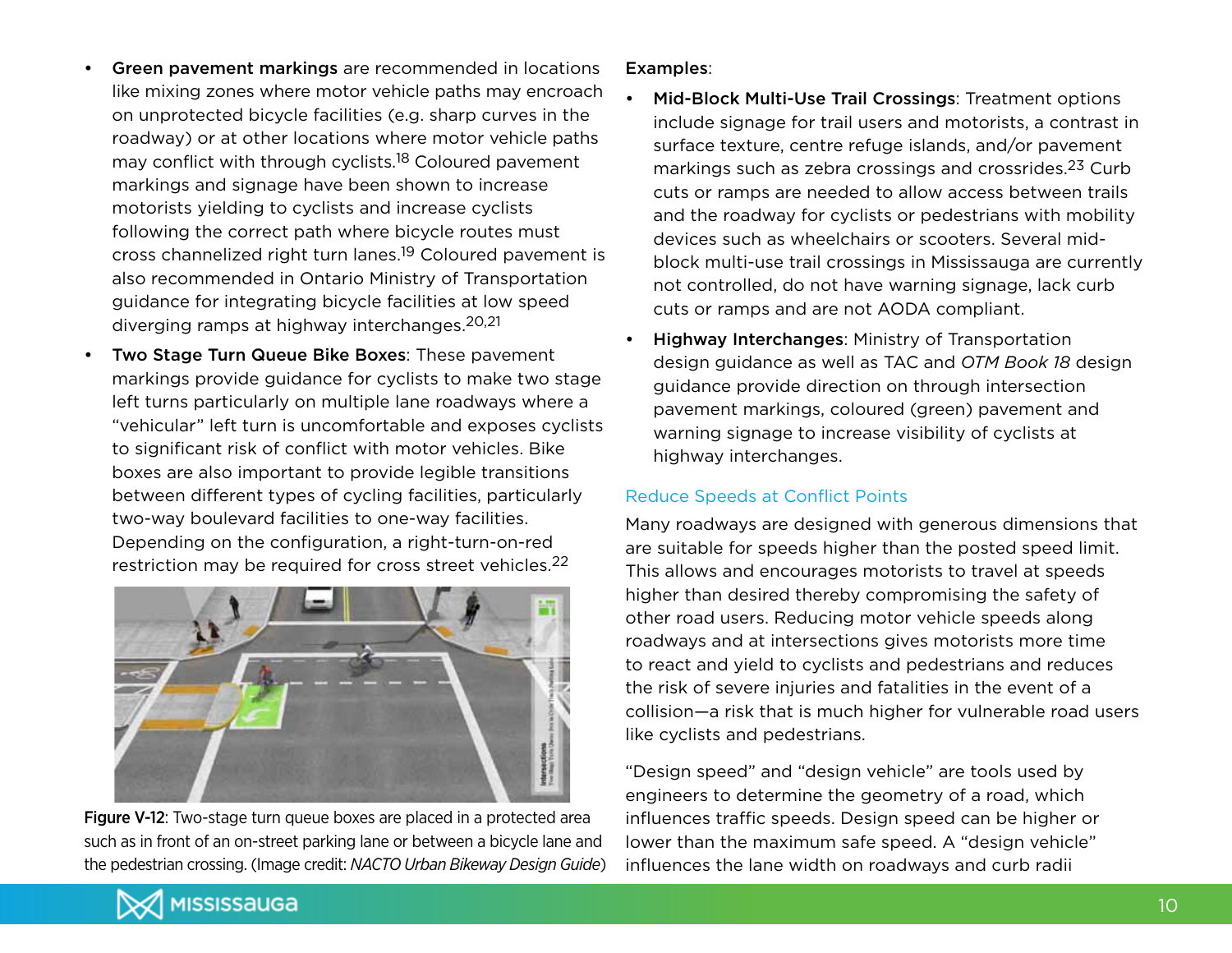at intersections. Designing for large vehicles increases intersection crossing distances and increases the speed of turning vehicles.

In 2010, the Institute of Transportation Engineers (ITE) released a document called *Designing Walkable Urban Thoroughfares: A Context Sensitive Approach*. One of the recommended actions is to replace design speed with a "target speed." The target speed is the highest speed at which vehicles should operate that would allow mobility for motor vehicles without compromising the safety of pedestrians, cyclists and other road users.24 Similarly, the ITE-recommended practice promotes using the largest design vehicle that is expected to use the roadway "with considerable frequency" and recommends considering a "control vehicle" (the largest vehicle expected to use the roadway although rarely) with the understanding that "encroachment into the opposing traffic lanes, multiple-point turns, or minor encroachment into the streetside (the area between the curb and property line)" is acceptable for the control vehicle.

### *Reducing Corner (Curb) Radii*

Motor vehicle turning movements at intersections pose a key safety risk to cyclists. An important intervention to improve safety for cyclists and all road users is to slow the speed of turning traffic. The larger the corner radius, the faster a driver may travel around the corner without losing control of her vehicle. The size of the corner radius at intersections is determined by the type of vehicle expected to use the intersection (design vehicle).

Using a smaller design vehicle when designing an intersection effectively allows for smaller curb radii to be used. On existing intersections, curb extensions can be applied to reduce the existing curb radii. Smaller curb

radii reduce the speed of turning vehicles, which has been identified as a significant risk for cyclists and improve sight distances between cyclists and motorists. Existing guidelines on pedestrian safety also recommend smaller turning radii to reduce turning speeds, shorten the crossing distance for pedestrians, and improve sight distances. City of Mississauga standards allow for larger curb radii than may be appropriate for all contexts. Standard curb radii for the City of Mississauga are:

- • 8.0 m where minor residential roads, residential roads or minor collector roads intersect;
- • 12.0 m where collector roads intersect with collectors or minor residential roads;
- • 15.0 m where collector roads, minor arterial roads or industrial roads intersect; and
- 20.0 m and channelized right turn lanes where two 4-lane divided arterials intersect.

In many cases these radii are larger than what is needed to accommodate the types of motor vehicles frequently using these intersections and are larger than those used in other urban jurisdictions.

The impacts of these standards on cycling and pedestrian safety should be assessed and revised as needed. For cycling, particular attention should be paid to cycling routes identified in the 2018 Cycling Master Plan where bicycle use is intended to be prioritized.

Cities are setting clear policies around roadway design with an effort to control traffic speeds and improve safety for all road users. This includes identifying appropriate design and control vehicles based on roadway classification and context, and setting minimum and maximum curb radii. For example, City of Toronto roadway design guidelines call for a minimum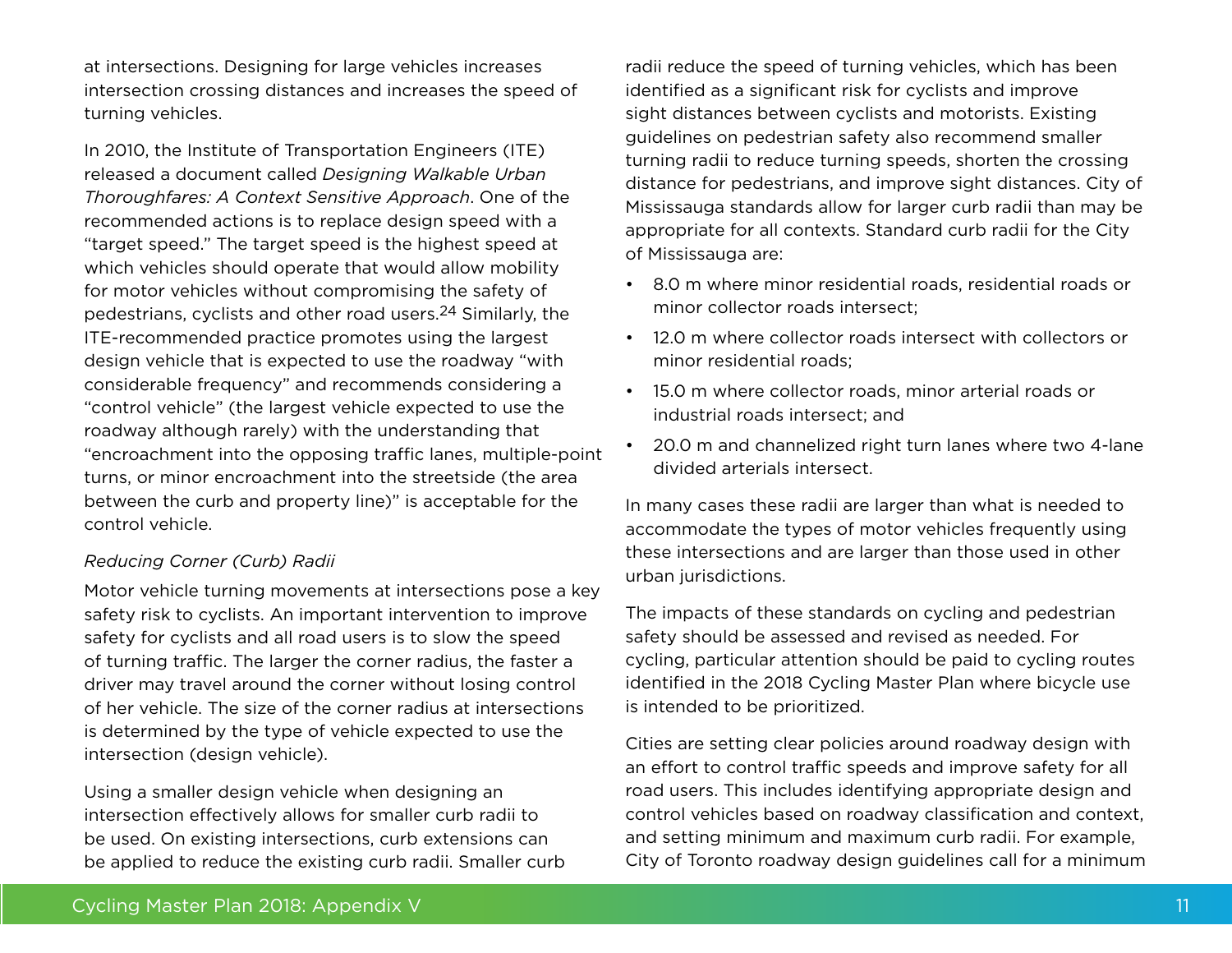curb radius of 4.0 m and a maximum curb radius of 15.0 m. *Intersection corners with all day no right turn restrictions are designed with a radius of 1.0 m*. 25 (Mississauga standards range from 8.0 m – 20.0 m as outlined in section 3).



Figure V-13: Examples of curb extensions (from left to right: a) temporary treatment using paint and bollards (Austin, Texas); b) retrofitted curb extension at signalized intersection (FHWA)

Intersections with approaching bicycle facilities and particularly those with facilities that offer a higher level of comfort to cyclists—like separated bike lanes, raised cycle tracks or boulevard multi-use trails—should be designed to ensure slow-speed turning movements. For example, Massachusetts Department of Transportation guidelines recommend designing for a turning speed of 10 mph (16 km/h) or less at intersections along protected bicycle facilities to maintain a consistent level of comfort throughout the full length of the facility.

The following examples reduce motor vehicle and cyclist speeds at different types of intersections to improve comfort and safety.

#### *Mid-block multi-use trail crossings*

As discussed in section 3, mid-block multi-use trail crossings may occur on local roadways, minor or major collector roads, or minor or major arterials. The appropriate treatment to improve safety and comfort for trail and road users at these locations is context dependent and must take into consideration factors such as the type of roadway that intersects the trail, the proximity of the crossing to nearby signalized crossings, sight lines for vehicles on the roadway and for trail users, and other factors. The following examples discuss some of the key design tools or approaches to improve mid-block crossings.

• Traffic Calming Devices: Traffic calming can improve cyclist comfort and safety along roadways where cycling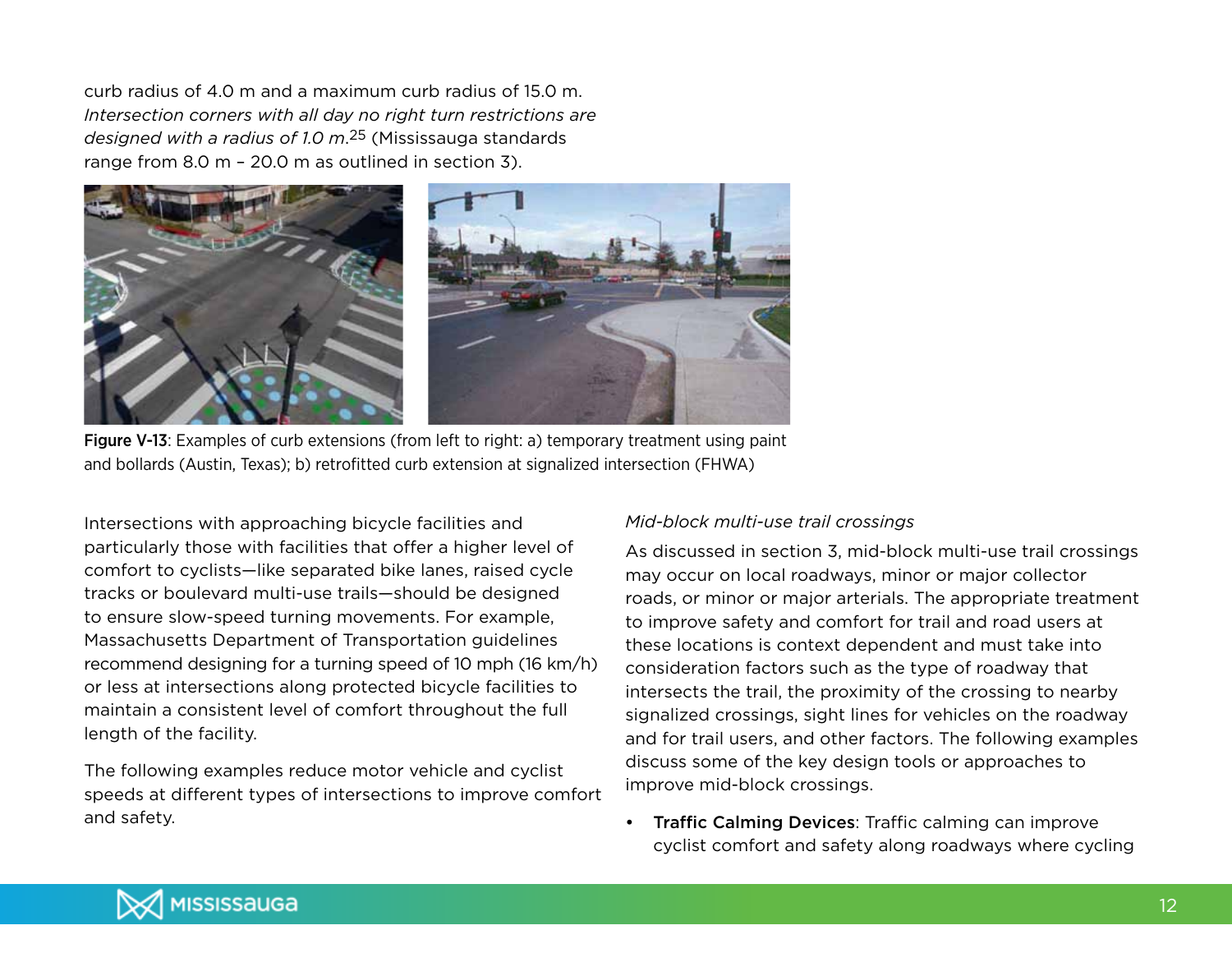is prioritized and at trail crossings or other cycling facility intersections. According to the *Canadian Guide to Traffic Calming*26 traffic calming devices can help to encourage cycling and other modes of active transportation by:

- Improving comfort or the perception of safety;
- Decreasing the speed difference between motor vehicles and active transportation users like cyclists and pedestrians, which reduces the likelihood of severe injury or death in the event of a collision; and
- • Creating a healthier, more pleasant environment for active transportation by reducing noise and vehicle emissions, and improving aesthetics with plantings and high quality materials.

Traffic calming on cycling routes must take into account the possibility that some traffic calming devices may require cyclists and motor vehicles to change their path of travel. Other devices such as speed humps, may unintentionally encourage vehicles to change their path of travel to avoid driving or riding directly over them. Field observations showed some motor vehicles encroaching into the bicycle lanes on Fifth Line West at the Sheridan Trail crossing where speed humps do not extend through the bike lane.

Maintaining adequate width for lanes shared by bicycles and cars as they pass through narrowings or chicanes, providing bicycle channels, or designing cycling-friendly bump-outs that allow cyclists to ride-over or through are examples of ways that some of these concerns might be addressed.<sup>27</sup>

• Elements such as alignment or uphill grade changes can reduce speed on trail approaches to crossings.28

P-Gates, bollards or other obstacles in the centre of the trail are potential hazards and have resulted in cyclist collisions and legal action in other jurisdictions. They are also potential hazards for visually impaired trail users. As a result, trail design guidance in other cities recognize "gateways" as "more extreme" measures and recommend using with caution and including warning signage.29 Due to the accessibility barriers created by these obstacles and the potential hazards for pedestrians and cyclists, bollards and/or P-gates should be seen as a last resort to be used in locations where vehicles are unlawfully entering the trail and where other measures to deter this activity have proven unsuccessful.<sup>30</sup>

## *Channelized Right-Turn Lanes*

Channelized right turn lanes are not recommended along bicycle facilities. Where channelized right turn lanes are present, exclusive right-turn lanes on the approach should be kept as short as possible since the length of the right-turn lane influences the speed of the vehicles in that lane and the amount of cyclist exposure to traffic driving on either side of them. Small corner radii, to ensure slower turning speeds are necessary on cycling routes to improve safety. A decrease in yielding to pedestrians by motorists has been observed as a result of higher motor vehicle turning speeds.<sup>31</sup>

#### *Roundabouts*

As with all intersections, reducing the speed of motor vehicles in roundabouts will improve safety for all road users by providing more reaction time to avoid conflicts, and reducing the level of injury should a conflict occur.

Canadian guidance on designing single lane roundabouts for shared use between cyclists and motorists includes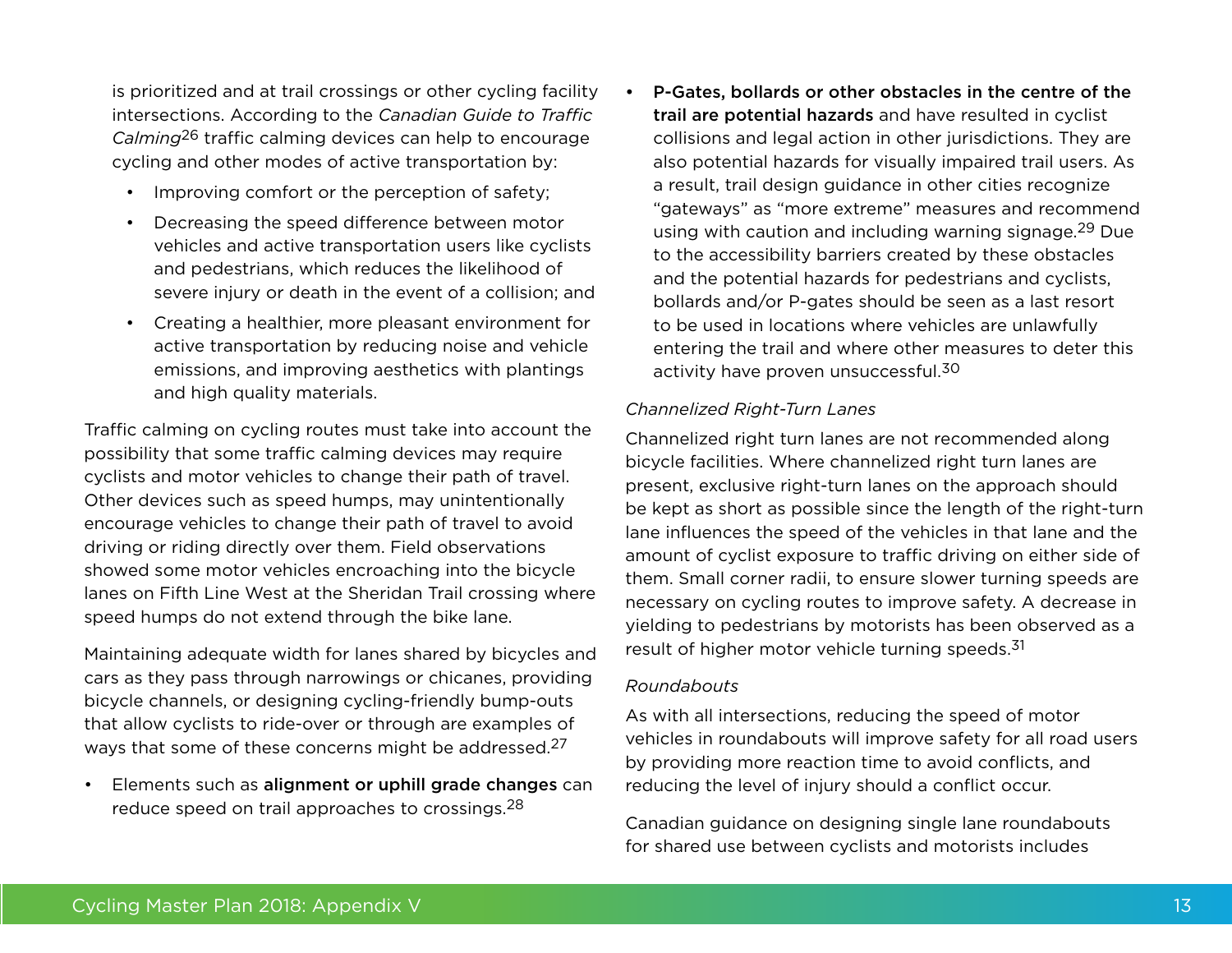curb radius and centre island geometry that limit motor vehicle speeds to 30 km/h or 40 km/h in cases where traffic volumes are low (less than 1,000 vehicles per day). $32$ 

Multi-lane roundabouts typically have higher traffic volumes and entry speeds than single lane roundabouts on local roads and may pose a safety risk for cyclists. More than one entry or exit lane can make it difficult for drivers to see crossing cyclists or pedestrians. As a result, multi-lane roundabouts are not suitable for shared-use and a ramp to a separated bike path is recommended on the approach to the roundabout.<sup>33,34</sup>

Australian design guidance recommends that if single lane roundabout speeds cannot be reduced to 30 km/h through geometric design (small turning radius, i.e., < 20 m, on the entry curve and increasing the central island size), bicycles should be separated from motorized vehicles using an offroad path.35 Where there are bicycle lanes on the approach that must merge with traffic at the roundabout, treatments such as a sharrows, are recommended to show the correct position for cyclists at the entry lane.

Dutch design guidance recommends that cyclists and motorists may share road space on a roundabout if traffic volumes are less than 6,000 vehicles/day, unless there are already separated bicycle facilities that connect to the roundabout in which case these should be continued as separated facilities through the roundabout. Maximum traffic speeds for any roadway shared between motorists and cyclists according to Dutch design standards is 30 km/h in urban settings, and 60 km/h in rural.<sup>36</sup>

#### *Highway Interchanges*

There are several existing and proposed bicycle routes in Mississauga that cross provincial highway interchanges.

Integrating bicycle facilities at these locations is a complicated process subject to approvals from other jurisdictions including the Ontario Ministry of Transportation (MTO). In addition to pavement markings and signage treatments mentioned above, MTO design guidance recognizes the safety impact of motor vehicle speeds at conflict points and recommends that operating speed categories (and volumes) be used to categorize low, medium, and high exposure to conflict and thereby determine appropriate bicycle facility design.<sup>37</sup> MTO design recommendations for accommodating active transportation at different highway interchange configurations include options to reduce motor vehicle operating speeds such as ramp radius modification and cross street design elements.<sup>38</sup>

## PXOs at Roundabouts and Mid-block Crossings

Currently, there are several locations in the existing cycling network where mid-block crossing treatments are needed to improve safety and comfort for cyclists. Mid-block crossings are needed to provide access across major roadways at uncontrolled intersections. These may be locations where local roadways intersect with major roadways, or where off-road trails intersect with roadways mid-block. Internal and external stakeholder feedback identified these locations as a key priority for improving pedestrian and cycling comfort and safety.

The Ontario Highway Traffic Act (HTA) requires that motor vehicles yield to pedestrians only at controlled crossings. A crossing is considered to be "controlled" when there are intersection signals, mid-block pedestrian signals, pedestrian crossovers (PXOs), stop signs, yield signs, or when a school crossing guard is present at a school crossing.

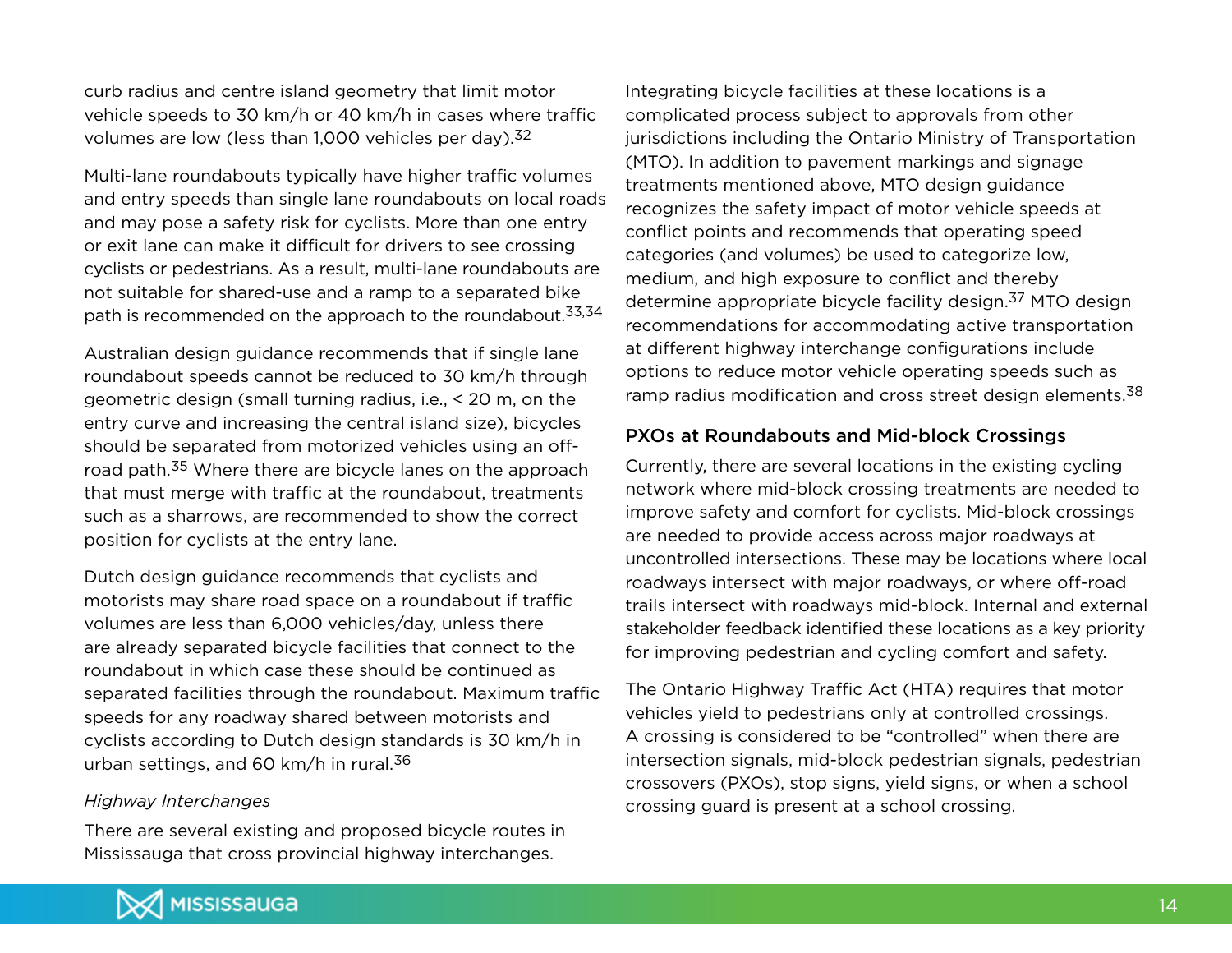Roundabouts are classified as uncontrolled crossings, where pedestrians must wait for a safe gap in traffic before crossing unless a crossing control is provided. Many mid-block locations where cycling routes cross a roadway between traffic signals (including trail crossings or intersections with a minor roadway) are also uncontrolled. Uncontrolled crossings are assessed for pedestrian crossing control treatments using the methodology provided in *Ontario Traffic Manual Book 15*. 39 Depending on the speed and volume of traffic and expected volume of pedestrians and cyclists, mid-block crossings may warrant pedestrian crossing control. For roundabouts, provincial guidance identifies Type 2 PXOs and crossing guards as the two appropriate crossing controls for roundabouts.<sup>40</sup>

This introduces a challenge to developing bicycle-friendly intersections. The Highway Traffic Act states that "No person shall ride or operate a bicycle across a roadway within a pedestrian crossover."41 As a result, installing pedestrian crossovers at roundabouts and mid-block crossings will create a barrier to cyclists by requiring them to dismount and walk at roundabouts or mid-block crossings with PXOs. Compliance to this law is expected to be low based on observations of cyclist behaviour at similar dismount and walk intersections and due to the significant energy required by cyclists to stop and start. Dismount and walk signage is not recommended by provincial guidance and "should not be relied upon in lieu of adequately accommodating cyclists through appropriate road design."42

There are a small number of existing roundabouts in Mississauga and several more are in the process of being planned and designed. Several of these locations are on designated cycling routes and other roadways used by cyclists.

## Multi-Use Trails

Multi-use trails are an important part of Mississauga's active transportation network. They are in parks, along green corridors (creek and river valleys, and hydro corridors), and in the boulevard of several major arterial roads. Multiuse trails are shared by pedestrians and cyclists, including people pushing strollers or using walkers, roller blades, skateboards, wheelchairs, or other non-motorized modes of transportation. Because they are separated from the roadway, multi-use trails offer a comfortable environment for people of all ages and abilities. But, there is also potential for conflict at intersections and driveways, and between different kinds of users travelling in different ways and at different speeds which can impact safety on multi-use trails.

Available design guidance, research and feedback from community members and other stakeholders show the following elements would improve conditions on existing trails and ensure safety and comfort on new trails:

- • Separating cyclists and pedestrians on busy multi-use trails and trails that are intended to provide for higher speed commuting;
- • Using consistent surface materials along the full length of a multi-use trail, to clearly communicate where the trail begins and ends and where pedestrian-only areas exist, including at intersections;
- Providing a paved or suitably compacted surface to allow for bicycles to operate safely;
- Designing new trails and upgrading existing trails so that obstacles like utility poles, bollards, and other street furniture are not located on the operating portion of the trail;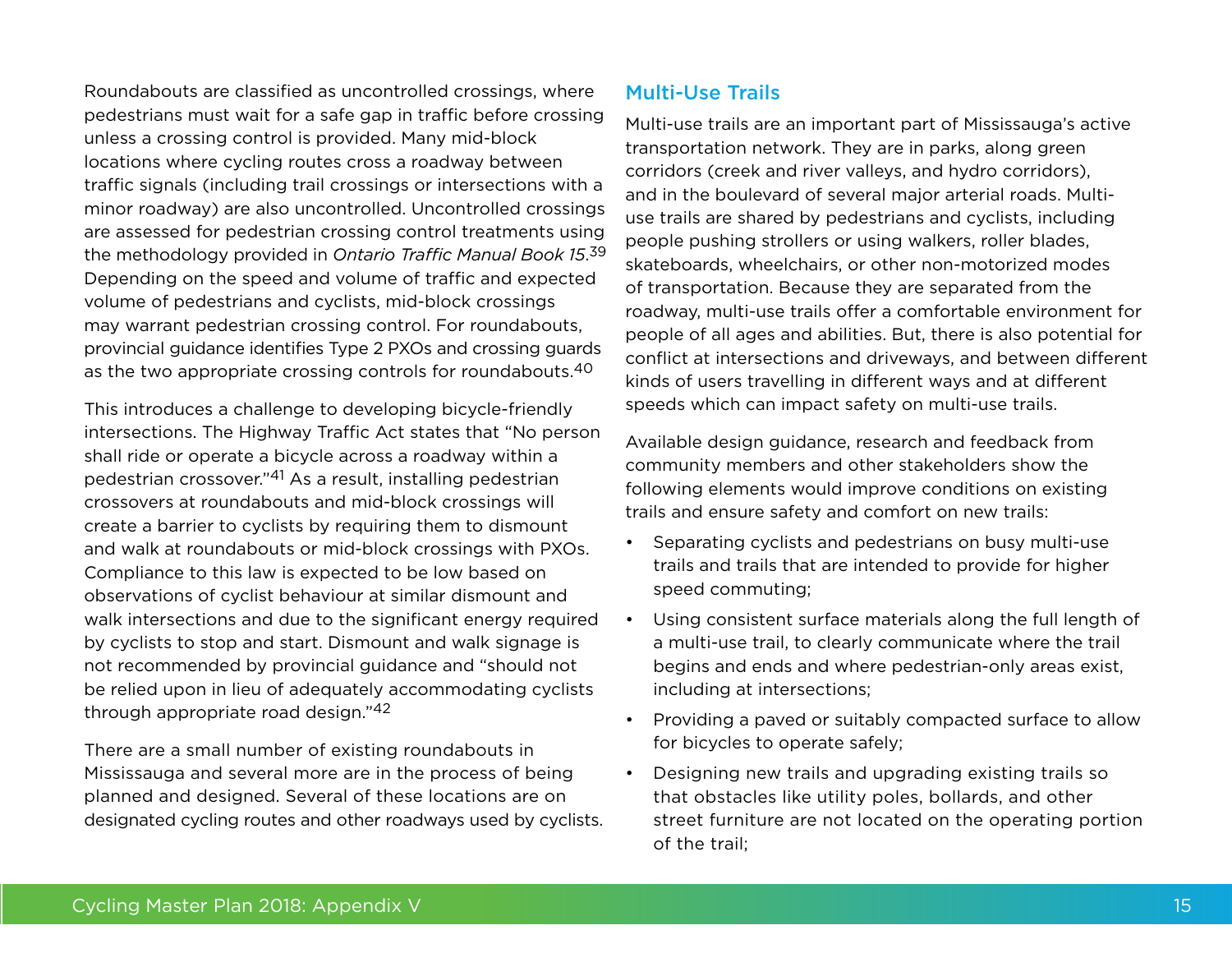- • Avoiding the use of barrier gates (P-gates) as they can be a hazard for trail users including persons with visual or other impairments;
- • Designing driveway crossings so that they are visible, reduce conflicts and communicate the right of way for cyclists and pedestrians;
- Installing a continuous centreline (broken or solid where appropriate) and other pavement markings as needed to communicate the correct location and direction of travel and where overtaking is permitted; and
- • Considering lighting on linear trails that function as comfortable commuter cycling route alternatives to major roadways.

## Separating Pedestrians and Cyclists

Most modern design guides recommend that cyclists and pedestrians be separated in most cases.43 As well, countries with high cycling rates, such as the Netherlands and Denmark generally separate cyclists and pedestrians, except in rural locations. Converting space from sidewalks to multi-use trails can be seen by residents and advocates as misappropriating space from pedestrians, to a facility that is less desirable for both user groups.44

In terms of bicycle infrastructure, Mississauga has an advantage of a suburban built-form with large street rights-of-way and wide boulevards, as well as parkland and greenspace. This has led to a greater focus on implementing boulevard multi-use trails, whereas cities with narrower streets and more urban forms have focused on bike lanes and on-street infrastructure.

Current Ontario and national design guidance as well as guidance from countries like the Netherlands (with much higher bicycle mode shares) recommend alternate routes or separated bicycle infrastructure for streets with the width, number of lanes, operating speeds, and traffic volumes that are found on most arterial roads and major collectors in Mississauga. Boulevard multi-use trails are one facility type that may provide a comfortable cycling facility, in the right context, however the selection of an appropriate facility requires a context sensitive approach that takes into account many factors including the recommended separation of bicycles and pedestrians where space allows.45

Public feedback through the 2018 Cycling Master Plan included suggestions to separate pedestrians and cyclists at locations such as the Burnhamthorpe Trail, Waterfront Trail, Etobicoke Creek Trail, Culham Trail, and various popular trails in Meadowvale.

## Designing Multi-Use Trails for the Mississauga Context

Many of the operational issues related to multi-use trails that were raised through stakeholder consultation indicate opportunities for improved design. A review and comparison was conducted of the most up-to-date design standards and guidelines for multi-use trails and dedicated bicycle facilities in the boulevard—such as raised cycle tracks and bike-only paths. Some highlights of best practices as they pertain to multi-use trails are included below.

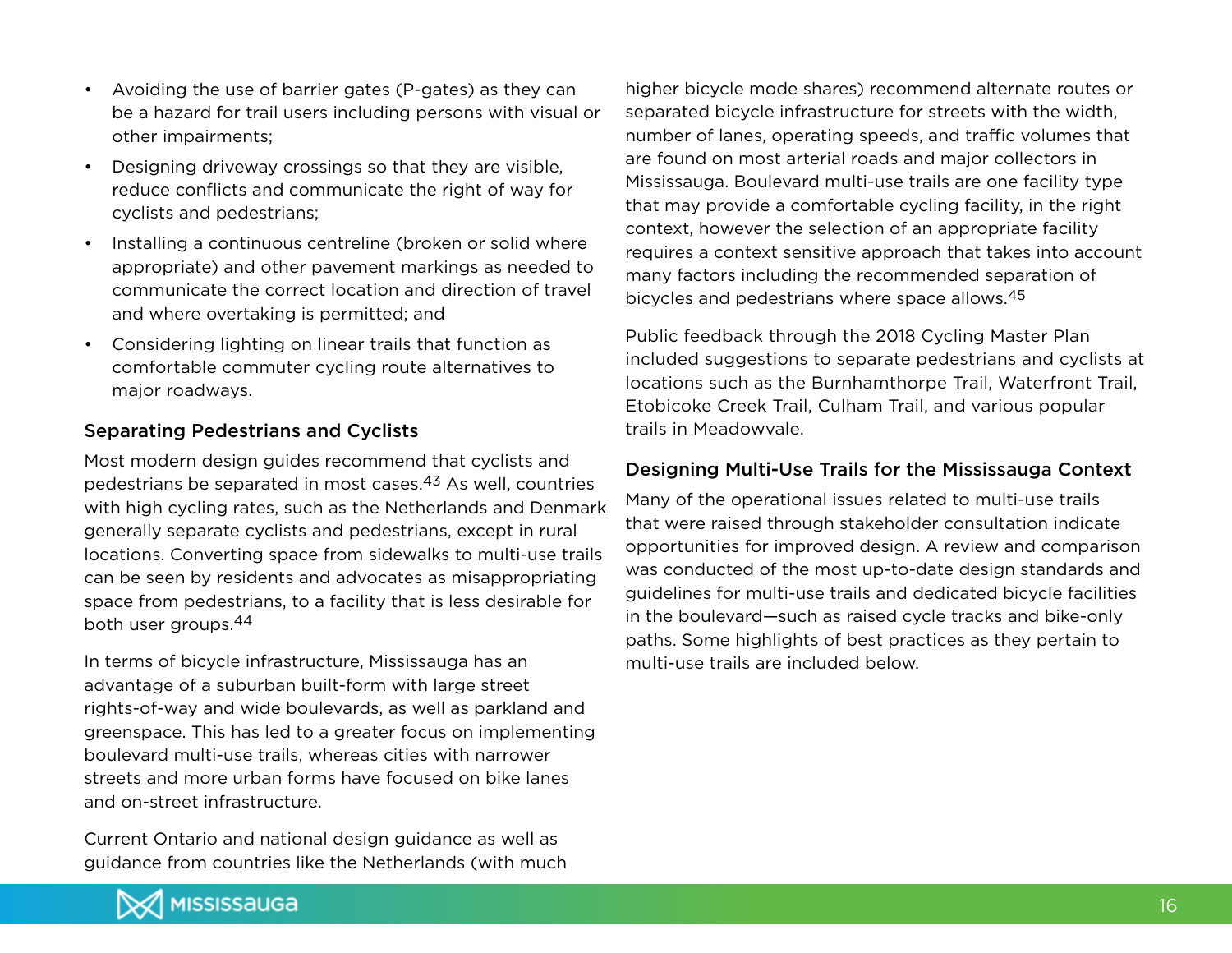

Figure V-14: Twoway bike path with adjacent pedestrian path, through a park in the Netherlands. Red asphalt and white markings are standard for all bike infrastructure in the country.

### Splash Pad

Splash pads are the area between the curb and the boulevard multi-use trail or boulevard bike facility. The Mississauga standard width for splash pads is 0.75 m. Open doors from a parked vehicle may extend up to a metre, and so that should be the target width if curbside parking is present.

### Trail Width

For two-way multi-use trails or bike paths, recommended widths vary, but are generally 3.0 to 4.0 m. These can narrow to 2.4 m at an absolute minimum in constrained spaces, for very short distances and should include warning signage at these locations. Recommended widths are consistent with the widths currently implemented in Mississauga.

### Lateral and Vertical Clearances

A horizontal clearance of 1.0 m is typically recommended from the edge of off-road trails. This can take the form of a splash pad, a cleared area of vegetation, pedestrian buffer, or sidewalk/pedestrian path (if space is constrained). The horizontal clearance allows for better sightlines, and an additional cleared surface for emergency maneuvers. Vertical clearance on all bikeways must be a minimum of 2.5 m.

Clearances from street trees are determined according to the size and species of tree. Forestry staff are consulted in the design and alignment of trails to determine tree impacts and necessary mitigations.

#### **Obstacles**

Utility poles, traffic signal poles and light standards represent the most common obstacles on boulevard trails in Mississauga, particularly at intersections. Recommended best practices suggest 1.0 m of clearance from trail edge and obstacles. Minimum clearance from these and other obstacles should be established and applied on all trails.

## Pedestrian Buffer

Design guidance generally recommends a minimum 0.3 to 0.6 m buffer between a boulevard bicycle facility and a sidewalk. The buffer can either be raised, such as a curb or planters, or flat, such as grass or textured pavement. Bricks, pavers, or textured concrete should provide a contrasting colour, as well as a tactile feature to help those with visual impairments. A crossable buffer is useful when the cycle track and sidewalk are at their minimum widths, so as to allow users to temporarily cross over if necessary. This buffer area, if wide enough, may also be used for poles and other street furniture.

### Sidewalk/Pedestrian Path

In locations where it is not feasible to install a separate sidewalk, but separation of cyclists and pedestrians is desired, it is possible to use bicycle and pedestrian symbols to guide users along the intended path. These facilities should be designed with extra width to accommodate this separation. Sidewalks or pedestrian paths are recommended to be furthest away from the roadway. This is a more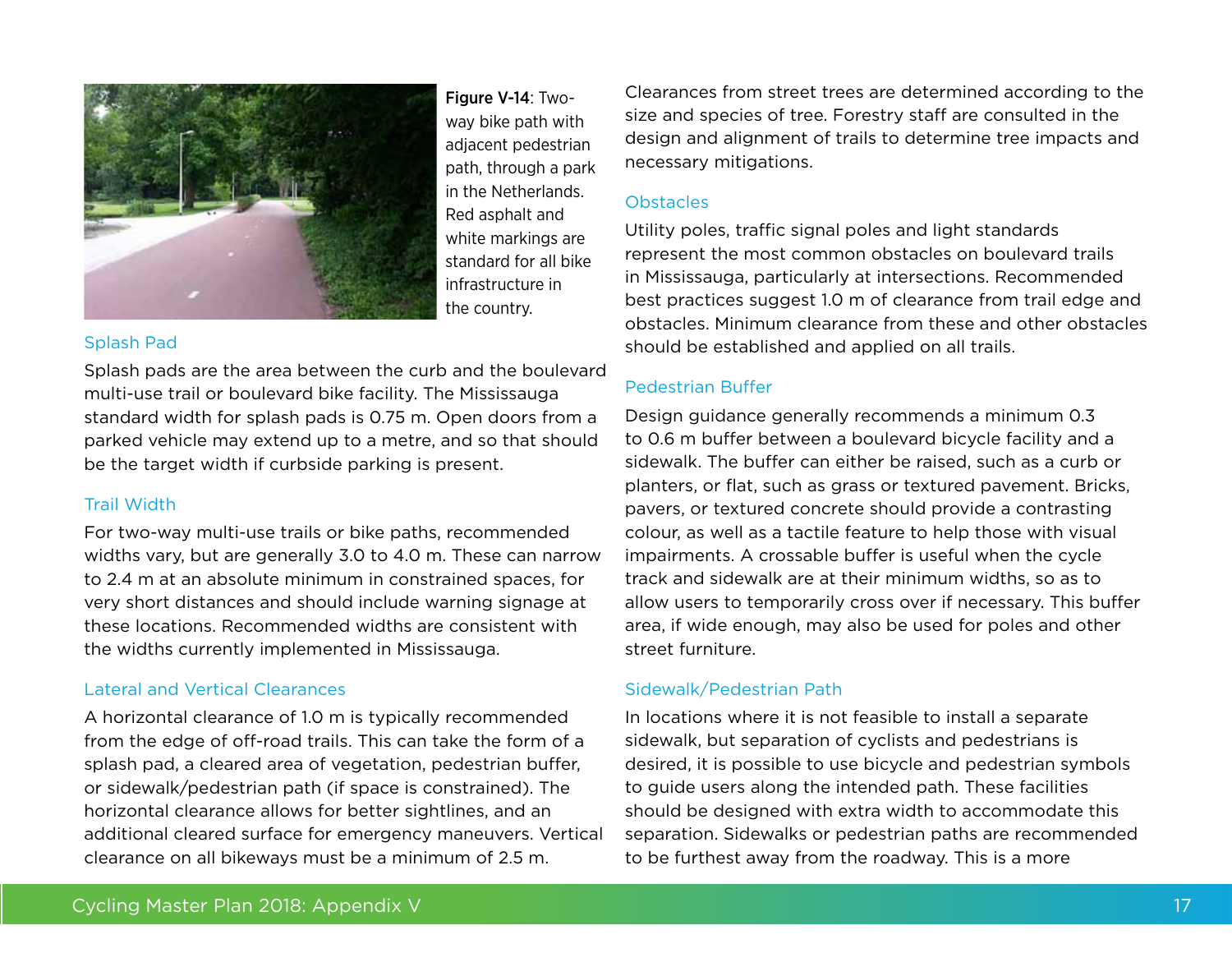comfortable side for pedestrians, being farther away from motor traffic, potentially being under tree shade, and having direct access to destinations and connections along the street. Pedestrian paths beside bike paths outside of the street right-of-way should be on the side of the trail that provides better access to destinations, or provides a better view, such as being closer to the river on a trail that runs alongside it.



Figure V-15: Example of separated

path in Quebec City, which runs both in street boulevards, and on its own alignment along the waterfront.



Figure V-16: Example of multi-use trail with adjacent sidewalk in Toronto. Note the use of a red tactile buffer between bicycle and pedestrian areas. As well, poles and obstacles are placed in the buffer or out of the way of the pedestrian and cycling areas.

## Upgrading Trails and Unpaved Multi-Use Trails

There are locations where park paths and unpaved multiuse trails could be upgraded to provide safer and more comfortable riding surfaces. Paved trails are also more accessible to users with limited mobility, or those using wheelchairs or other mobility devices.<sup>46</sup> The Culham Trail is a major trail that is unpaved, but both popular and useful to cyclists. Unpaved sections along the Etobicoke Creek Trail are being upgraded through Public Transit Infrastructure Funding as this route supports access to transit facilities.

There are locations where park paths form important connections in the cycling network. There is an opportunity to identify, and upgrade some of these paths to multi-use trail standards, including comfortable and intuitive interfaces to adjacent bicycle infrastructure. A consideration of park paths and off-road cycle routes is crime prevention through environmental design. Mississauga Crime Prevention Through Environmental Design (CPTED) principles indicate that park paths used at all hours should be closer to areas with more people, such as being close to residences, as opposed to being through a wooded or hidden area.<sup>47</sup> This is an important consideration when identifying path connections for commuting purposes.

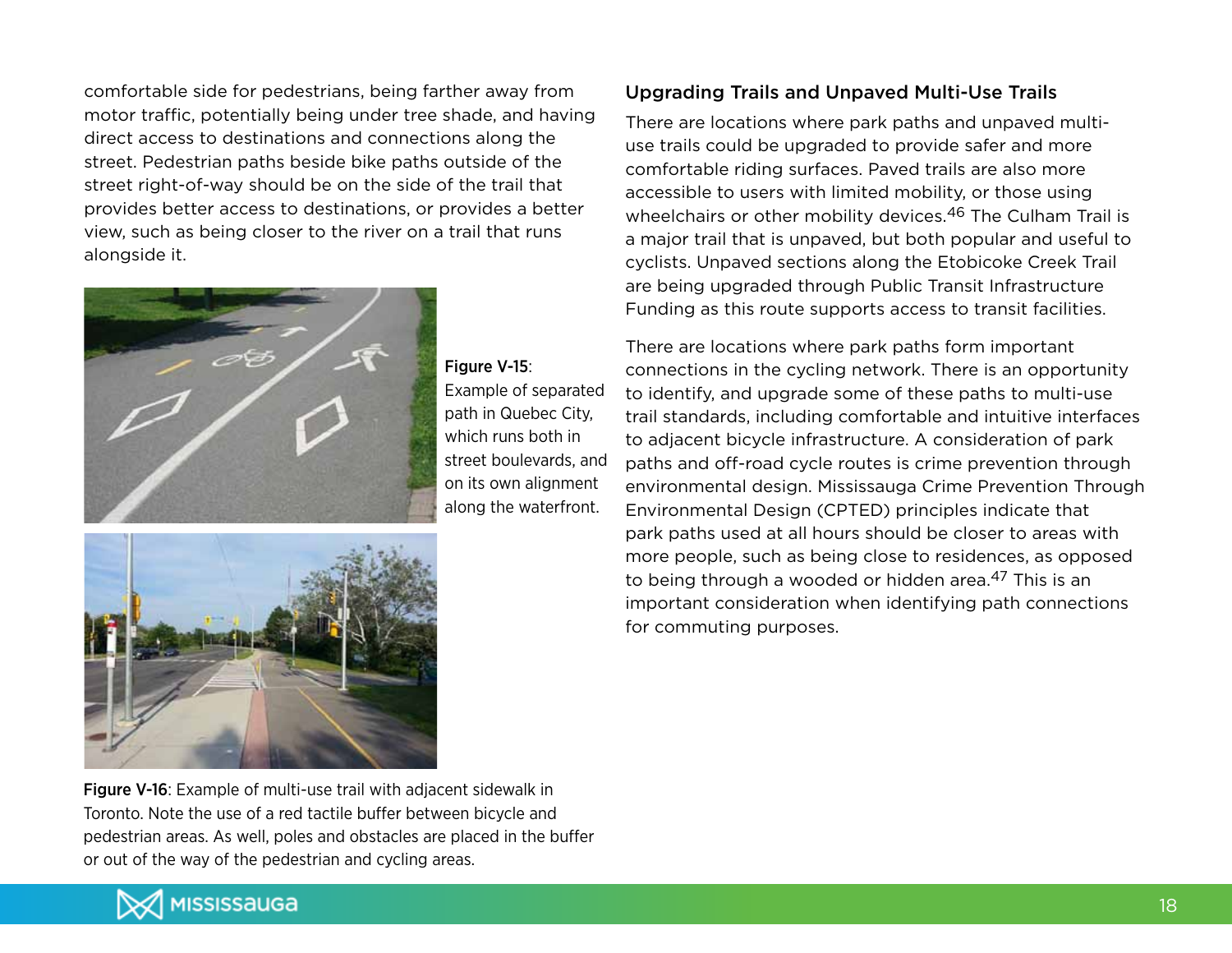

Figure V-17: An example of an existing park path connecting two sections of a neighbourhood. This path (in Windrush Woods Park) also leads to a GO rail station, and illustrates a situation where a separate bike path or multi-use trail built to modern design standards and with destination signage (to GO) could benefit and attract cyclists.



Figure V-18: Culham Trail is an unpaved path which runs along the Credit River. Paving the trail and ensuring connections to surrounding neighbourhoods could increase its safety and comfort for all users.



Figure V-19: A multi-use trail in Mississauga, on Lakeshore Road West. This is an example of an easy conversion to a two-way cycle track, due to an existing adjacent sidewalk. Pavement markings and intersection improvements would be needed for the conversion.



Figure V-20: A section of the Culham Trail. Paving trail surfaces would increase their utility and attractiveness to cyclists, and their accessibility to everyone. In wider sections such as this, cyclists and pedestrians can be given their own paths.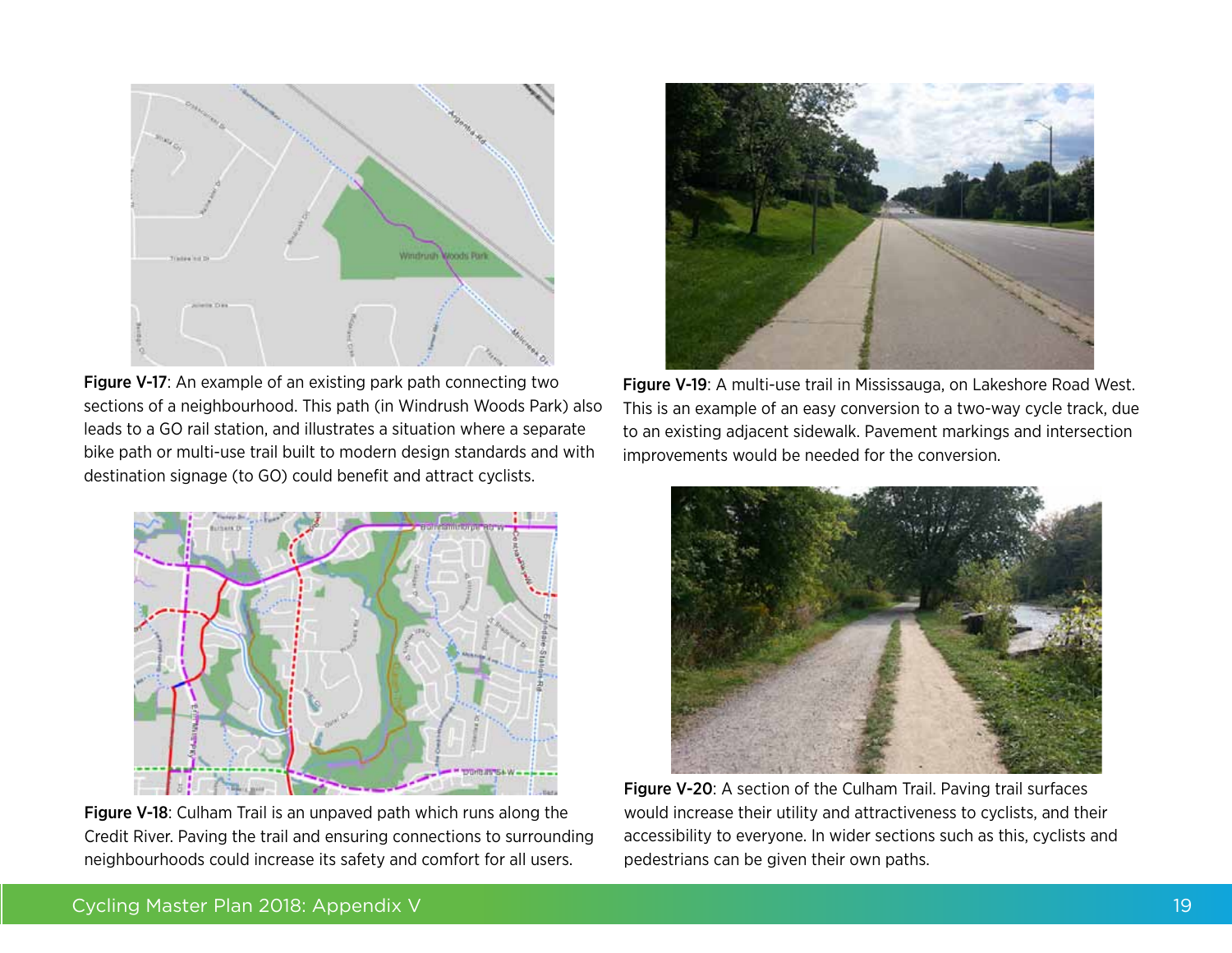## Pavement Markings

#### **Centreline**

All the design manuals consulted recommend centrelines for two-way cycle track and multi-use trails. These should be yellow, as per standard practice for North America. However, other centreline colours can be used for branding purposes. Centreline markings can be broken where passing is permitted, or solid, to indicate that passing is discouraged. A number of trail design guidelines indicate that centrelines should be solid within 10 m of a crossing, or on blind curves. Centrelines are also recommended to be solid on steep hills. Canadian design guidance recommends a centreline 0.1 m in width.48

#### Symbols

Bicycle and pedestrian symbols are recommended in *OTM Book 18* and *TAC Bikeways Design Guide* for use on multi-use trails, and pedestrian symbols on adjacent pedestrian paths/ sidewalks if they are asphalt and there may be confusion to users. Along with the symbols, arrows are recommended to show the direction of travel for bicycles in areas of potential confusion, such as a transition between a one-way and twoway facility.

#### Trail Edge Lines

Edge lines on cycle tracks and multi-use trails are useful for delineating the trail from similar surrounding pavement, or when the trail is unlit. The CROW manual recommends edge lines for unlit paths, and says they may be preferable to lighting in some situations, as they provide more contrast on dark surfaces.49 In Mississauga, there is an opportunity to improve unlit trails through dark parklands, or those that are in street boulevards, but some distance from the road lighting.

#### Branding

Markings can be used for trail branding. In Toronto, the Waterfront Trail/Martin Goodman Trail uses a blue and green double centreline, and the Pan Am Path uses a red centreline. A blue colour, for example, could be used for the Waterfront Trail in Mississauga, both as a centreline, and for wayfinding through the various segments. On-road sections of the trail could use blue-coloured branding as well, such as a logo, or blue sharrows.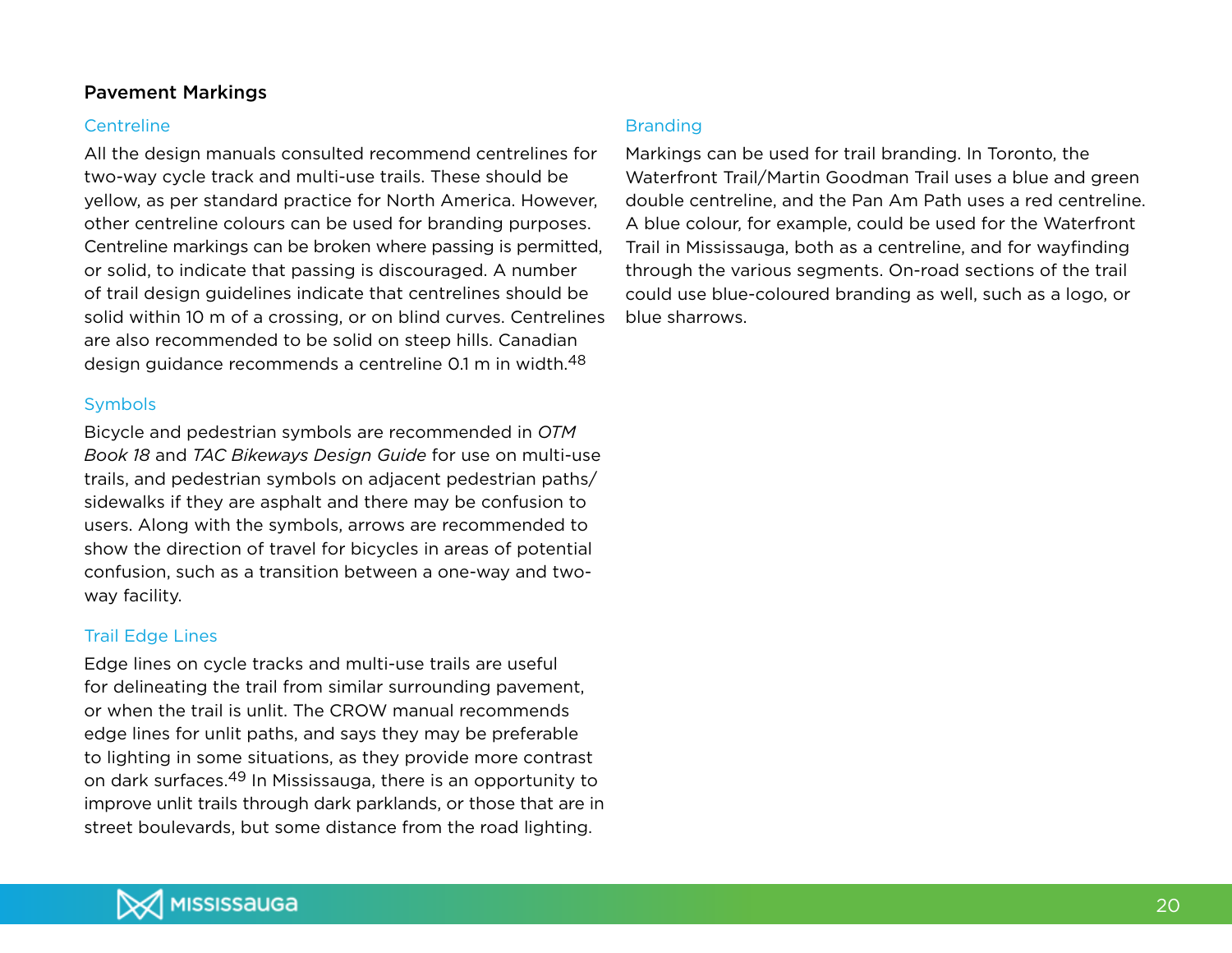#### Figure V-21: Pavement markings for cycle tracks, bike paths and multi-use trails



Yellow Broken Centreline Used on multi-use trails (with bicycle and pedestrian symbols) and cycle tracks (with only the bicycle symbol).



Yellow Solid Centreline Used on multi-use trails/cycle tracks near intersections, on blind curves, on steep hills, or any combination of those.



White Edge Lines Improve visibility on unlit paths, especially when not in a street right-of-way.



White Separation Line

A white line can be used to separate a multiuse trail into a bike path and pedestrian path. In addition to bicycle symbols on the bicycle section, pedestrian symbols should be on the pedestrian section.



Figure V-22: Hydro corridor trail in Toronto. All new major trails in the city have centrelines.



Figure V-23: Separated multi-use trail with adjacent pedestrian area, in Toronto. The blue and green lines provide branding and wayfinding for the Martin Goodman Trail/ Waterfront Trail.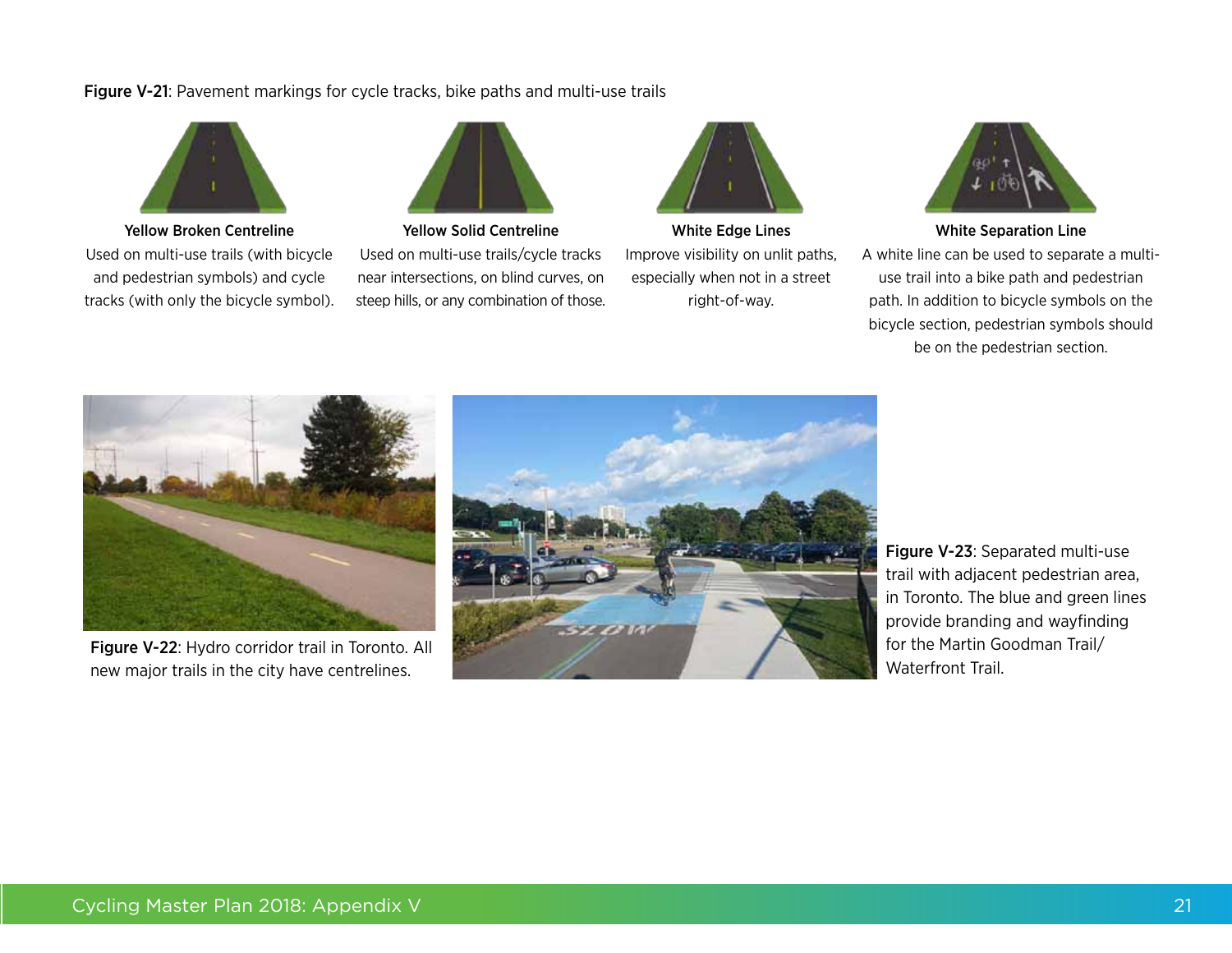## Lighting

Adequate lighting helps cyclists feel safe at night. The *TAC Bikeway Design Guide* and *Vélo Québec Planning and Design for Pedestrians and Cyclists* (2010) recommend that bicycle facilities more than 5 m away from the lit part of the roadway should have their own lighting. *OTM Book 18* and Vélo Québec recommend that lighting be "pedestrian-scale" or 3–6 m tall.50

Lighting is desirable on urban routes, particularly those which make important connections off the roadway, such as through parks. Lighting may not be desirable in trails through sensitive natural areas, as it may disrupt wildlife. Animalfriendly lighting (low-level and/or automatically-triggered by trail users) is advocated by the CROW manual. As well, some CPTED resources say that lighting is only beneficial for crime prevention if there are nearby potential witnesses, such as residential units around a suburban park.51 In the absence of trail lighting, white trail edge markings can provide good contrast of the pavement edges.

Parks and Forestry currently do not provide lighting on new trails to discourage use after dark. For linear trails that may function as important commuter cycling routes, lighting may help to encourage commuter cycling particularly during darker seasons or for people working outside of daytime working hours.

## Trail Intersections

The point where two or more trails meet can be a hazard if not designed well. Guidelines suggest the use of coloured pavement or other contrasted surfacing to highlight intersections, as well as widening the trail and ensuring clear sightlines to help users navigate around each other.<sup>52</sup>

## Trail Access Control

Restricting trail access to only authorized users is important to prevent the encroachment of vehicles onto trails. However, it is important to consider the impact that these measures have on intended trail users. Current design guidance suggests only the use of a single centre bollard on the trail, should there be a concern of trail incursion. Bollards should be a contrasting colour, and plastic flex-posts may offer a safer alternative in case they are struck by a cyclist.<sup>53</sup>

P-gates or barrier gates are not recommended in most design guides, and are discouraged in the *OTM Book 18*, Toronto and Vélo Québec trail design guidelines, as they pose a hazard to cyclists, potential hazard for persons with visual or other impairments, and thus a potential liability.



Figure V-24: Trail intersection on the Martin Goodman Trail in Toronto. The open view and wide design allows users to better navigate around each other at this location where cyclist volumes are often very high.

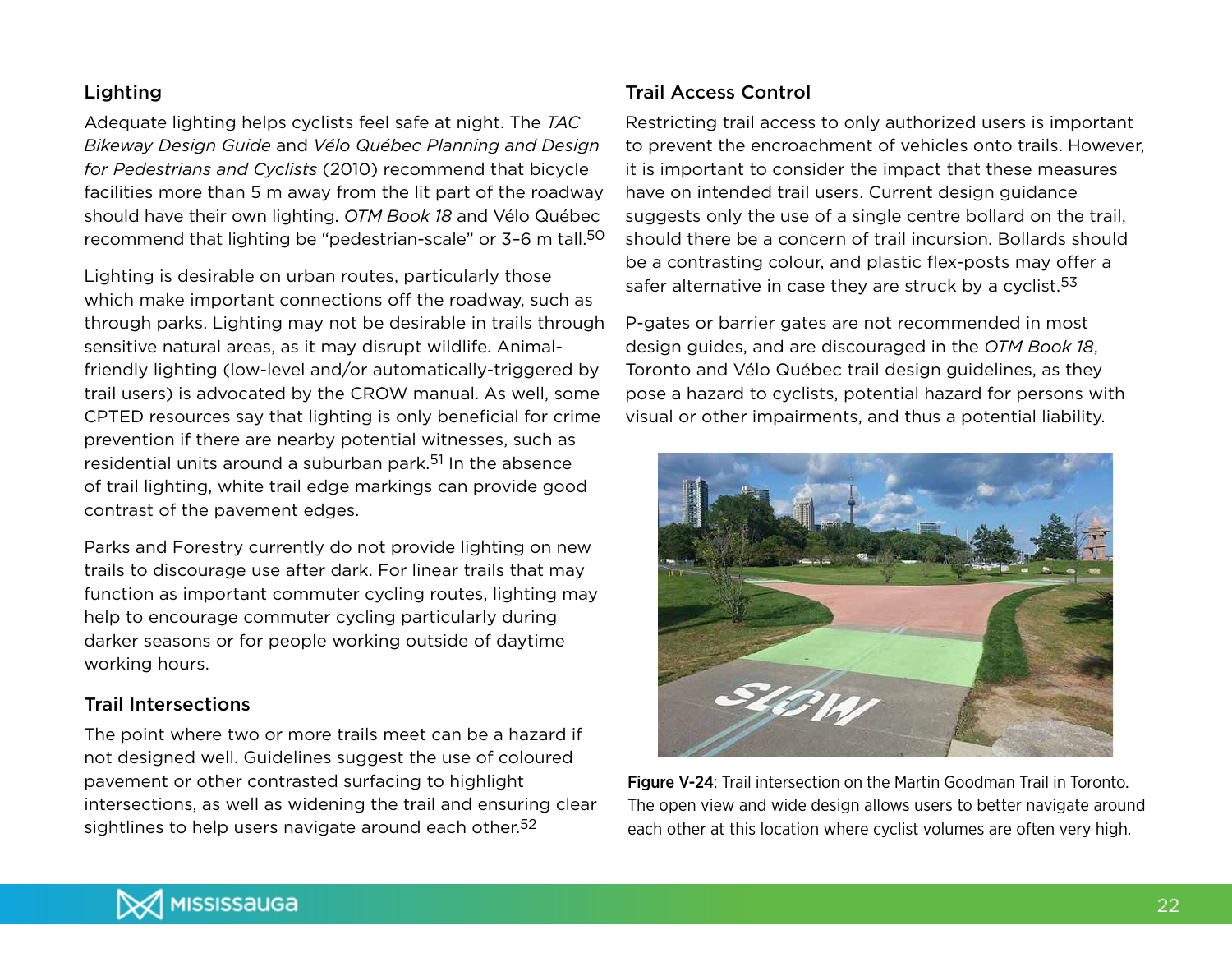

Figure V-25: Single bollard used for vehicle access control on the Finch Hydro Corridor Trail.

## Transit Stops

Waiting, boarding, and alighting passengers can create a conflict zone around transit stops. As recommended by most design guidelines, multi-use trails should be routed around transit stops wherever possible, and be clearly delineated to discourage users from encroaching into each other's space.



Figure V-26: Bus stop with separate loading platform, in Mississauga, on Burnhamthorpe Road East. This design keeps the trail behind the stop, and minimizes pedestrian-cyclist conflicts.

## Barrier Crossings

Where off-road trails meet various large barriers—such as highways, railways, and rivers—and a significant detour is required to cross, crossing facilities should be considered. Bridges and tunnels offer different advantages and disadvantages and are appropriate in different contexts. Design guidance including basic dimensional specifications is important to ensure that bridges and tunnels are designed to maximize cyclist safety and comfort, avoiding sharp turns and steep grades whenever possible and including considerations for personal security particularly in tunnel crossings. As noted before, major barrier crossings are critical to implementing a connected cycling network in Mississauga. Locations of barriers and potential crossings should be identified, and crossings prioritized.





Figure V-27: Active transportation crossing of the QEW in Mississauga.

Figure V-28: Active transportation crossing of a highway in the Netherlands.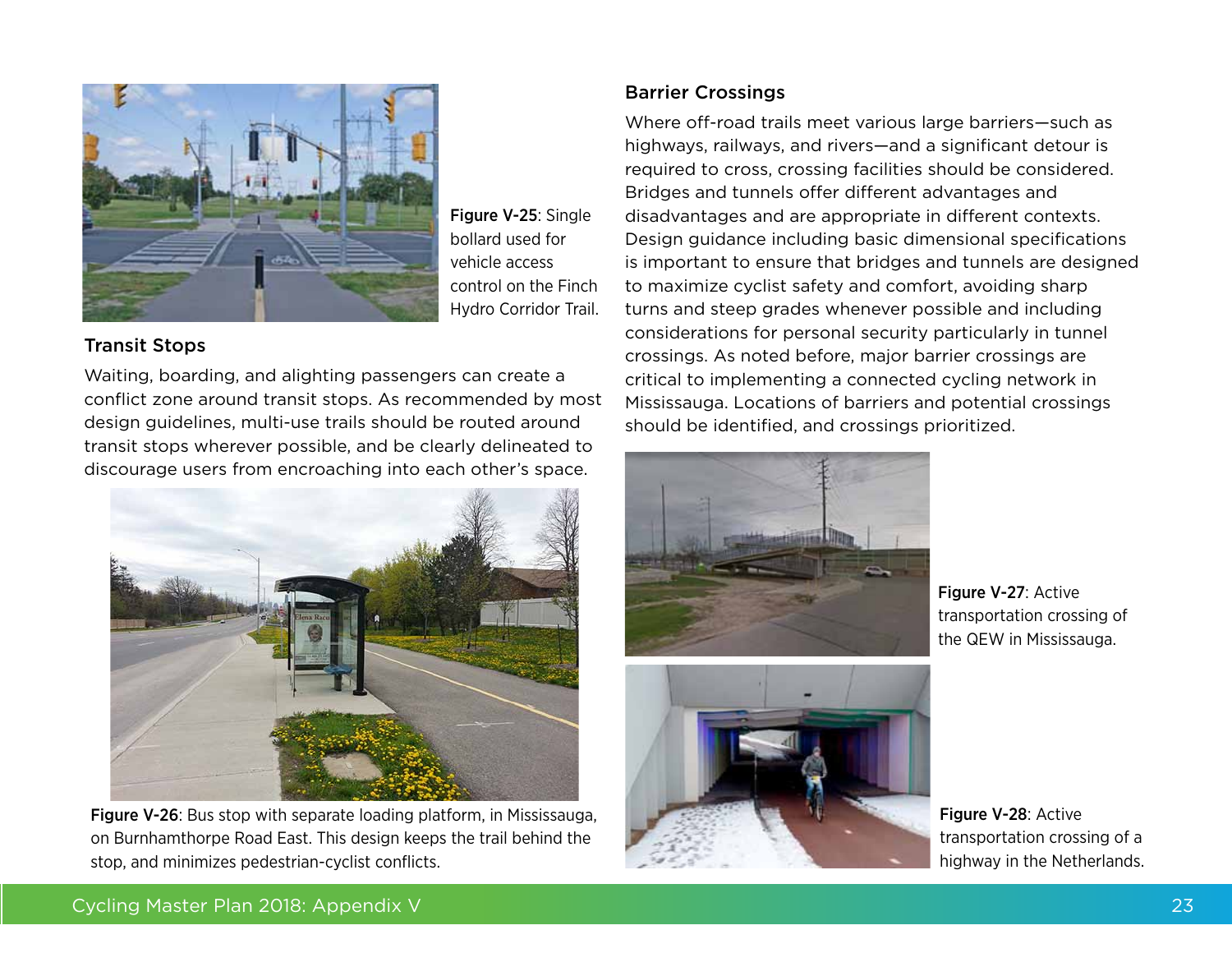## Multi-Use Trails at Driveways and Intersections

In practice, well-designed driveway crossings of multiuse trails and two-way bike paths follow one of two basic designs: "bend-out" crossings or "bend-in" crossings as illustrated in Figure V-29:



Figure V-29: "Bend-in" and "Bend-out" boulevard trail crossing (Image credit: *TAC Bicycle Integrated Design*, 2017)

### Bend-Out Crossing

A bend-out crossing is typically used when there is a high volume of trail users and motor vehicle traffic. This design aims to provide spatial separation between vehicles entering or exiting the driveway and trail users. This increases the visibility of trail users and provides more reaction time to help avoid conflicts. Extra space between the roadway and trail crossing also gives vehicles entering or exiting the driveway a place to stop and wait for traffic to clear without having to block the trail, or hold up traffic on the roadway.

### Bend-In Crossing

A bend-in crossing is typically used when bicycle and motor vehicle traffic volumes are lower. It aims to increase visibility of cyclists at intersections by bringing them into the sight lines of vehicles approaching the intersection, and includes elements like smaller curb radii to slow down traffic turning traffic. Wider driveways or intersections may have a median, to stop traffic from making wide turns in front of crossing cyclists.

Pavement markings are an important feature of all multiuse trail crossings and should indicate pedestrian and cyclist paths. Bicycle signals are also needed at signalized intersections and can be used to separate bicycle crossing time from turning motor vehicles where turning volumes are high. Additional design features such as raised crossings and medians may also be incorporated into either of these types of intersection designs where appropriate to provide additional safety benefits.

## Multi-Use Trail Design Guidelines Comparison

Table V-1 shows a comparison of multi-use trail design guidance from other jurisdictions.

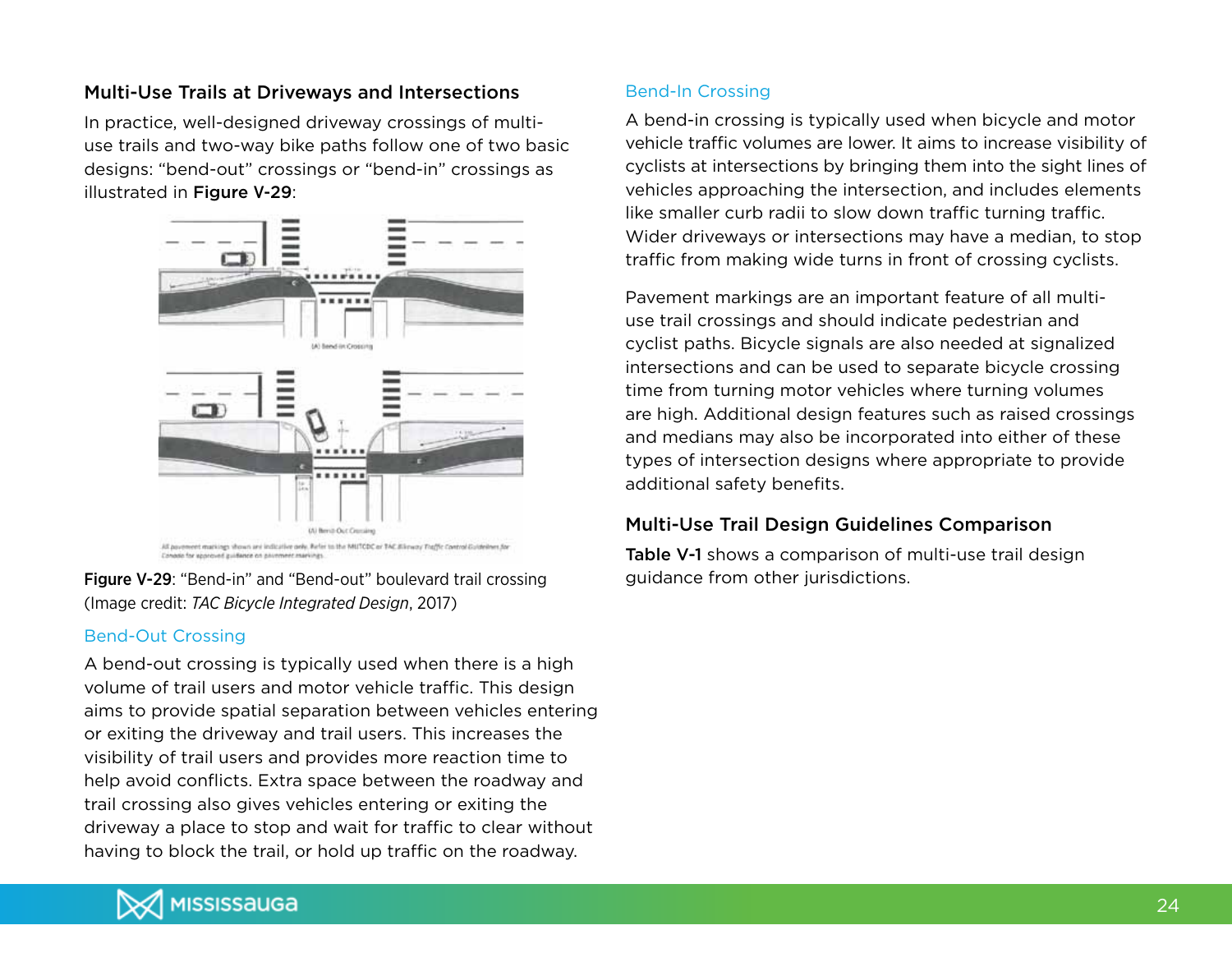## Table V-1: Comparison of multi-use design guidance from other jurisdictions

|                                                                   | <b>OTM Book 18 2013</b><br>& Ontario Bikeways<br><b>Design Manual 2014</b>                          | TAC 2017 Design<br><b>Guide: Chapter 5</b><br><b>Bicycle Design</b>                                                                                                                                  | <b>Toronto Multi-</b><br><b>Use Trail Design</b><br><b>Guidelines 2015</b>                                                                              | NACTO 2014 Urban<br><b>Bikeway Design</b><br><b>Guide</b> | <b>Vélo Québec</b><br><b>Planning and Design</b><br>for Cyclists 2010           | <b>CROW 2016 Design</b><br><b>Manual for Bicycle</b><br><b>Traffic</b>                                                                                                                                                                               |
|-------------------------------------------------------------------|-----------------------------------------------------------------------------------------------------|------------------------------------------------------------------------------------------------------------------------------------------------------------------------------------------------------|---------------------------------------------------------------------------------------------------------------------------------------------------------|-----------------------------------------------------------|---------------------------------------------------------------------------------|------------------------------------------------------------------------------------------------------------------------------------------------------------------------------------------------------------------------------------------------------|
| Terminology:<br><b>MUT</b> in street<br><b>ROW</b>                | Active transportation<br>path<br>In-boulevard multi-<br>use path                                    | Multi-use path                                                                                                                                                                                       | Multi-use trail                                                                                                                                         | No guidance                                               | No guidance                                                                     | Combined path                                                                                                                                                                                                                                        |
| Terminology:<br><b>MUT</b> outside of<br>street ROW               | Off-road multi-use<br>trail                                                                         | Multi-use path                                                                                                                                                                                       | Multi-use trail                                                                                                                                         | No guidance                                               | Multi-use trail                                                                 | Combined path                                                                                                                                                                                                                                        |
| Terminology:<br>Cycle track in<br>street ROW                      | Raised cycle track<br>In-boulevard bicycle<br>facility                                              | Bike path                                                                                                                                                                                            | Segregated-use<br><b>MUT</b>                                                                                                                            | Raised cycle tracks                                       | On-road bike path                                                               | Segregated cycle<br>path                                                                                                                                                                                                                             |
| Terminology:<br>Cycle track/bike<br>path outside of<br>street ROW | No guidance                                                                                         | Segregated multi-<br>use path, bike path                                                                                                                                                             | Segregated-use<br><b>MUT</b>                                                                                                                            | No guidance                                               | Off-road bike path                                                              | Solitary cycle path                                                                                                                                                                                                                                  |
| Cyclist-pedestrian<br>segregation<br>threshold                    | Where space<br>permits, separate<br>pedestrian and<br>cycling facilities<br>should be<br>considered | > 20% pedestrians,<br>and total users > 33<br>persons per hour<br>per metre of path<br>width, or $<$ 20%<br>pedestrians, and<br>total users $> 50$<br>persons per hour<br>per metre of path<br>width | Separated<br>configuration<br>should be used<br>rarely, only when<br>significant conflicts<br>between cyclists<br>and pedestrians<br>cannot be resolved | No guidance                                               | In urban settings,<br>parallel pedestrian<br>and bike paths are<br>recommended. | Combined paths<br>for up to 25<br>pedestrians per<br>hour per metre of<br>pavement width.<br>Use of combined<br>paths discouraged.<br>Only for very<br>restricted sections<br>without residential<br>or storefront usage,<br>or activity by elderly. |
| Width:<br><b>Multi-use trail</b>                                  | Minimum: 3.0 m<br>Recommended: 4.0 m<br>Constrained: 2.4 m<br>(over very short<br>distances)        | Minimum: 2.7 m<br>Recommended:<br>$3.0 - 6.0$ m                                                                                                                                                      | Minimum: 2.7 m<br>Recommended:<br>$3.0 - 4.1$ m                                                                                                         | No guidance                                               | Recommended:<br>3.0 m                                                           | Minimum: 2.4 m                                                                                                                                                                                                                                       |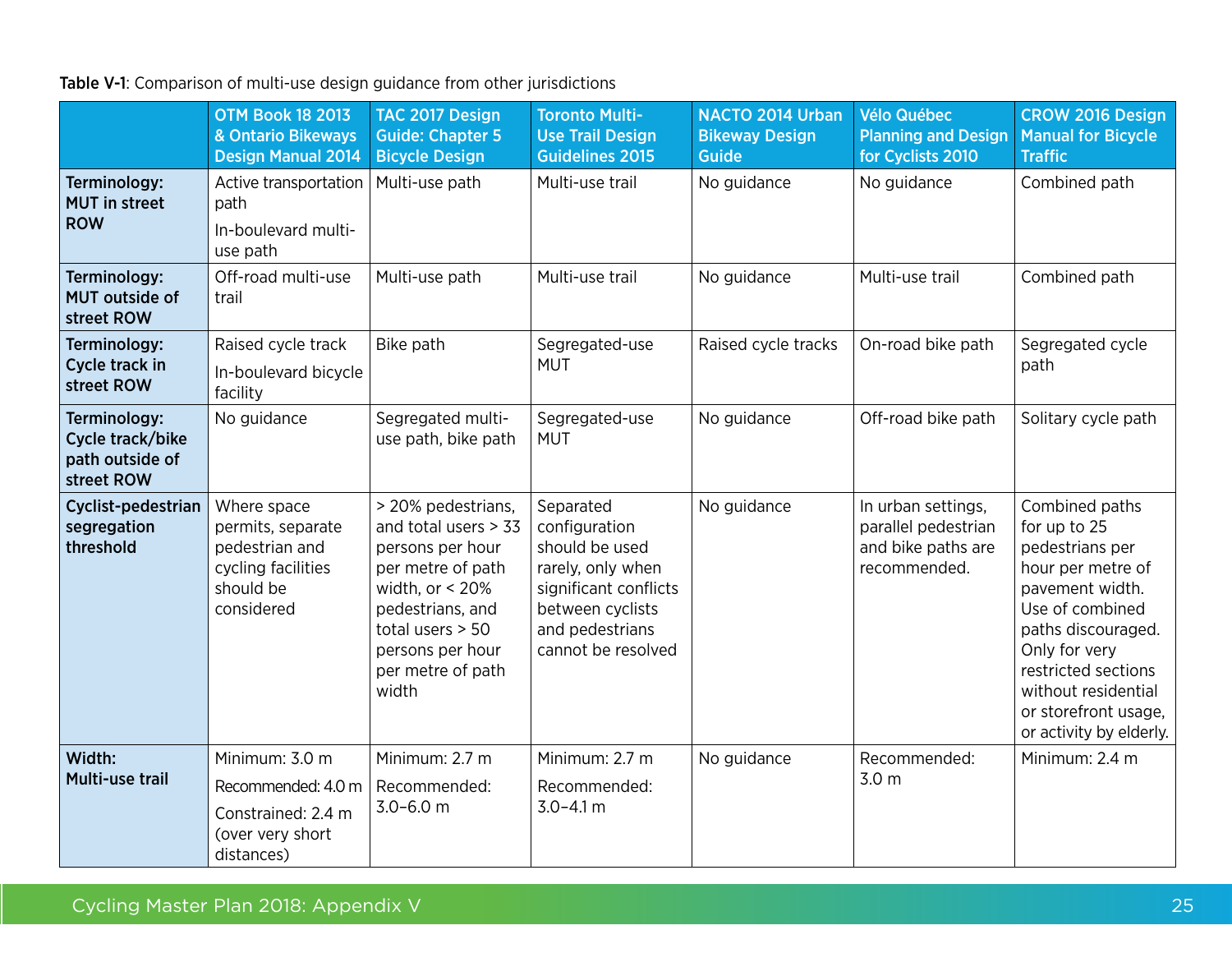|                                            | <b>OTM Book 18 2013</b><br>& Ontario Bikeways<br><b>Design Manual 2014</b>                                                                                                                                                                                                  | TAC 2017 Design<br><b>Guide: Chapter 5</b><br><b>Bicycle Design</b>                                                                                                                                                                                                           | <b>Toronto Multi-</b><br><b>Use Trail Design</b><br><b>Guidelines 2015</b> | <b>NACTO 2014 Urban</b><br><b>Bikeway Design</b><br><b>Guide</b>                                                                                                                                                                                              | <b>Vélo Québec</b><br><b>Planning and Design</b><br>for Cyclists 2010                                                                                                                                                                                      | <b>CROW 2016 Design</b><br><b>Manual for Bicycle</b><br><b>Traffic</b>                                                                                                                                                                                                                                                                                                           |
|--------------------------------------------|-----------------------------------------------------------------------------------------------------------------------------------------------------------------------------------------------------------------------------------------------------------------------------|-------------------------------------------------------------------------------------------------------------------------------------------------------------------------------------------------------------------------------------------------------------------------------|----------------------------------------------------------------------------|---------------------------------------------------------------------------------------------------------------------------------------------------------------------------------------------------------------------------------------------------------------|------------------------------------------------------------------------------------------------------------------------------------------------------------------------------------------------------------------------------------------------------------|----------------------------------------------------------------------------------------------------------------------------------------------------------------------------------------------------------------------------------------------------------------------------------------------------------------------------------------------------------------------------------|
| Width:<br>1-way cycle track                | Minimum: 1.5 m<br>Recommended:<br>2.0 <sub>m</sub>                                                                                                                                                                                                                          | Minimum: 1.5 m<br>Recommended:<br>$1.8 - 2.5$ m                                                                                                                                                                                                                               | No guidance                                                                | Minimum:<br>1.5 <sub>m</sub><br>Recommended:<br>2.0 <sub>m</sub>                                                                                                                                                                                              | Minimum: 1.5 m<br>Recommended:<br>$2.0 - 2.5$ m                                                                                                                                                                                                            | Rush hour bike<br>volume: Width<br>0-150: 2.0 m<br>150-750: 2.5-3.0 m<br>> 750: 3.5-4.0 m                                                                                                                                                                                                                                                                                        |
| Width:<br>2-way cycle track                | Minimum: 3.0 m<br>Recommended:<br>4.0 m                                                                                                                                                                                                                                     | Minimum: 2.4 m<br>Recommended:<br>$3.0 - 3.6$ m                                                                                                                                                                                                                               | Minimum: 2.7 m<br>Recommended:<br>3.6 <sub>m</sub>                         | Constrained:<br>2.4 <sub>m</sub><br>Recommended:<br>3.7 <sub>m</sub>                                                                                                                                                                                          | Constrained: 2.5 m<br>Recommended:<br>3.0 <sub>m</sub>                                                                                                                                                                                                     | Per rush hour bike<br>volume: Width<br>$0 - 50: 2.5 m$<br>50-150: 2.5-3.0 m<br>150-350: 3.5-4.0 m<br>> 350: 4.5 m                                                                                                                                                                                                                                                                |
| Usage of 1-way<br>vs 2-way cycle<br>tracks | <b>Bidirectional cycle</b><br>tracks may be<br>cheaper and allow<br>better access<br>to maintenance<br>vehicles. Transitions<br>to unidirectional<br>facilities are<br>problematic,<br>and there are<br>more conflicts<br>at intersections<br>that need to be<br>addressed. | <b>Bidirectional paths</b><br>can provide cyclists<br>more direct routes<br>in areas with large<br>block lengths and<br>intensive land<br>use. Intersections<br>require special<br>consideration,<br>and unidirectional<br>paths are generally<br>recommended on<br>roadways. | No guidance                                                                | Use if:<br>• Few conflicts on<br>one side of street<br>• Not enough room<br>for cycle track on<br>both sides<br>• One-way streets<br>• More destinations<br>on one side<br>• Extra width on<br>one side<br>• To connect with<br>other facility on<br>one side | On-road bike paths<br>should preferably<br>be unidirectional.<br><b>Bidirectional paths</b><br>have complications<br>at intersections,<br>though they may<br>be appropriate if<br>there are a lack of<br>intersections along<br>one side of the<br>street. | Built-up areas<br>should use one-way<br>paths. Bidirectional<br>could be used if:<br>• It shortens<br>the route and<br>provides a logical<br>connection<br>• Prevents risky<br>road crossing,<br>though usually<br>bidirectional<br>paths on each<br>side will be<br>necessary<br>• There is insufficient<br>space on one side<br>of the road<br>• Crossings should<br>be raised |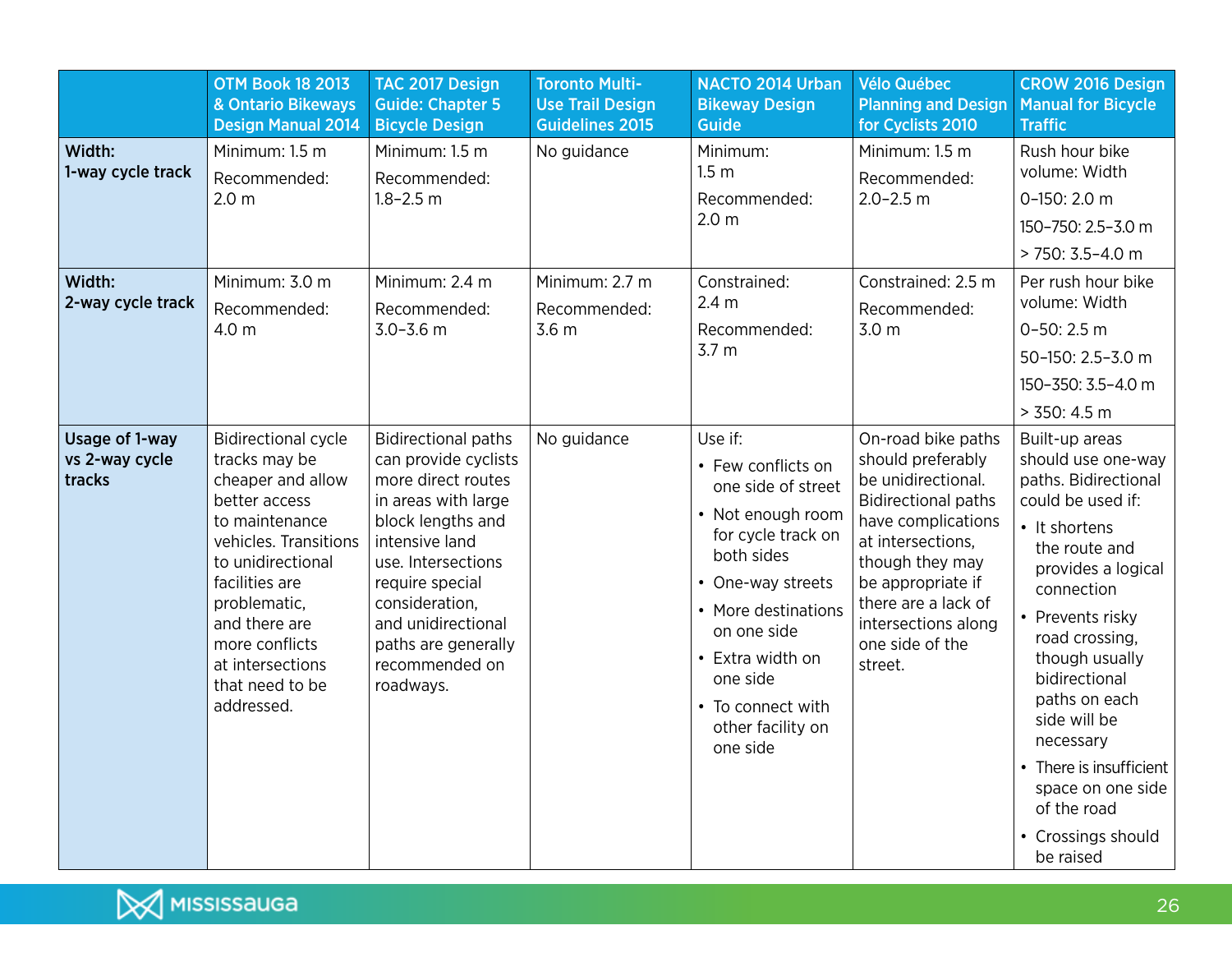|                                | <b>OTM Book 18 2013</b><br>& Ontario Bikeways<br><b>Design Manual 2014</b> | TAC 2017 Design<br><b>Guide: Chapter 5</b><br><b>Bicycle Design</b>                                                                | <b>Toronto Multi-</b><br><b>Use Trail Design</b><br><b>Guidelines 2015</b>                            | <b>NACTO 2014 Urban</b><br><b>Bikeway Design</b><br><b>Guide</b>                              | <b>Vélo Québec</b><br><b>Planning and Design</b><br>for Cyclists 2010 | <b>CROW 2016 Design</b><br><b>Manual for Bicycle</b><br><b>Traffic</b>                                             |
|--------------------------------|----------------------------------------------------------------------------|------------------------------------------------------------------------------------------------------------------------------------|-------------------------------------------------------------------------------------------------------|-----------------------------------------------------------------------------------------------|-----------------------------------------------------------------------|--------------------------------------------------------------------------------------------------------------------|
| <b>Road buffer</b>             | On-street parking:<br>1.0 <sub>m</sub><br>Splash strip: 1.0 m              | 1.0 <sub>m</sub>                                                                                                                   | Minimum: 1.5 m<br>Recommend 3.0 m<br>if no sidewalk, to<br>facilitate future<br>sidewalk installation | Mountable curb<br>(1-way only): 0.3 m<br>Raised curb and/or<br>parking: 0.9 m                 | Minimum (if<br>parking): 0.5 m                                        | Minimum: 0.35 m<br>Road speed<br>50 km/h: 1.0 m<br>Road speed<br>60 km/h: 1.5 m<br>Road speed<br>80 km/h: 4.5 m    |
| <b>Pedestrian buffer</b>       | Varies                                                                     | No guidance                                                                                                                        | Minimum: 0.3 m<br>Recommended:<br>0.6 <sub>m</sub>                                                    | Use color, pavement<br>markings,<br>textured surface,<br>landscaping, or<br>other furnishings | Recommended:<br>1.0 <sub>m</sub>                                      | If needed, 0.3 - 0.5 m<br>verge/buffer                                                                             |
| <b>Horizontal</b><br>clearance | Minimum: 0.5 m                                                             | $0.2 \text{ m}$ for<br>obstructions 100-<br>750 mm high, 0.5 m<br>for obstructions<br>greater than 750 mm                          | Minimum: 0.6 m<br>Recommended:<br>1.0 <sub>m</sub>                                                    | No guidance                                                                                   | Minimum: 1.0 m                                                        | 0.25 m for low<br>curbs/verges, 0.5 m<br>for higher curbs,<br>0.7 m for fixed<br>objects, 1.0 m for<br>closed wall |
| <b>Vertical clearance</b>      | Minimum: 2.5 m                                                             | Minimum: 2.7 m<br>Recommended:<br>3.6 <sub>m</sub>                                                                                 | Minimum: 2.5 m<br>Recommended:<br>3.0 <sub>m</sub>                                                    | No guidance                                                                                   | Minimum: 3.0 m                                                        | Minimum 2.5 m                                                                                                      |
| Design speed                   | 35 km/h                                                                    | 20-30 km/h<br>recommended. 40-<br>50 km/h for steep<br>downhills, prevailing<br>strong tailwinds,<br>dual (passing) bike<br>lanes. | 20-30 km/h                                                                                            | No guidance                                                                                   | 20-30 km/h                                                            | 30 km/h for main<br>network.<br>20 km/h for<br>secondary network.                                                  |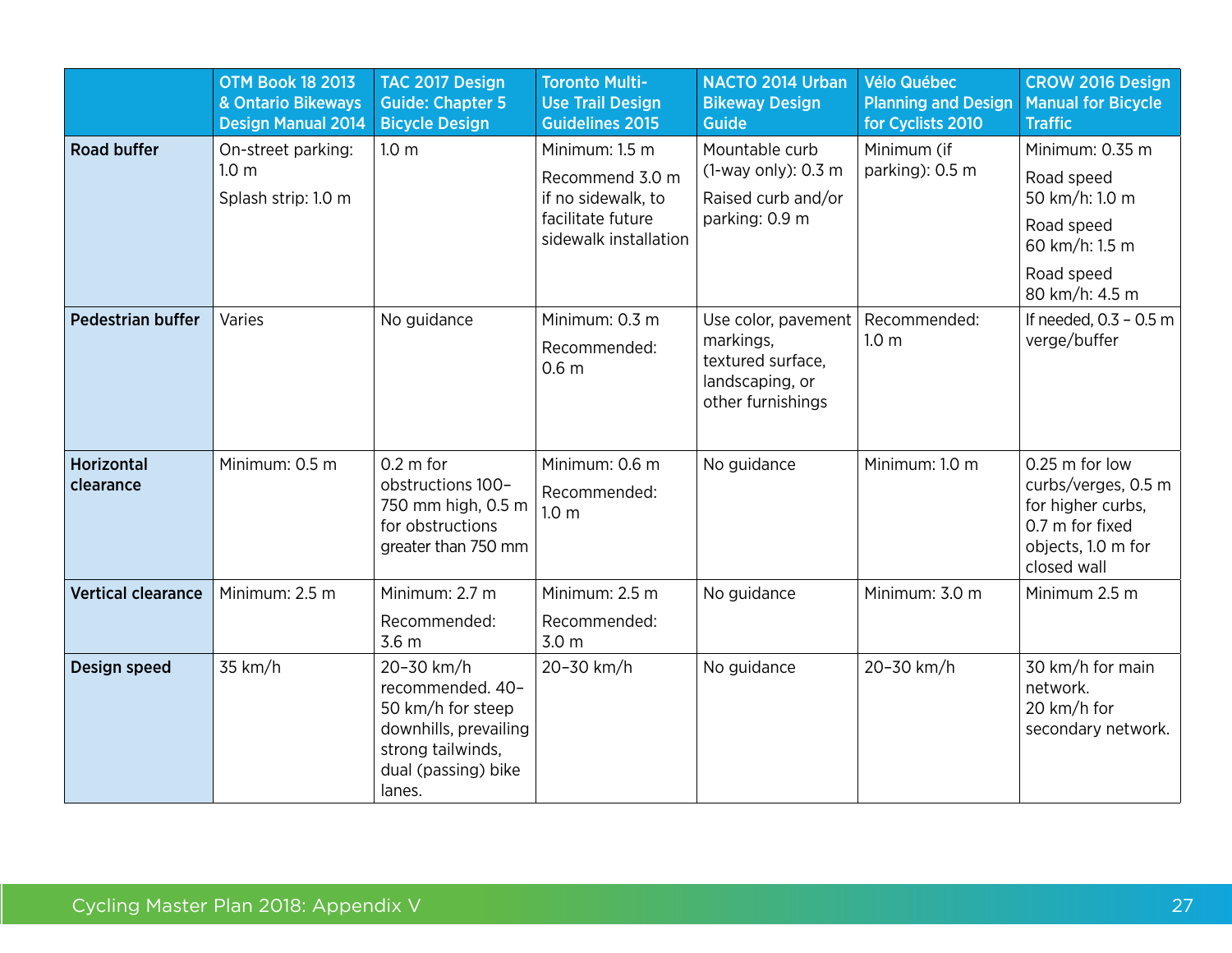|                                  | <b>OTM Book 18 2013</b><br>& Ontario Bikeways<br><b>Design Manual 2014</b>                                                                                       | TAC 2017 Design<br><b>Guide: Chapter 5</b><br><b>Bicycle Design</b> | <b>Toronto Multi-</b><br><b>Use Trail Design</b><br><b>Guidelines 2015</b>                                                                                     | NACTO 2014 Urban<br><b>Bikeway Design</b><br><b>Guide</b> | Vélo Québec<br><b>Planning and Design</b><br>for Cyclists 2010                                                                                                                                                                                                                                                           | <b>CROW 2016 Design</b><br><b>Manual for Bicycle</b><br><b>Traffic</b>                      |
|----------------------------------|------------------------------------------------------------------------------------------------------------------------------------------------------------------|---------------------------------------------------------------------|----------------------------------------------------------------------------------------------------------------------------------------------------------------|-----------------------------------------------------------|--------------------------------------------------------------------------------------------------------------------------------------------------------------------------------------------------------------------------------------------------------------------------------------------------------------------------|---------------------------------------------------------------------------------------------|
| <b>Curve radius</b>              | 20 km/h: 10 m<br>30 km/h: 20 m                                                                                                                                   | 20 km/h: 10 m<br>30 km/h: 24 m                                      | Minimum: 10 m<br>Recommended:<br>20 m                                                                                                                          | No guidance                                               | 20 km/h: 8 m<br>30 km/h: 17 m                                                                                                                                                                                                                                                                                            | 12 km/h: 5 m<br>(minimum)<br>20 km/h: 10 m<br>30 km/h: 20 m                                 |
| <b>Running slope</b>             | Maximum: 5%                                                                                                                                                      | < 4% ideal, 6%-8%<br>only if necessary                              | Maximum: 5%                                                                                                                                                    | No guidance                                               | Maximum: 6%                                                                                                                                                                                                                                                                                                              | Maximum 7.5%<br>for very short<br>sections, formula<br>provided for slope<br>determination. |
| <b>Vehicle access</b><br>control | <b>Bollards</b><br>recommended<br>if needed. Flex<br>bollards cheaper,<br>safer, and accessible<br>by emergency<br>vehicles.<br>(182) P-Gates not<br>recommended | No guidance                                                         | Signage with no<br>physical barrier<br>preferred. If<br>needed, use flexi-<br>bollards with<br>$1.5 - 2.0$ m space per<br>direction.<br>P-Gates<br>discouraged | No guidance                                               | Bollards or gates<br>should only be<br>used if there is<br>a significant risk<br>of unauthorized<br>access. Bollards<br>must have at least a<br>1.0 m opening.<br>Chicanes<br>(p-gates) are not<br>recommended<br>and may pose a<br>hazard to cyclists.<br>Only appropriate<br>locations may be at<br>railway crossings. | Bollards only if<br>necessary, in a<br>contrasting colour.<br>Width 1.6 m<br>between.       |
| <b>Cyclist</b><br>dismounting    | Asking cyclists to<br>dismount should<br>not be relied on in<br>lieu of adequate<br>road design                                                                  | No guidance                                                         | Road crossings<br>designed so that<br>cyclists do not have<br>to dismount                                                                                      | No guidance                                               | No guidance                                                                                                                                                                                                                                                                                                              | No guidance                                                                                 |

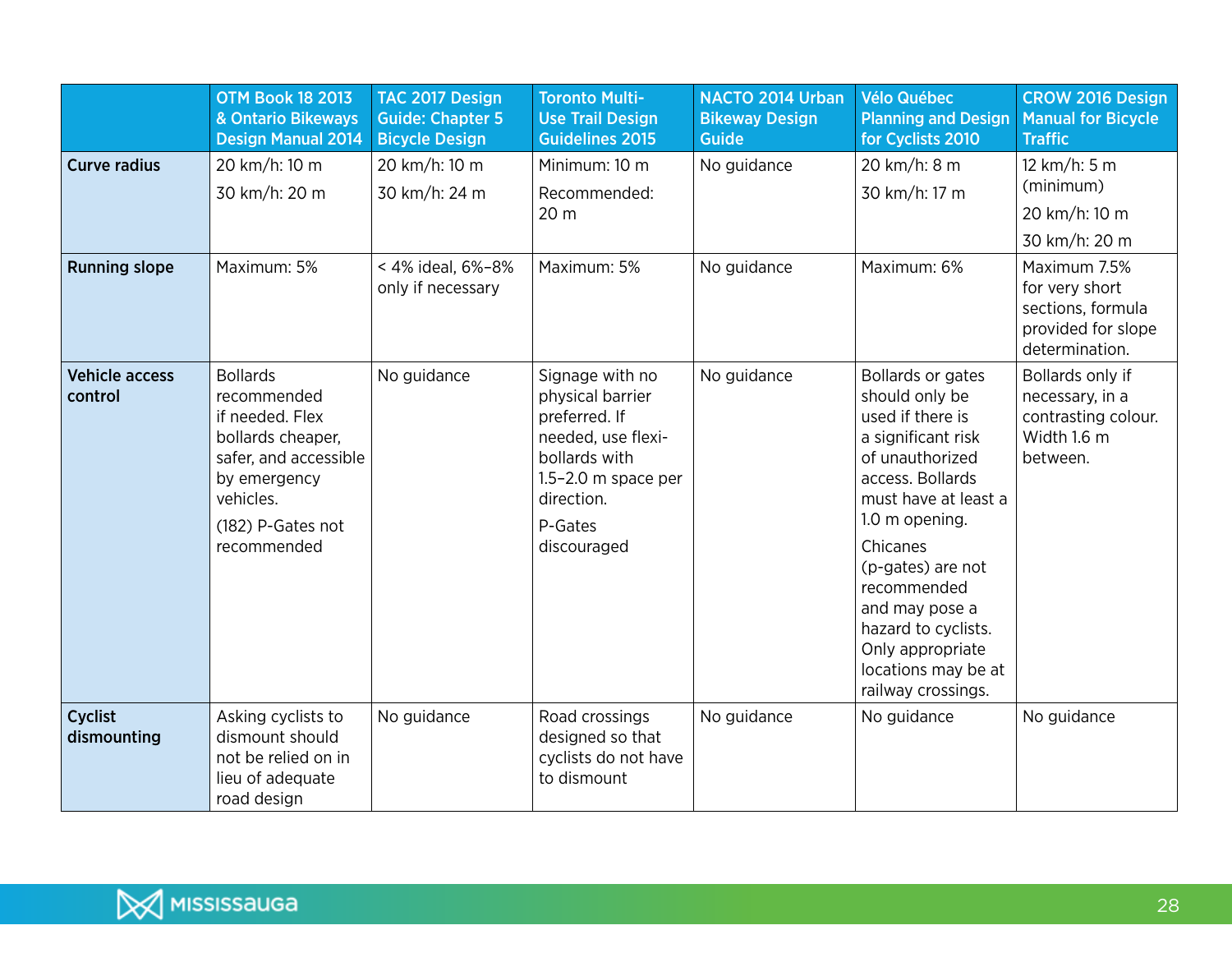|                 | <b>OTM Book 18 2013</b><br>& Ontario Bikeways<br><b>Design Manual 2014</b>                           | TAC 2017 Design<br><b>Guide: Chapter 5</b><br><b>Bicycle Design</b>                                                                                                                     | <b>Toronto Multi-</b><br><b>Use Trail Design</b><br><b>Guidelines 2015</b>                                                                       | <b>NACTO 2014 Urban</b><br><b>Bikeway Design</b><br><b>Guide</b>                        | <b>Vélo Québec</b><br><b>Planning and Design</b><br>for Cyclists 2010                                                                                                                                                                                                                                                                                     | <b>CROW 2016 Design</b><br><b>Manual for Bicycle</b><br><b>Traffic</b>                                                                                                                                                     |
|-----------------|------------------------------------------------------------------------------------------------------|-----------------------------------------------------------------------------------------------------------------------------------------------------------------------------------------|--------------------------------------------------------------------------------------------------------------------------------------------------|-----------------------------------------------------------------------------------------|-----------------------------------------------------------------------------------------------------------------------------------------------------------------------------------------------------------------------------------------------------------------------------------------------------------------------------------------------------------|----------------------------------------------------------------------------------------------------------------------------------------------------------------------------------------------------------------------------|
| <b>Surface</b>  | Asphalt highest<br>rated overall,<br>granular surface<br>lowest rated                                | Asphalt, concrete,<br>coloured pavement,<br>and paving stones<br>are appropriate.<br>Granular, timber,<br>and cobblestone<br>are less comfortable<br>and preclude use of<br>some bikes. | Asphalt<br>recommended,<br>granular not<br>recommended                                                                                           | No guidance                                                                             | Asphalt has the<br>most benefits and<br>fewest drawbacks.<br>Concrete is also ok,<br>though joits can be<br>unpleasant. Stone<br>dust and chip seal<br>are also options,<br>but may preclude<br>other users.                                                                                                                                              | Asphalt<br>recommended, but<br>concrete, tiles, and<br>paving stones may<br>be acceptable.                                                                                                                                 |
| <b>Markings</b> | (Centreline width:<br>100 mm<br>(Pedestrian, cyclist,<br>and directional<br>arrows should be<br>used | Centreline width:<br>100 mm<br>* From TAC Bikeway<br><b>Traffic Control</b><br>Guidelines for<br>Canada 2012                                                                            | Trail centreline to<br>be solid within 10 m<br>of an intersection.<br>Solid lines should<br>be used on curves<br>and approaches to<br>crossings. | Dashed yellow<br>centreline helps<br>distinguish<br>cycle track from<br>pedestrian area | (Bike paths should<br>have markings. Off-<br>road paths should<br>have centrelines<br>on busy stretches<br>and steep curves.<br>Markings on multi-<br>use trails may be<br>detrimental, as it<br>may encourage<br>high-speed cycling<br>to the detriment<br>of other users.<br>Wider trails should<br>have lines to<br>separate bikes and<br>pedestrians. | Centreline width:<br>0.1 <sub>m</sub><br>Normal: 0.3 m line,<br>$2.7m$ gap<br>Warning (for curves<br>with restricted<br>sightlines): 2.7 m<br>line, $0.3$ m gap<br>If path unlit, use<br>edge markings:<br>0.05-0.1 m wide |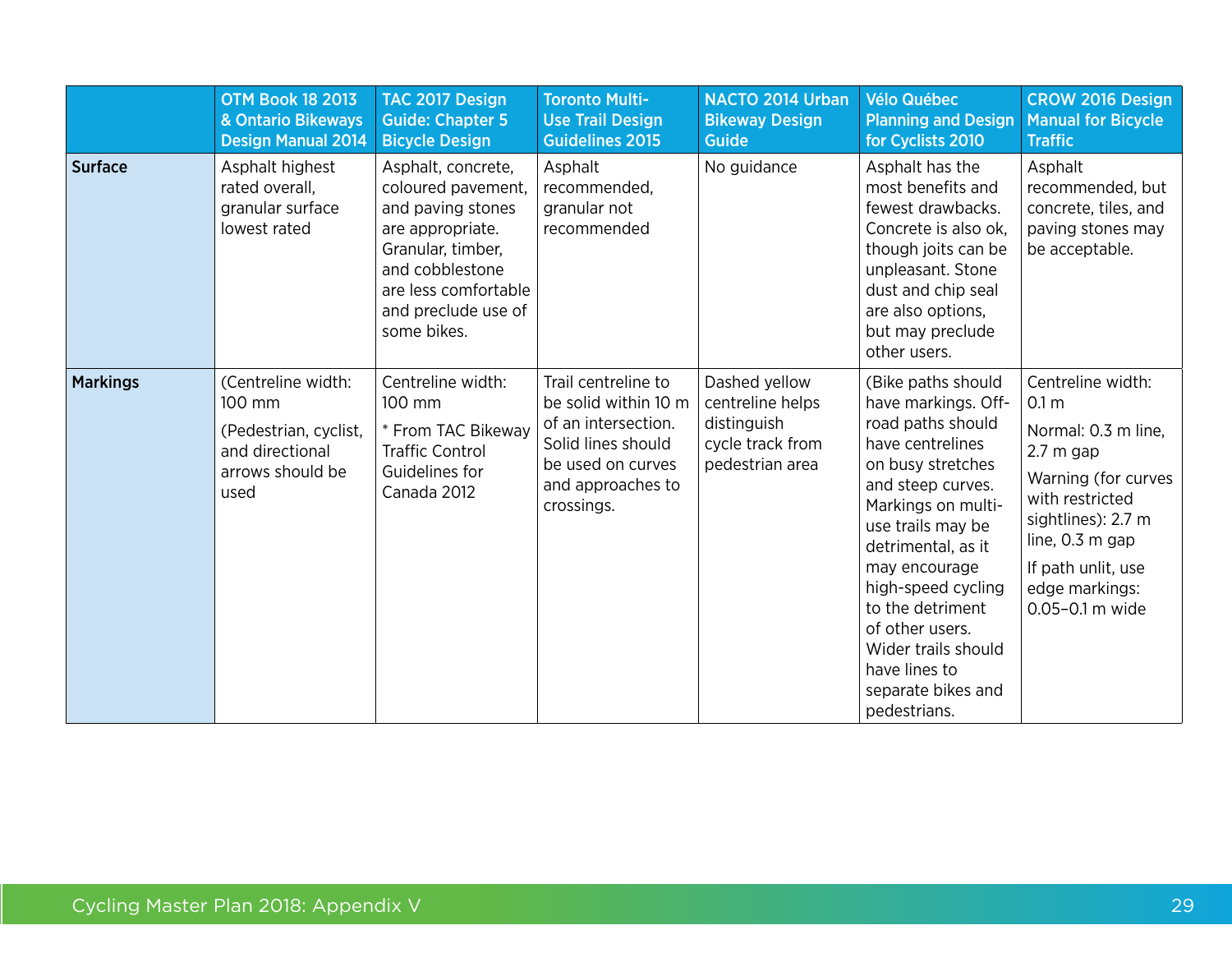|                    | <b>OTM Book 18 2013</b><br>& Ontario Bikeways<br><b>Design Manual 2014</b>                                                                                                                                                                                                                                                                      | TAC 2017 Design<br><b>Guide: Chapter 5</b><br><b>Bicycle Design</b>                                                                                       | <b>Toronto Multi-</b><br><b>Use Trail Design</b><br><b>Guidelines 2015</b>                                                                                                                                                                       | NACTO 2014 Urban<br><b>Bikeway Design</b><br><b>Guide</b>                                                                                                                                                                                                                                                                                         | <b>Vélo Québec</b><br><b>Planning and Design</b><br>for Cyclists 2010                                                                                                                                                                              | <b>CROW 2016 Design</b><br><b>Manual for Bicycle</b><br><b>Traffic</b>                                                                                                                                                                                                                                                                                                 |
|--------------------|-------------------------------------------------------------------------------------------------------------------------------------------------------------------------------------------------------------------------------------------------------------------------------------------------------------------------------------------------|-----------------------------------------------------------------------------------------------------------------------------------------------------------|--------------------------------------------------------------------------------------------------------------------------------------------------------------------------------------------------------------------------------------------------|---------------------------------------------------------------------------------------------------------------------------------------------------------------------------------------------------------------------------------------------------------------------------------------------------------------------------------------------------|----------------------------------------------------------------------------------------------------------------------------------------------------------------------------------------------------------------------------------------------------|------------------------------------------------------------------------------------------------------------------------------------------------------------------------------------------------------------------------------------------------------------------------------------------------------------------------------------------------------------------------|
| Lighting           | Pedestrian-scale<br>lighting should<br>be used for in-<br>boulevard facilities<br>when lighting from<br>roadway is not<br>sufficient.                                                                                                                                                                                                           | Lighting considered<br>important. Priority<br>to intersections,<br>crossings, and<br>where path is more<br>than 5 m from<br>roadway lighting.             | Lighting<br>recommended for<br>MUTs, except where<br>lighting would<br>impact sensitive<br>wildlife activities,<br>invite trail users<br>into dangerous<br>situations, or<br>conflict with special<br>requirements.                              | No guidance                                                                                                                                                                                                                                                                                                                                       | Lighting has<br>significant impact<br>on how safe user<br>feels, and how<br>frequently paths<br>are used at night.<br>Paths should have<br>dedicated lighting if<br>more than 5 m from<br>the roadway. Path<br>light poles should<br>be 3-6m tall. | Lighting desirable,<br>especially on paths<br>in urban areas, but<br>away from roadway<br>lighting.<br>Automatic lighting<br>(triggered when<br>bicycles approach)<br>or animal-friendly<br>lighting may be<br>used on recreation<br>trails, though it may<br>be desirable not to<br>light trails, but to<br>have edge markings<br>instead, which<br>provide contrast. |
| <b>Maintenance</b> | Maintenance<br>vehicles (such<br>as small street<br>sweepers) typically<br>require 2.0 m<br>unobstructed<br>running width<br>Primary/important<br>bike facilities should<br>get priority year-<br>round maintenance<br>Surface repairs<br>important due to<br>narrow width of<br>bicycle wheels,<br>cracking and<br>potholes a major<br>concern | Year-round<br>maintenance<br>considered<br>important. Priority<br>maintenance<br>network could be<br>used to maintain<br>access to major<br>destinations. | Maintenance should<br>be done on a per-<br>task basis, and<br>different divisions<br>in charge of trails<br>could combine<br>resources for<br>similar tasks. Some<br>activities, such<br>as litter clean-up<br>could be done with<br>volunteers. | Raised cycle<br>tracks should be<br>maintained to be<br>free of pavement<br>damage, broken<br>glass, and other<br>debris. They may<br>be incompatible<br>with regular<br>sweeping and plow<br>equipment. Snow<br>should not be<br>stored on the raised<br>cycle track. Raised<br>cycle tracks receive<br>less wear and tear<br>than travel lanes. | Street sweeping<br>may be required<br>weekly to keep bike<br>paths free of debris.<br>2 m bike paths can<br>be cleaned by small<br>street sweepers.<br>Snow clearing<br>should be planned<br>for priority cycling<br>routes.                       | Important for<br>lifecycle costs to be<br>part of initial cost<br>estimates, including<br>winter maintenance,<br>weeding, resurfacing,<br>etc.                                                                                                                                                                                                                         |

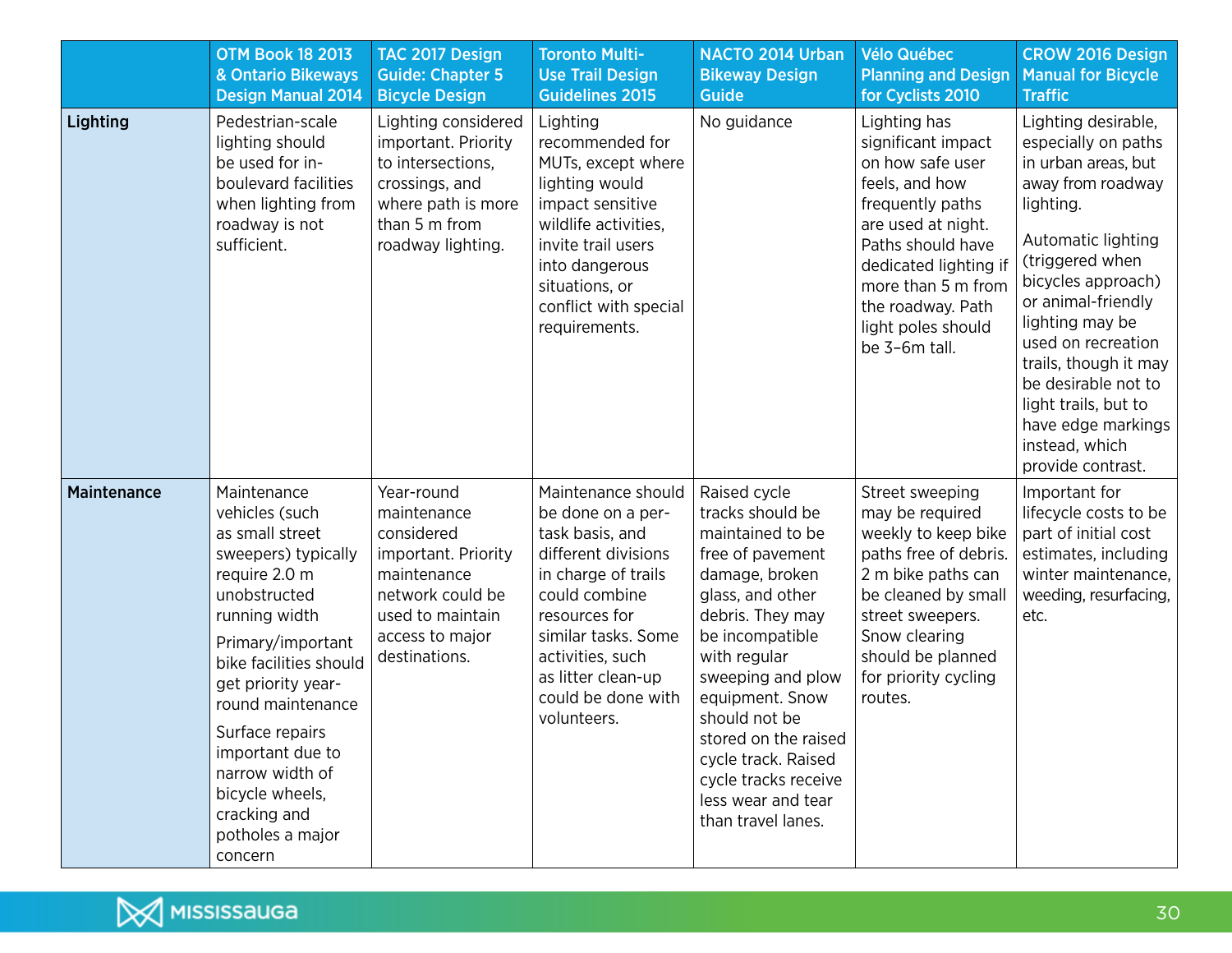|                          | <b>OTM Book 18 2013</b><br>& Ontario Bikeways<br><b>Design Manual 2014</b>                                                                                                                             | TAC 2017 Design<br><b>Guide: Chapter 5</b><br><b>Bicycle Design</b>                                                                                                                                                     | <b>Toronto Multi-</b><br><b>Use Trail Design</b><br><b>Guidelines 2015</b>                                                                                                                                                   | NACTO 2014 Urban<br><b>Bikeway Design</b><br>Guide                                                                                                   | <b>Vélo Québec</b><br><b>Planning and Design</b><br>for Cyclists 2010                                                                                                                                                 | <b>CROW 2016 Design</b><br><b>Manual for Bicycle</b><br><b>Traffic</b>                                                                                                                                                                                                                                                                                     |
|--------------------------|--------------------------------------------------------------------------------------------------------------------------------------------------------------------------------------------------------|-------------------------------------------------------------------------------------------------------------------------------------------------------------------------------------------------------------------------|------------------------------------------------------------------------------------------------------------------------------------------------------------------------------------------------------------------------------|------------------------------------------------------------------------------------------------------------------------------------------------------|-----------------------------------------------------------------------------------------------------------------------------------------------------------------------------------------------------------------------|------------------------------------------------------------------------------------------------------------------------------------------------------------------------------------------------------------------------------------------------------------------------------------------------------------------------------------------------------------|
| <b>Barrier crossings</b> | Refers to OTM Book<br>15                                                                                                                                                                               | Grade-separation<br>may be preferred<br>around high-speed<br>on/off ramps,<br>interchanges,<br>highways, and other<br>barriers. Crossings<br>should conform<br>to same slope and<br>width guidelines for<br>bike paths. | Roads exceeding<br>35,000 vehicles per<br>day,<br>60 km/h, and<br>4 lanes are not<br>appropriate for an<br>at-grade crossing.<br>Grade-separated<br>crossings of rail<br>line is preferred<br>over any at-grade<br>solution. | No guidance                                                                                                                                          | Overpasses and<br>tunnels have their<br>own benefits and<br>drawbacks. For<br>cyclists, there is a<br>higher convenience<br>factor and energy<br>saving with tunnels,<br>as they require less<br>change in elevation. | Grade separation<br>should be used for<br>roads with greater<br>than 70 km/h. It<br>is more desirable<br>to have cycle path<br>level, with roadway<br>going over or under.<br>Otherwise, tunnels<br>are generally more<br>preferred due to the<br>gentler slope, and<br>more efficiency for<br>cycling, provided<br>it is designed with<br>safety in mind. |
| <b>Transit stops</b>     | <b>Bicycle facility</b><br>should pass behind<br>transit stop. If not<br>feasible, then transit<br>shelter should be<br>as far as possible<br>from bike facility in<br>order to minimize<br>conflicts. | Bikeway should<br>be routed behind<br>transit stop, to<br>create 2.5 m wide<br>transit island.<br>Markings and<br>design should<br>clearly define<br>crossing points for<br>pedestrians.                                | No guidance                                                                                                                                                                                                                  | At transit stops,<br>consider wrapping<br>the cycle track<br>behind the stop. At<br>intersections, an<br>extended mixing<br>zone may be<br>provided. | Asphalt bypass bike<br>path should leave 1<br>m for pedestrians to<br>enter and exit a bus.                                                                                                                           | Cycle paths should<br>steer away and<br>around transit stop<br>so that cyclists do<br>not experience<br>any nuisance from<br>stopping buses.<br>Path should be at<br>least 0.65 m from<br>bus shelters, and<br>passengers should<br>have 2 m wide<br>waiting area.                                                                                         |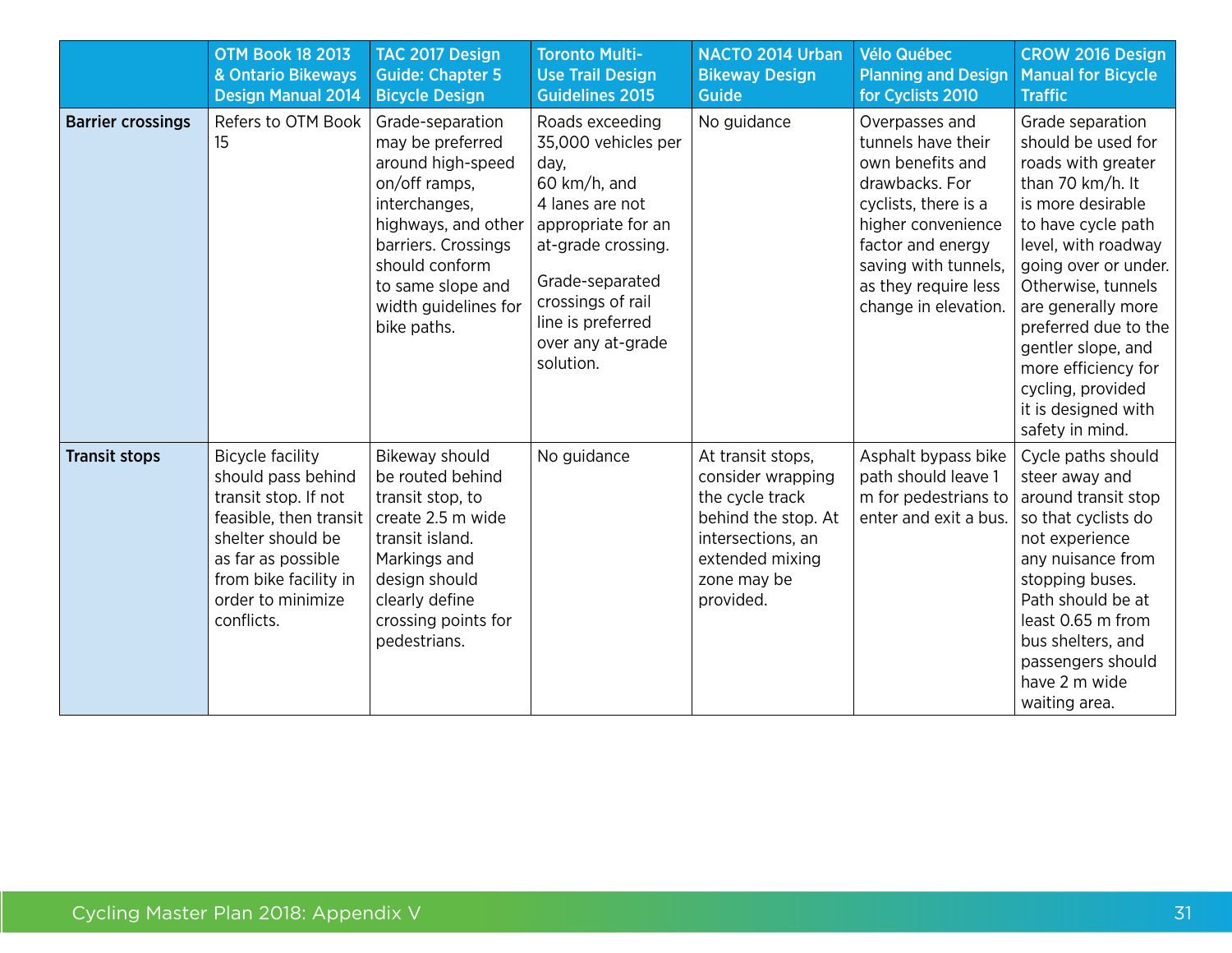## On-Road Cycling Facilities

## Bicycle Facility Types and Key Considerations for the Mississauga Context

The following section highlights different types of bicycle facilities and some key considerations for implementation. Recommended dimensions and design guidance are available in the most recent TAC guidelines and *OTM Book 18* and are not discussed in detail here.

### Shared Roadways

The majority of secondary cycling network routes identified in the 2010 CMP were recommended as shared roadways. In most cases, the signed speed limit on these roadways is 50 km/h or higher and 85<sup>th</sup> percentile operating speeds where available range from 47–71 km/h.



Figure V-30: Shared bicycle route in Mississauga

Canadian guidance recommends that if a bicycle facility does not include a physical separation (e.g. shared roadway or roadway with a conventional bike lane), the speed differential between cyclists and motor vehicles should not exceed 20–25 km/h (Cyclists typically travel at speeds between 15 and 30  $km/h.$ <sup>54</sup>

In contrast, Dutch design standards set speed limits on roadways shared between cyclists and motorists at 30 km/h in urban conditions.55 (The Netherlands has the one of the highest bicycle mode shares—26%—and one of the best bicycle safety records in Europe—1.1 fatalities per 100 million kilometres cycled.)56

When examined using Step 1 of the *OTM Book 18* facility selection process, many shared routes identified in the 2010 CMP are on roadways with traffic volumes and speeds that trigger recommendations for designated cycling facilities like separated or conventional bike lanes. Traffic calming would be required in order for many of these locations to meet recommended guidance.

### Bicycle Boulevards

Bicycle boulevards create traffic-calmed streets that function as comfortable shared routes to complement routes on busier roadways. This facility type is included in Mississauga's draft Multimodal Street Guidelines as "Bike Friendly Streets" and some cities like Vancouver, Portland and Berkeley have built networks of bike boulevards that offer convenient and low stress cycling routes for relatively low cost. Bicycle boulevards require continuous and direct routes on local streets or where pedestrian/bicycle only connections connect local streets. Cyclists are not typically willing to deviate from the most direct route except for very short

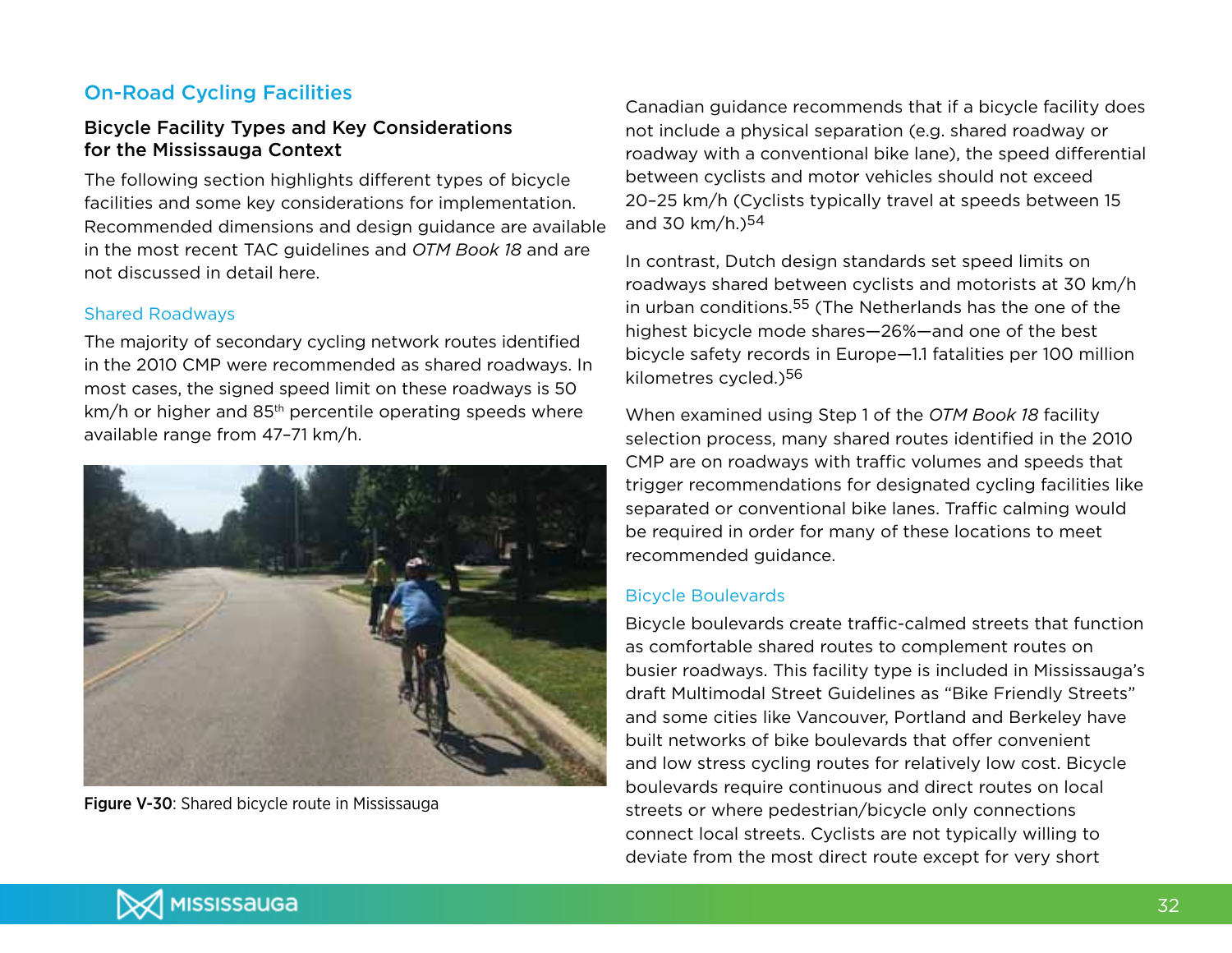distances. Because most of the local streets in Mississauga are not in a grid pattern, a comprehensive network of bicycle boulevards is not possible. However, there are some locations where bicycle boulevards could create comfortable cycling routes while providing local traffic calming.



Figure V-31: A median refuge island diverter is used in Vancouver, BC to manage volume on this bicycle boulevard. (Photo credit: Richard Drdul)

Guidance for the design of bicycle boulevards<sup>57</sup> includes:

- low speeds (85th percentile speeds of 40 km/h or less);
- low traffic volumes (<3,000 vehicles per day);
- clear wayfinding including signs and pavement markings;
- safe major and minor street crossings with minimal delay to provide for continuous travel;
- • connectivity to destinations;
- higher priority for repaving or spot improvements to ensure smooth surfaces;
- speed management measures such as maximum posted speeds of 40 km/h or less, vertical and horizontal deflection such as speed humps and curb extensions; and
- • volume management to discourage through traffic.

Mississauga's Traffic Calming Policy states that diverters, barriers and closures should be avoided where possible because of the restrictions they introduce to residents, and emergency and municipal services. However, the policy does support balancing the needs of these services and slowing traffic on local and minor collector roadways through consultation with affected service stakeholders. The importance of providing a safer and more comfortable cycling environment along a bicycle boulevard route would be included in this consideration. Bicycle boulevards may offer an opportunity to improve upon shared routes currently proposed on streets showing higher traffic volumes and speeds than desired.

### Conventional Bike Lanes

Conventional bike lanes have become relatively common as a bicycle facility and have been installed in Mississauga. Pilot projects have tested green pavement at some intersection approaches and a double stripe buffered bike lane has been installed by the Region of Peel along a section of Dixie Road between Londonderry Road and Lakeshore Road to create higher visibility in this location where traffic volumes and speeds are high. Other types of conventional bike lanes include contra-flow bike lanes and left-side bike lanes that are applicable only on one-way streets and therefore are not currently planned in Mississauga.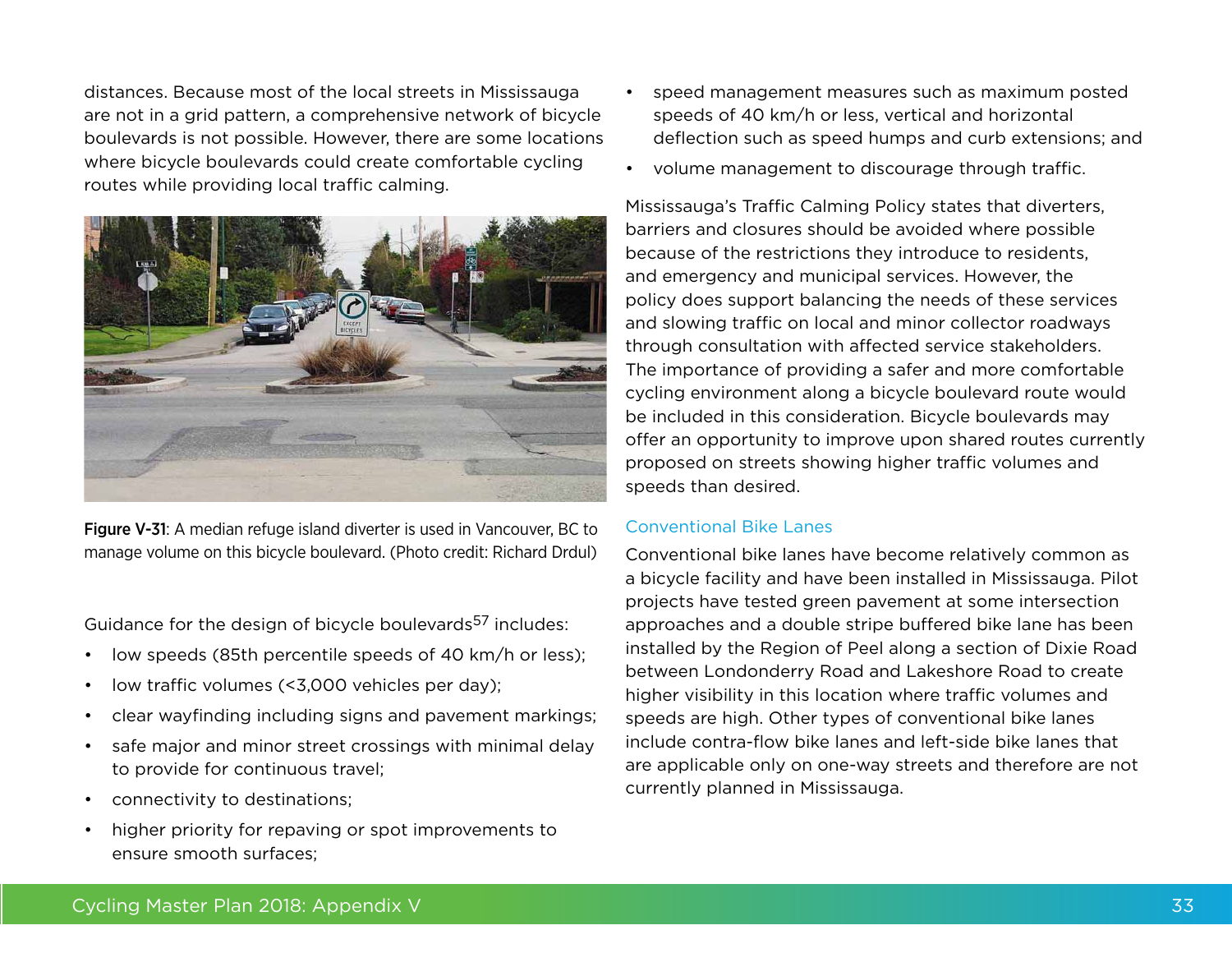

Figure V-32: Through bike lane marked through an intersection (Image credit: NACTO)



Figure V-33: "Floating" transit stops protect cyclists on a buffered bike lane in Seattle, WA (Image credit: NACTO)

Aspects of conventional bike lane design that have not been installed on Mississauga roadways to date but would improve visibility, legibility and comfort at certain locations include:

- • Buffered bike lanes that include a painted, hatched buffer area to provide additional space;
- • Intersection and driveway markings to indicate the presence of a bike lane and the expected travel path of cyclists through these areas of conflict; and
- • Treatments to integrate with transit, such as green pavement markings at transit stops to increase visibility of mixing zones.



Figure V-34: Buffered bike lane in Minneapolis, MN (Image credit: City of Minneapolis)



Figure V-35: Intersection markings, Chicago IL (Image credit: CDOT)

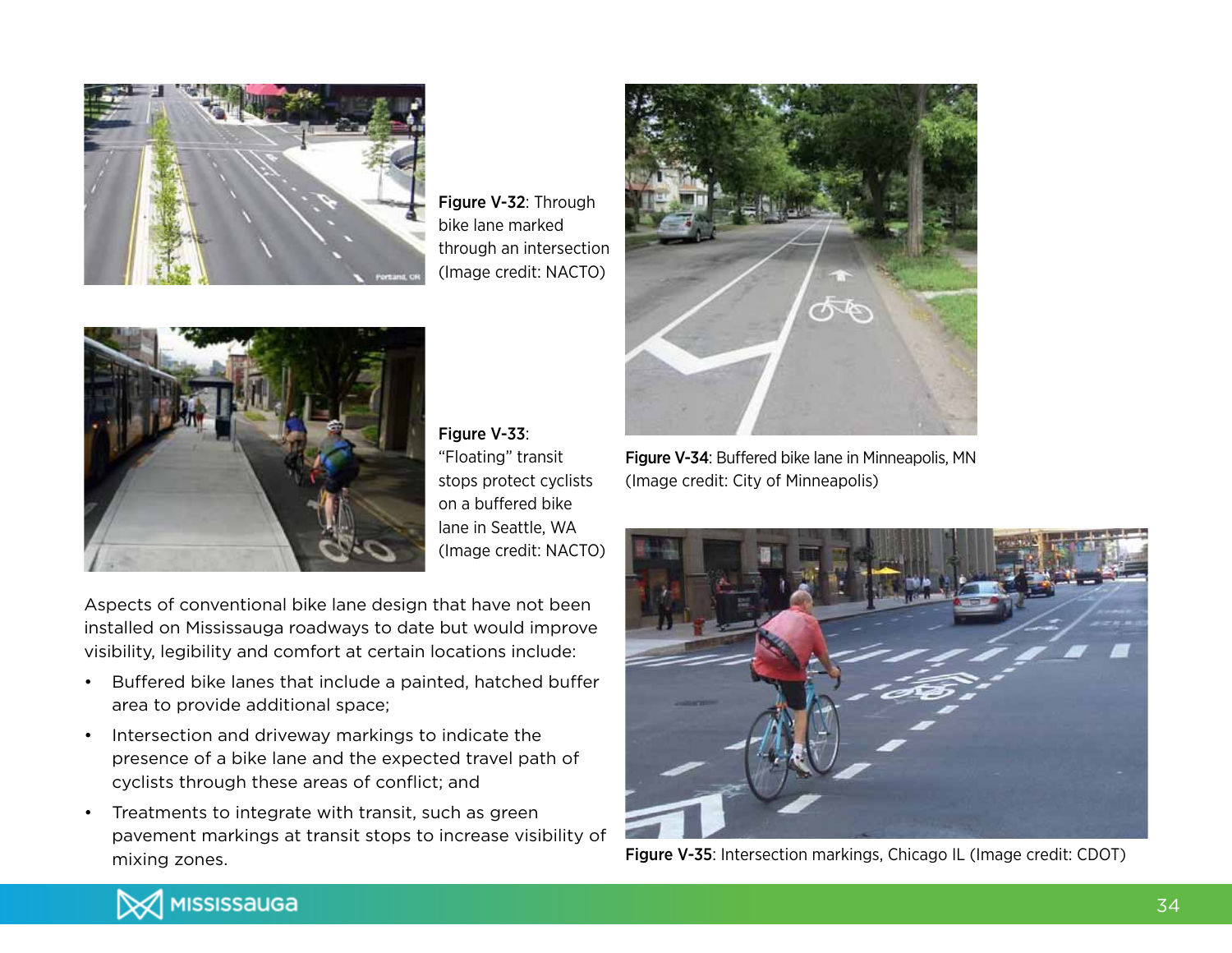#### Advisory Bike Lanes

Advisory bike lanes are a relatively new facility and street configuration in North America. This facility uses dashed white lines and bicycle symbols to define the preferred space for motorists and cyclists on narrow streets that would otherwise be a shared roadway treatment. Similar to a shared roadway condition, advisory bike lanes overlap into the motor vehicle travel lanes and motor vehicles are permitted to enter the advisory bike lanes when necessary. These operating conditions are similar to narrow residential roadways with parked cars, where opposing conflicting traffic yields and waits on parking areas until there is sufficient width to pass. Parking is not permitted in advisory bike lanes but could be present in a parking lane separate from the advisory bike lane.

Advisory bike lanes are intended for roadways with low to moderate volumes of two-way traffic where conflicting motor vehicle and bicycle movements will be limited. This creates a more comfortable cycling condition without the need to widen the paved surface of the roadway.

The US Federal Highway Administration report, *Small Town*  and Rural Multimodal Networks (2016),<sup>58</sup> provides guidance on the planning and design<sup>59</sup> of this facility type under the terminology "Advisory Shoulder" and "Dashed Bicycle Lane." More recently, Alta Planning has authored a white paper (August 2017)<sup>60</sup> which examines the 12 formal installations of advisory bike lanes in North America as of July 2017. The paper provides important planning and design guidance and concludes that cities who have implemented advisory bike lanes have found them to increase cycling rates, slow motor vehicle speeds, and connect cycling networks. Experience to date has demonstrated that advisory bike lanes work best in these conditions:

- • Low-to-moderate traffic volume (≤ 5,000 average daily traffic);
- Low-to-moderate motor vehicle speed ( $\leq$  50 km/h);
- Insufficient roadway width to support dedicated bicycle lanes without widening;
- If parking lanes are present they should be well used.



Figure V-36: Advisory bike lanes in Ottawa, ON (Image credit: Justin Swan, City of Ottawa/Alta Planning)

Public outreach has been included as a component of many advisory bike lane installations. The City of Ottawa created an educational campaign including signage on-site and a video<sup>61</sup> to communicate to community members how the new advisory bike lanes operate. These facilities may be appropriate at some locations in the secondary network and, if applied correctly, could improve comfort and visibility for cyclists.

#### Protected Bicycle Facilities

There are currently no protected bike lanes in Mississauga but plans for raised cycle tracks have been included in the Hurontario LRT project. Two-way cycle tracks have also been identified in the Downtown Mississauga Movement Plan.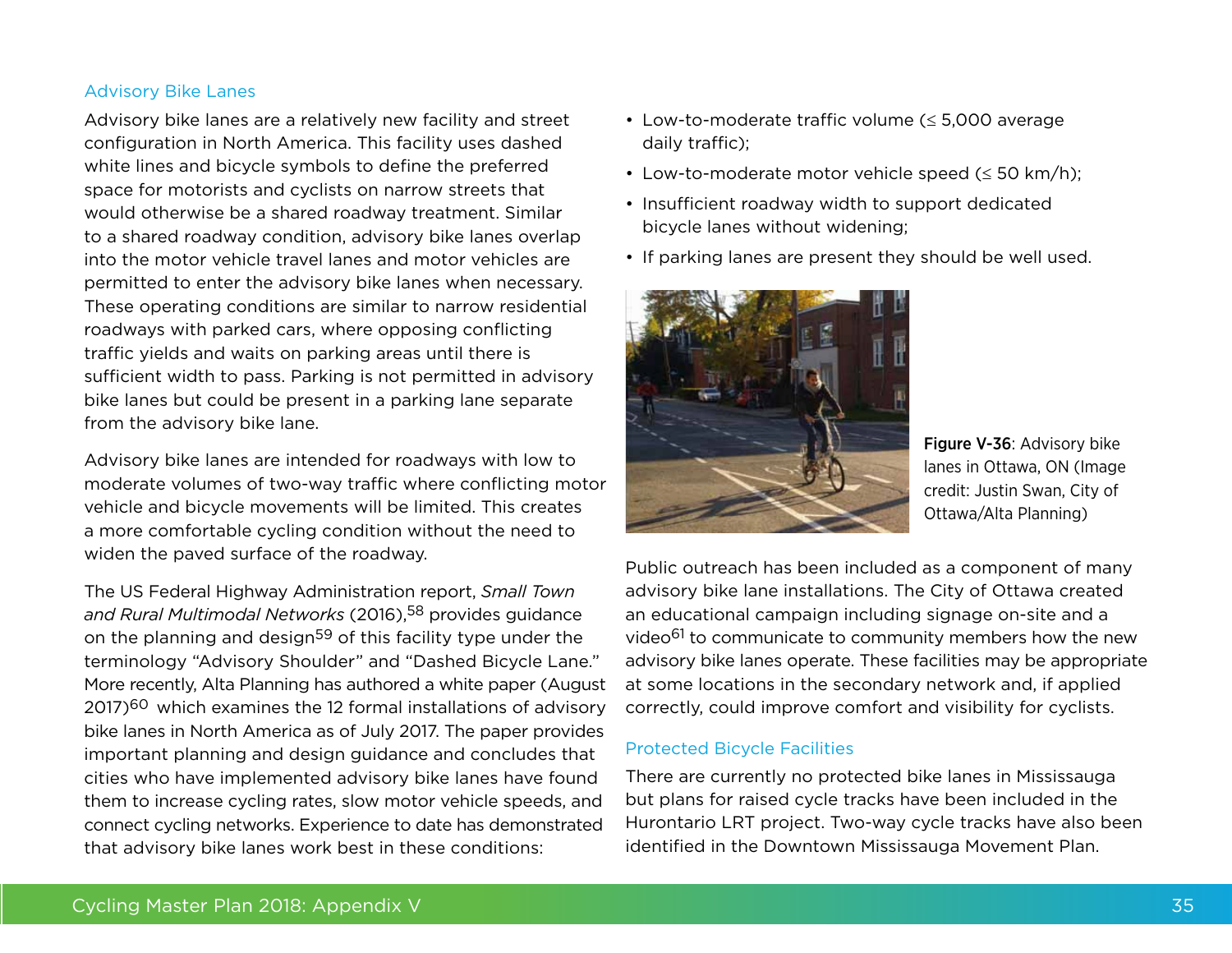The terminology used to describe protected cycling facilities varies between jurisdictions and can lead to some confusion. For consistency, the 2018 Cycling Master Plan and all of its appendices use the terminology in *OTM Book 18* :

### Physically separated bicycle lanes

Physically separated bicycle lanes are installed on the roadway and provide a physical barrier between cyclists and motor vehicles.

## Raised cycle tracks

Raised cycle tracks are located adjacent to the roadway and are vertically separated from the roadway—either at sidewalk height, or at an intermediate height between the sidewalk and roadway. Cycle tracks can be one-way or two-way, but are for cyclists only and are not shared with pedestrians. There is evidence to support the claim that cycle tracks provide a safer cycling environment, provided there is good intersection design. Some evidence suggests that one-way cycle tracks are safer than twoway,<sup>62</sup> and both types of cycle tracks are safer than cycling on a shared roadway.<sup>63</sup> The means of separation between cycle tracks and sidewalks is an important consideration in order to prevent conflict between pedestrians and cyclists, and must include consideration of pedestrians with visual or other impairments. Special consideration is needed at transit stops to allow for through bicycle traffic while accommodating pedestrians waiting, boarding and alighting transit vehicles.

The width of cycle tracks must also consider the need for cyclists to pass one another, particularly in areas where bicycle volumes are likely to increase. Intersection treatments are critical to the safe operations of cycle tracks.





Figure V-37: Raised cycle track. In locations where the sidewalk is adjacent to the cycle track tactile pavement is used to separate the two facilities. (Image Credit: MMM, 2012)

Figure V-38: A shared cycle track transit stop may be an appropriate retrofit on constrained transit routes. (Image Credit: Payton Chung)



Figure V-39: A two-way cycle track with floating transit stop. (Image Credit: Dongho Chang)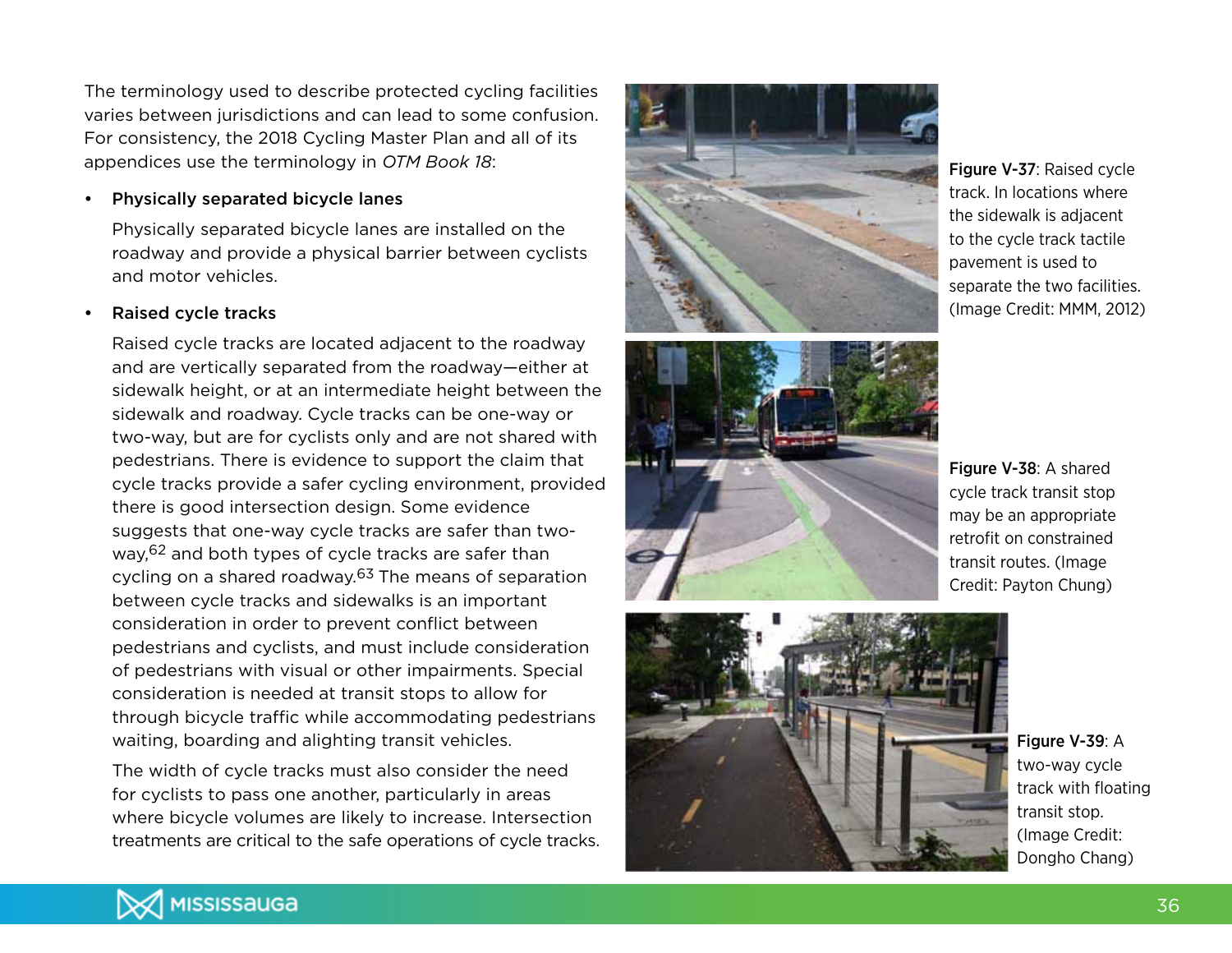## • In-boulevard bicycle facilities and boulevard multi-use trails

In-boulevard facilities differ from cycle tracks because typically, they are not immediately adjacent to the roadway but are set back with a boulevard or splash strip between the edge of the roadway and the bicycle facility. Inboulevard facilities are implemented where motor vehicle speeds and volumes are high and additional separation is needed to provide a safe and comfortable cycling environment. A setback from the curb also provides space for snow storage. Intersection treatments along these facilities are critical to ensuring safe operation.

Mississauga has implemented several multi-use trails. Available research has shown that shared multi-use trails introduce higher potential for risk than may be expected by users.64 Comments from stakeholders have also indicated a lack of comfort for cyclists and pedestrians on in-boulevard multi-use trail facilities at some locations.

The speed differential between pedestrians and cyclists can be significant and impacts the safety and comfort of all users. Separating pedestrians and cyclists is preferred where space allows and particularly where volumes are expected to increase. If cyclist and pedestrian volumes are low but expected to increase in the long term, it may be preferable to protect for a future sidewalk.

# References

- 1. Transportation Association of Canada (2017). Geometric Design Guide for Canadian Roads: Chapter 5. Bicycle Integrated Design.
- 2. Massachusetts Department of Transportation (2015). Separated Bike Lane Planning & Design Guide. Section 4.2. p.54.
- 3. Transportation Association of Canada (2017). Geometric Design Guide for Canadian Roads: Chapter 5. Bicycle Integrated Design. pp.36–37.
- 4. Ibid. p.58.
- 5. Ibid. p.62.
- 6. Ontario Ministry of Transportation (2013). Ontario Traffic Manual Book 18. p.121.
- 7. Transportation Association of Canada (2017). Geometric Design Guide for Canadian Roads: Chapter 5. Bicycle Integrated Design. p.52.
- 8. Transportation Association of Canada (2017). Canadian Roundabout Design Guide.
- 9. Massachusetts Department of Transportation (2015). Separated Bike Lane Planning & Design Guide. pp.76–77.
- 10. Ontario Ministry of Transportation (2013). Ontario Traffic Manual Book 18. pp.137–139.
- 11. Ontario Ministry of Transportation (2016). Ontario Traffic Manual Book 15. p.32.
- 12. Alta Planning (2015). Lessons Learned: Evolution of the Protected Intersection. p,2.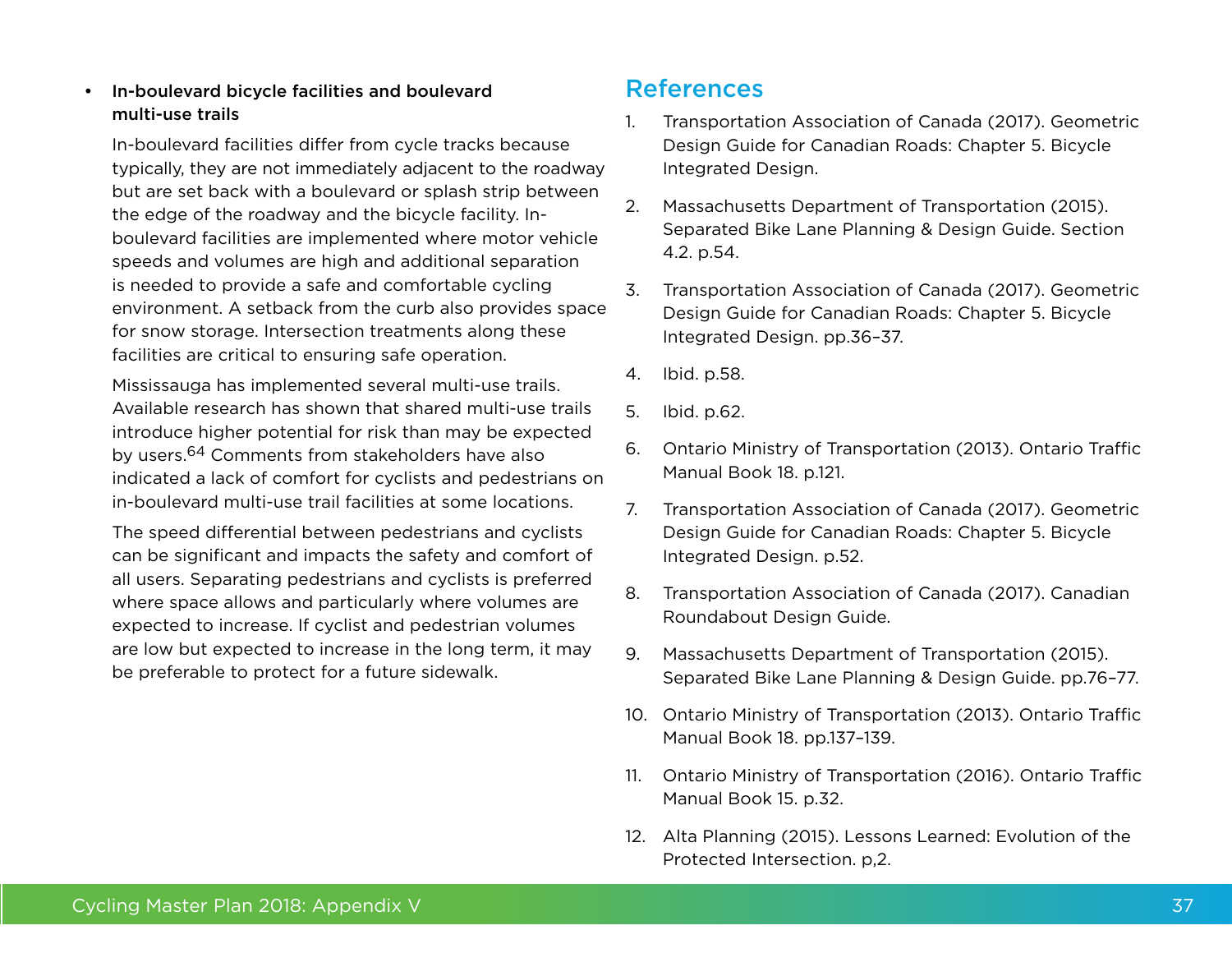- 13. Transportation Association of Canada (2017). Geometric Design Guide for Canadian Roads: Chapter 5. Bicycle Integrated Design. pp.53–54.
- 14. Hurwitz, D., et al. (2015). Towards Effective Design Treatment for Right Turns at Intersections with Bicycle Traffic.
- 15. Potts, I.B., et al. (2011). Design Guidance for Channelized Right-Turn Lanes. *US National Cooperative Highway Research Program*. Appendix A. p.A-14–A-16.
- 16. Ibid. pp.44–45.
- 17. Ontario Ministry of Transportation (2013). Ontario Traffic Manual Book 18. pp.76–78.
- 18. Ibid. p.45.
- 19. Potts, I.B., et al. (2011). Design Guidance for Channelized Right-Turn Lanes. *US National Cooperative Highway Research Program*. Appendix A. p.A-14.
- 20. Ontario Ministry of Transportation (2012). Integration of Cyclists and Pedestrians at Highway Interchanges.
- 21. Ontario Ministry of Transportation (2015). Bikeways Design Manual. pp.4–56.
- 22. Ibid. pp.60–62.
- 23. Transportation Association of Canada (2017). Geometric Design Guide for Canadian Roads: Chapter 5. Bicycle Integrated Design. pp.56–57.
- 24. Institute for Transportation Engineers (2010). Designing Walkable Urban Thoroughfares: A Context Sensitive Approach, Fact Sheet 3: Design Factors to Control Speed. p.1.
- 25. City of Toronto (2017). Road Engineering Design Guidelines: 6.0 Curb Radii Guideline. Version 1.1. p.18.
- 26. Transportation Association of Canada & Institute of Transportation Engineers (2017). Canadian Guide to Traffic Calming. Section 1.6.7.2. p.12.
- 27. Ibid. p.12.
- 28. Transportation Association of Canada (2017). Geometric Design Guide for Canadian Roads: Chapter 5. Bicycle Integrated Design. pp.56–57.
- 29. City of Toronto (2014). Multi-Use Trail Design Guidelines. p.60.
- 30. Ibid. pp.74–75.
- 31. Potts, I.B., et al. (2011). Design Guidance for Channelized Right-Turn Lanes. *US National Cooperative Highway Research Program*.
- 32. Transportation Association of Canada (2017). Geometric Design Guide for Canadian Roads: Chapter 5. Bicycle Integrated Design. pp.65–66.
- 33. Transportation Association of Canada (2017). Geometric Design Guide for Canadian Roads: Chapter 5. Bicycle Integrated Design. Section 5.6.8. p.65.
- 34. Ontario Ministry of Transportation (2013). Ontario Traffic Manual Book 18. pp.137–139.
- 35. Austroads (2017). Bicycle Safety at Roundabouts Report. p.148.
- 36. CROW-Fietsberad (2016). Design Manual for Bicycle Traffic. Section 6.3.3.1.